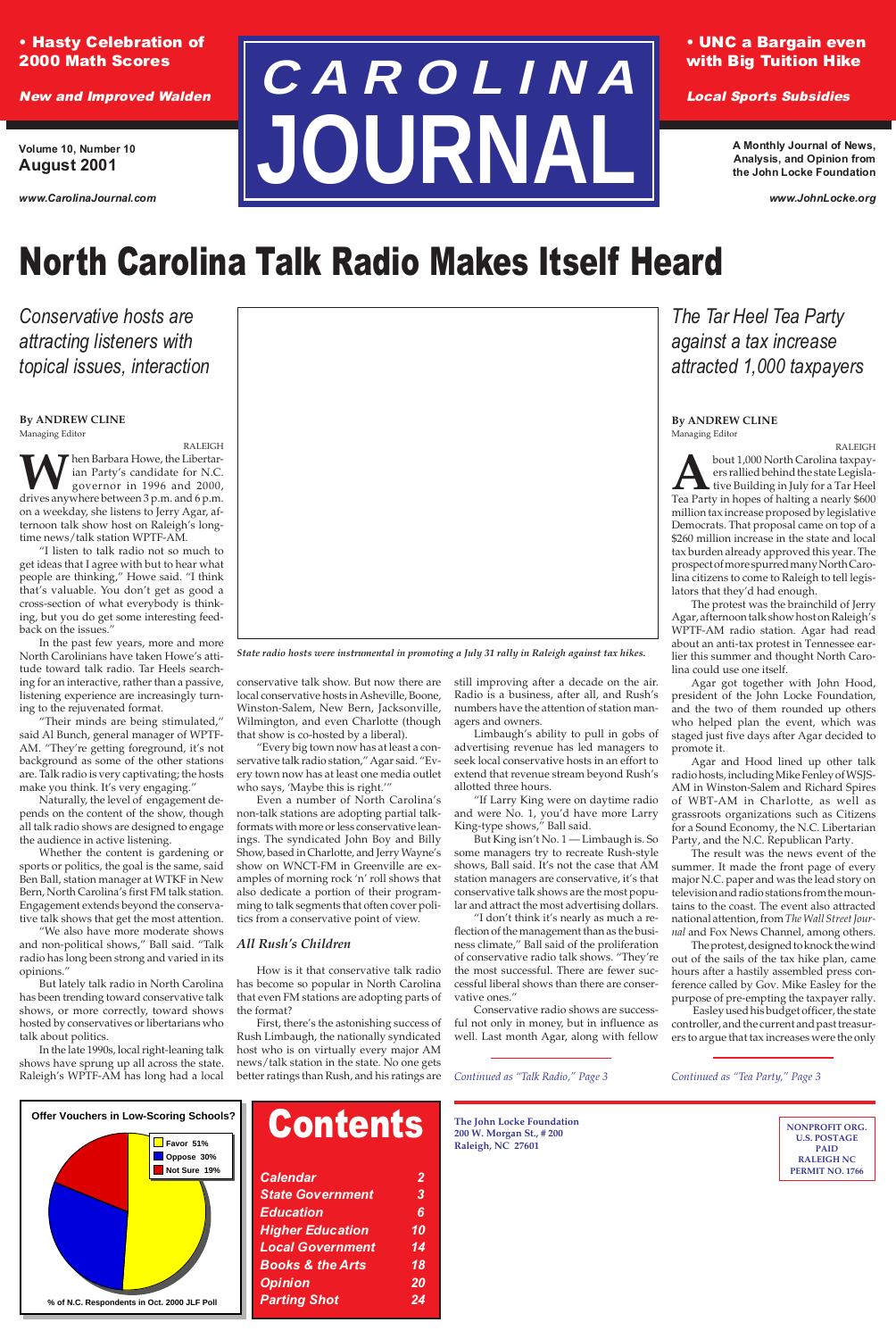The John Locke Foundation's Head-<br>liner speaker series is taking a hiatus<br>for the month of August. But look<br>for Foundation's events to start back up in liner speaker series is taking a hiatus for the month of August. But look for Foundation's events to start back up in September. That's when the staff will undertake its biannual regional meetings tour, during which we hold events in towns and cities across the state. This fall's topic, as always, will be public education.

•Also in September, John Locke Foundation chairman and president John Hood will speak in Raleigh about his new book, *Investor Politics: The New Force That Will Transform American Business, Government, & Politics in the Twenty-First Century*, being published this fall by the Templeton Foun-

dation Press.

**Hood** will speak at a Locke Headliner luncheon at noon, Tuesday, Sept. 11 at the Brownestone Hotel in Raleigh.

Hood has worked at the Foundation since its opening in 1990 and now serves as president and chairman of the board. His previous book, *The Heroic Enterprise: Business and the Common Good* (The Free Press, 1996), was widely acclaimed in such publications as *The Wall Street Journal* and *National Review*.

• Following Hood's speech and the regional meetings tour in October will be the Pope Center for Higher Education Policy's annual Higher Education Conference. This year's conference will feature Dr. Eugene W. Hickock, the Under-Secretarydesignate for the U.S. Department of Education.

Dr. Hickock is former education secretary for the state of Pennsylvania, a post he held during the mid- to late-1990s under Gov. Tom Ridge.

### Locke President John Hood To Speak In September

#### **JLF President John Hood**

For the 15 years before that he taught political science at Dickinson College in Carlisle, Penn.

The conference will be held Oct. 20 at the North Raleigh Hilton. For more information, call (919) 828-3876.

### *Shaftesbury Society*

Each Monday at noon, the John Locke Foundation plays host to the Shaftesbury Society, a group of civic-minded individuals who meet over lunch to discuss the issues of the day.

The meetings are held at the Locke Foundation offices in downtown Raleigh at 200 W. Morgan Street, Suite 200. Plenty of parking is available in nearby lots and decks.

The Shaftesbury Society is taking a summer hiatus and will resume meetings this fall. If you'd like to suggest a speaker for Shaftesbury, or if you'd like to join us, call Kory Swanson for details or email events@JohnLocke.org.

### *"Locke Lines"*

The John Locke Foundation publishes a monthly audio magazine called "LockeLines" that features speeches made at Locke events that month.

"LockeLines" includes Headliner speeches as well as Shaftesbury Society speeches and commentary by Locke staff.

To subscribe, call Kory Swanson at (919) 828-3876.

### **Carolina Journal** *in Your Library*

We at *Carolina Journal* often are asked where one can find copies of the newspaper. *Carolina Journal* is available by subscription only, or by picking up a copy at a Locke Foundation event, your local public library, or the Foundation offices in downtown Raleigh.

If your local public library does not carry *Carolina Journal*, ask them to subscribe. We provide the *Journal* for free as a public service.

Many libraries across the state now stock *Carolina Journal*, though they may not display it prominently in their periodicals section. If you don't see it, ask for it. If your library doesn't carry *Carolina Journal*, it can receive a subscription for free by calling us at (919) 828-3876 or emailing Kory Swanson at kswanson@johnlocke.org.

We also make *Carolina Journal Weekly Report*, the Locke Foundation's weekly newsletter on state and local politics and policy, as well as "LockeLines" available to any individual or organization, including libraries, at no charge. *CJ*

### **C A R O L I N A JOURNAL**

Richard Wagner *Editor*

Andrew Cline *Managing Editor*

Thomas Paul De Witt *Opinion Editor*

> Paul Chesser *Associate Editor*

Sherri Joyner, Erik Root, Jon Sanders *Assistant Editors*

Roy Cordato, Charles Davenport, Ian Drake, Tom Fetzer, Nat Fullwood, David Hartgen, Paige Holland, George Leef, Michael Lowrey, Kathryn Parker, Marc Rotterman, Jack Sommer, George Stephens, John Staddon, Jeff Taylor, Michael Walden *Contributing Editors*

> Hans Hurd, Rheta Burton *Editorial Interns*

> > John Hood *Publisher*

Don Carrington *Associate Pubhlisher*

Published by The John Locke Foundation 200 W. Morgan St., # 200 Raleigh, N.C. 27601 (919) 828-3876 • Fax: 821-5117 www.JohnLocke.org

Bruce Babcock, Ferrell Blount, John Carrington, Hap Chalmers, Sandra Fearrington, Jim Fulghum, William Graham, John Hood, Kevin Kennelly, Lee Kindberg, Robert Luddy, William Maready, J. Arthur Pope, Assad Meymandi, Tula Robbins, David Stover, Jess Ward, Andy Wells, Art Zeidman *Board of Directors*

*CAROLINA JOURNAL is a monthly journal of news, analysis, and commentary on state and local government and public policy issues in North Carolina.*

*©2001 by The John Locke Foundation Inc. All opinions expressed in bylined articles are those of the authors and do not necessarily reflect the views of the editors of* Carolina Journal *or the staff and board of the Locke Foundation.*

*Material published in* Carolina Journal *may be reprinted provided the Locke Foundation receives prior notice and appropriate credit is given. Submissions and letters to the editor are welcome and should be directed to the managing editor.*

*Readers of* Carolina Journal *who wish to receive daily and weekly updates from* CJ *editors and reporters on issues of interest to North Carolinians should call 919-828- 3876 and request a free subscription to* Carolina Journal Weekly Report*, delivered each weekend by fax and e-mail, or visit Carolina Journal.com on the World Wide Web. Those interested in education, higher education, or local government should also ask to receive new weekly eletters covering these issues.*

### **Calendar**

### *ON THE COVER*

• Why does conservative talk radio continue to thrive, especially in North Carolina? The answer is part Rush inspiration; and part public participation. One example of conservative chat's influence resulted in the recent Taxpayer Tea Party at the legislature, which was led by WPTF's Jerry Agar. *Page 1*

### *NORTH CAROLINA*

• Almost anywhere you go in North Carolina, you are likely to find a local conservative radio talk show on the air. *Page 4*

• The state auditor's review of the Aviation Division of the Department of Transportation revealed several irregularities in a grant for airport improvements. *Page 5*

• The Department of Public Instruction raved about the state's performance on national math tests, but close analysis should temper their enthusiasm. *Page 5*

### *EDUCATION*

• A few NC counties are working to reduce dropout rates. *Page 6*

• Paige Holland trumpets the work of education leader Linda Harrell. *Page 7*

• Proofreading textbooks, and the NEA's position on gays, mark school reform news from around the country. *Page 8*

• Early childhood initiatives are leading to mandatory school attendance for very young children in some areas. *Page 8* • An interview with Rhonda Bridgers, principal of Raleigh's PreEminent Charter School. *Page 9*

### *HIGHER EDUCATION*

• Will higher education, offered on the Internet, be eventually attainable for free?  *Page 10*

• A study found that UNC tuition, despite increases, was still a bargain compared to other state universities. *Page 11*

•George Leef says that by looking at how other states cut their university budgets, North Carolina might learn something. *Page 11*

• UNC-Chapel Hill offered a summer indoctrination course on "diversity." *Page 12*

•Some colleges are requiring students to have personal digital assistants. *Page 12*

• A U.S. Supreme Court ruling could have a major impact on Title IX implementation on college campuses. *Page 13*

• Another U.S. Supreme Court ruling hurts the cause of race-based preferences in campus admissions. *Page 13*

### *LOCAL GOVERNMENT*

•North Carolina is home to many minor league baseball teams, and most receive benefits from taxpayers. *Page 14*

• Sam Staley says regulations can unnecessarily strangle new businesses. *Page 15* • The Heritage Foundation releases a study on the successes of competitive contracting for governments. *Page 16*

• An interview with Wake County Commissioner Kenn Gardner. *Page 16*

•Tax dollars for beach renourishment and public-funded international mayoral trips top the local government news. *Page 17*

### *THE LEARNING CURVE*

• Reviews of *Making Patriots* by Walter Berns and *The Revolutionary Writings of John Adams* by C. Bradley Thompson. *Page 18*

• Reviews of *Coming Out of the Woods* by Wallace Kaufman and *Antitrust after Microsoft* by David Kopel*. Page 19*

### *OPINION*

• Editorials on welfare reform and toll roads. *Page 20*

• Editorials on bike helmets and posting the Ten Commandments. *Page 21*

•Andrew Cline proposes that state legislators complete N.C. State's Economics 201 course. *Page 22*

• Michael Walden debunks myths about the minimum wage. *Page 23*

#### *PARTING SHOT*

• A report on the terrorist tactics practiced at the Taxpayer Tea Party. *Page 24*

**Contents**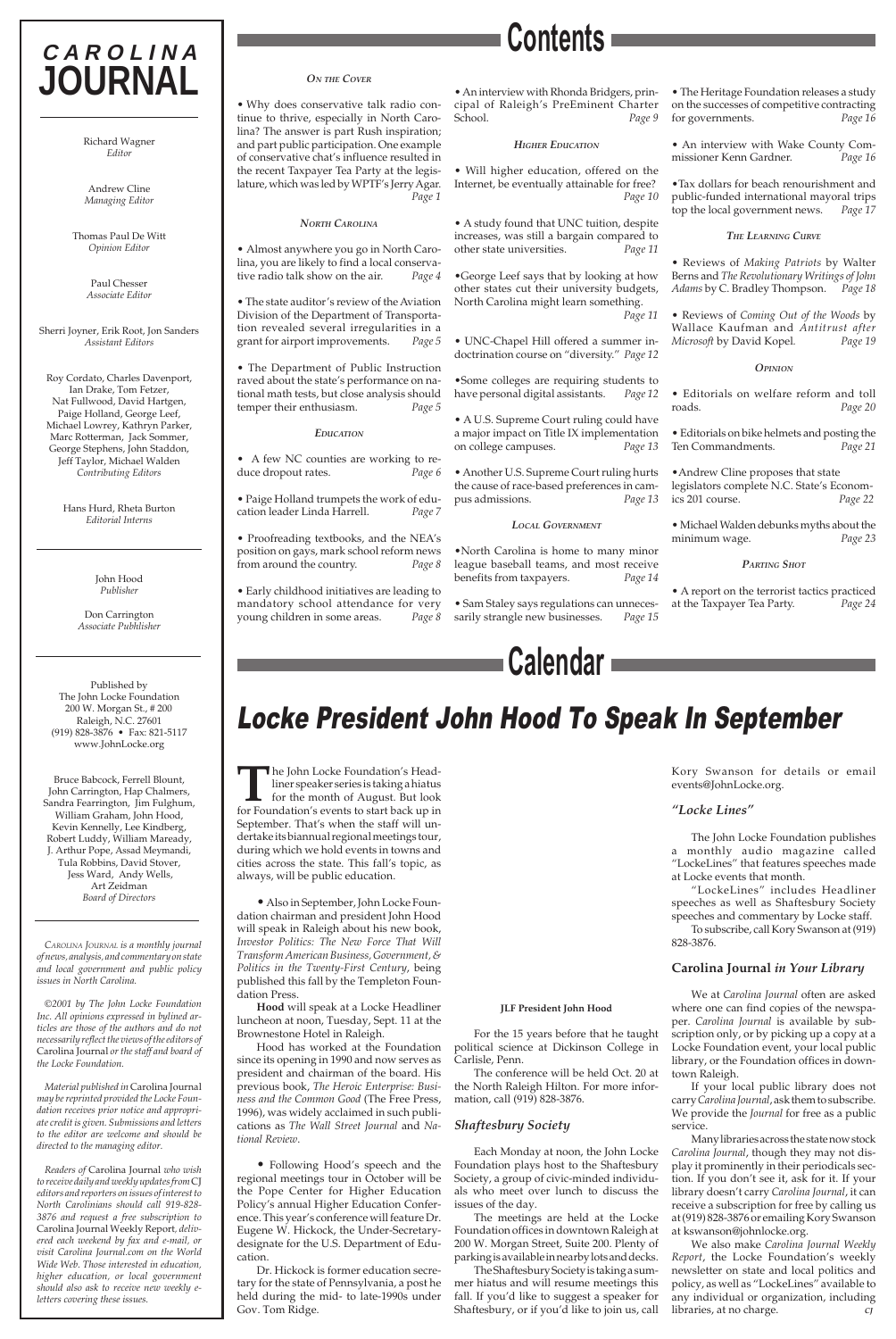**JOURNAL**

### Talk Radio Makes Itself Heard in North Carolina's Major Media Markets

*Continued From Page 1*

conservative radio hosts Mike Fenley of WSJS-AM in Winston-Salem and Richard Spires of WBT in Charlotte helped organize and promote the Tar Heel Tea Party, which brought about 1,000 citizens to Raleigh to protest a proposed tax increase plan.

The event showed the influence that talk radio hosts can have in informing and motivating listeners. But don't confuse that influence with power, say the hosts, who usually think of themselves as just regular guys talking about politics with other regular folks.

"People sometimes say to me, 'You should be careful because you have a lot of power,'" Agar said. "We don't have any power. The governor has power. He signs a piece of paper and someone gets executed. He signs a piece of paper and your taxes go up. That's power. We have influence.

"There are plenty of people listening who don't agree with what we say. It's a discussion, it's not a classroom. I'm not here to indoctrinate, the point is to get a discussion going."

That's something that a lot of left-wing critics of talk radio don't seem to understand, talk show hosts say. Their shows are public forums like London's Hyde Park Corner, where everyone is given the opportunity to speak his mind, not lectures in which only one viewpoint is preached.

"I believe very strongly in discourse," said Jason Forbis, conservative host of a talk show on WXIT-AM in Boone. "The best opinions are formed when you've had an opportunity to hear all points of view."

But aren't liberals supposed to be better than conservatives at that sort of thing?

"There are no overwhelmingly successful liberal talk shows," Forbis said. "There are some who claim to be liberal, but if you listen to them they are really middle-of-theroad. You can go down the list of every commercially successful talk show, and they are all conservative. That tells me that we are filling a need for America that cannot be filled anywhere else."

That need is having the news discussed and reported without a left-wing bias, the hosts say.

"I think the success of conservative talk radio shows is the extreme liberal slant of traditional media," Spires said. "People are frustrated when they pick up *The Charlotte Observer* and they don't report on the facts or they report on it, then they slam it on their editorial page. The only person who's going to give you a straight story a lot of times is the 'biased' conservative talk radio host."

"Too much inflection and spin is put on the news, and I feel that in 98 percent of the cases it's a liberal spin," Forbis said. "In what I do I try to remind people that there are two sides of each story." Then there's the fact that the left already has its own radio shows, publicly subsidized, which not only draw left-wing listeners but also hire the left-wing hosts. "An eloquent liberal who wanted to speak his peace on local issues would be welcome on our station, we'd try to find a spot," Ball said. "We haven't found many liberals who would step forward. They're all listening to NPR." The left has attempted to compete with Rush Limbaugh, but without success. The only left-wing show that has managed to draw a nationwide audience during the coveted afternoon time slot is National Public Radio's "Talk of the Nation," which receives government subsidies and does not depend on advertising.

Left-wing talk show hosts do quite well in some markets, particularly in the Northeast, but not nationally.

"And that's probably not going to

change until somebody can come along and be the liberal Rush Limbaugh," Agar said.

There are varying theories for why this is so. "[Conservative talk show host] Neal Bortz has a theory (and I agree with him) that it's much easier to be a liberal television host or a writer because so many of their positions come from feelings and they can't stand up to the rigor of taking phone calls that disagree with them," Agar said.

### *Entertainment (as a) Value*

It also could be that liberal hosts are too serious about their politics and forget that talk radio is just as much about entertaining as it is about informing, some say.

Al Bunch, general manager of WPTF-AM, said that he didn't set out to get a conservative host for the afternoon drive-time slot. "What we strive for is the maximum entertainment value for the audience," Bunch said. "Our goal was not to hire a conservative host. We considered over 100 different applicants. Jerry's audition tape just had, well, there was something about it that we didn't hear in all the oth-

ers.

"He just displayed that passion and tempo that we felt would be very entertaining on WPTF. Entertainment value. That's really what it is."

That political talk radio is a combination of information and entertainment is inescapable and something that bothers its critics, hosts say.

"We also understand the purpose of it, which is entertainment," Agar said. "We still underneath it all understand that this is entertainment, whereas the kind of person that's going to go chain themselves to a tree gets to the point where they don't understand that."

The entertainment factor is certainly one reason conservative talk radio is so successful. It's not dour and dry and policywonkish.

> • "Taxation with representation ain't hot either."

"Did you ever listen to Mario Cuomo? Just awful," Spires said.

"We entertain and inform," he said. "That sounds so cliche, but it's true. We try to be the person sitting next to the person driving home in the car."

And it seems that it's conservatives, not liberals, that people want sitting next to them on the way home.

> And because four radio stations broadcast live from the event, the total audience numbered in the tens of thousands across North Carolina.

WBT-AM in Charlotte used to have several liberal shows, but not any more.

"There's never been a conservative host



## August 2001 3 **C A R O L I N A North Carolina**

here locally," Spires said. "They have had liberals to moderates to man this seat for as far as I can remember. They had a very liberal nighttime host at one time and his ratings were good, but they couldn't sell it."

And selling it is the key. Radio shows are bait designed to draw viewers for the purpose of listening to advertisements, which is what the radio stations are really in the business of selling.

Left-wing shows have not been able to draw as many advertisers as conservative shows have.

That even goes for shows that aren't 100 percent conservative or political. In Charlotte, the "Spires and Krantz" show, with Libertarian host Richard Spires and Democrat host Brad Krantz, has an audience that is 70 percent Republican despite the fact that neither cohost is Republican and the show is not always about politics.

"Politics tend to polarize," Spires said. "That type of polarization in a genteel Southern town like Charlotte doesn't make us No. 1 in our demographic like we've

gotten to."

Even being No. 1 doesn't guarantee a wide mix of listeners. All conservative talk show hosts interviewed for this story complained about not having enough left-wing listeners.

"I wish I had more [liberal callers]," Agar said.

"The theory is that maybe you'd have more if you were nicer to them," he joked.

"I did an open line for liberals, and I had a very tough time getting callers. All talk show hosts will go immediately to a caller who disagrees. The show is better. "

That applies even when the caller shares the host's basic political outlook.

"I can find myself often preaching to the choir, but with that understood, I make a point to broaden that horizon a little bit by shining a harsh light on some of the traditional conservative laziness," Forbis said. "I'm a big, big antagonist of those who vote a straight ticket. I'll jump in and stir up the norms a little bit to remind people who think, 'I'm a Republican because my daddy is,' that that's not a good reason."

That desire to shake people up and to serve as a foil to conventional news and opinion outlets is what drove many talk radio hosts into the business.

"This show is based on pointing out stupidity and challenging commonly held beliefs and not letting the people in Raleigh or Washington sell us a bill of goods," Forbis said. "I feel very lucky. I'm doing what I've always wanted to do."

Spires said the show he cohosts with Democratic partner Krantz succeeds precisely because it doesn't toe a conventional line.

"When you tune into Hannity and Colmes, you know that the party line is going to come out of each of their mouths. We don't want to do that.

"We're both not in the mainstream. I'm a doctrinaire Libertarian, and Brad is a moderate Democrat. Our audience is over 70 percent Republican," Spires said.

Still, there is a certain consistency to each successful show. Listeners know what to expect from the hosts, even if that means to expect the unexpected.

"Rush isn't going to talk about 'Dude, Where's My Car?' and you know that," Agar said. *CJ*

### Tea Party

### *Continued From Page 1*

available option to fill the hole in the state budget.

Administration officials made the argument that the state had to increase taxes to save its AAA bond rating, without which the state would face about \$15 million a year in higher debt payments.

**Hood** countered that argument at the v. "What kind of buffoon would raise taxes \$600 million to save \$15 million?," he asked. "Apparently the kind of buffoon that sometimes gets elected to the North Carolina legislature." The governor's press conference was far from successful in muting the taxpayers' message. The next morning saw massive front-page coverage of the protest in every major newspaper in the state, while the press conference barely rated a mention in most of the stories. The protest itself, while far tamer than its violent predecessor in Tennessee this summer, was a raucous, loud, and at-times confrontational event. Media reports pegged the number of attendees at about 700, but total attendance throughout the four-hour event was closer to 1,000 (based on attendee signatures) which was large considering that the event had been put together in just five days. Protesters listened to speeches from Hood, N.C. GOP Director **Bill Cobey**, Libertarian Party gubernatorial candidate **Barbara Howe**, and North Carolina CSE head

**Jonathan Hill**, among others, and repeatedly chanted "axe the tax" and "no new taxes" while waving pirate flags, "don't tread on me" flags, and signs of all sorts.

Some of the featured slogans included:

• "Tax my parents and I can't get a puppy."

• "Don't take new books from my children."

• "Extra cash the Easley way: Confiscate it!"

• "Taxes SUCK the life out of the economy."

### *Into the Legislative Building*

As the protest wound down, several protesters made their way to the House's observation galleries, where they proceeded to shout anti-tax slogans at legislators.

A woman tossed tea bags onto the House floor, and several agitators got into arguments with Rep. **George Holmes**, R-Yadkin, who had come to the gallery to ask them to settle down.

Another protester was nearly arrested after getting into an argument with police over whether he could bring a sign into the building.

The protest wound up with no violence or arrests, and in the end protesters left saying that they had a good time and hoped legislators had heard their message and taken it to heart.

*A spirited protester holds a sign at July's "Tar Heel Tea Party." Photo by Andrew Cline*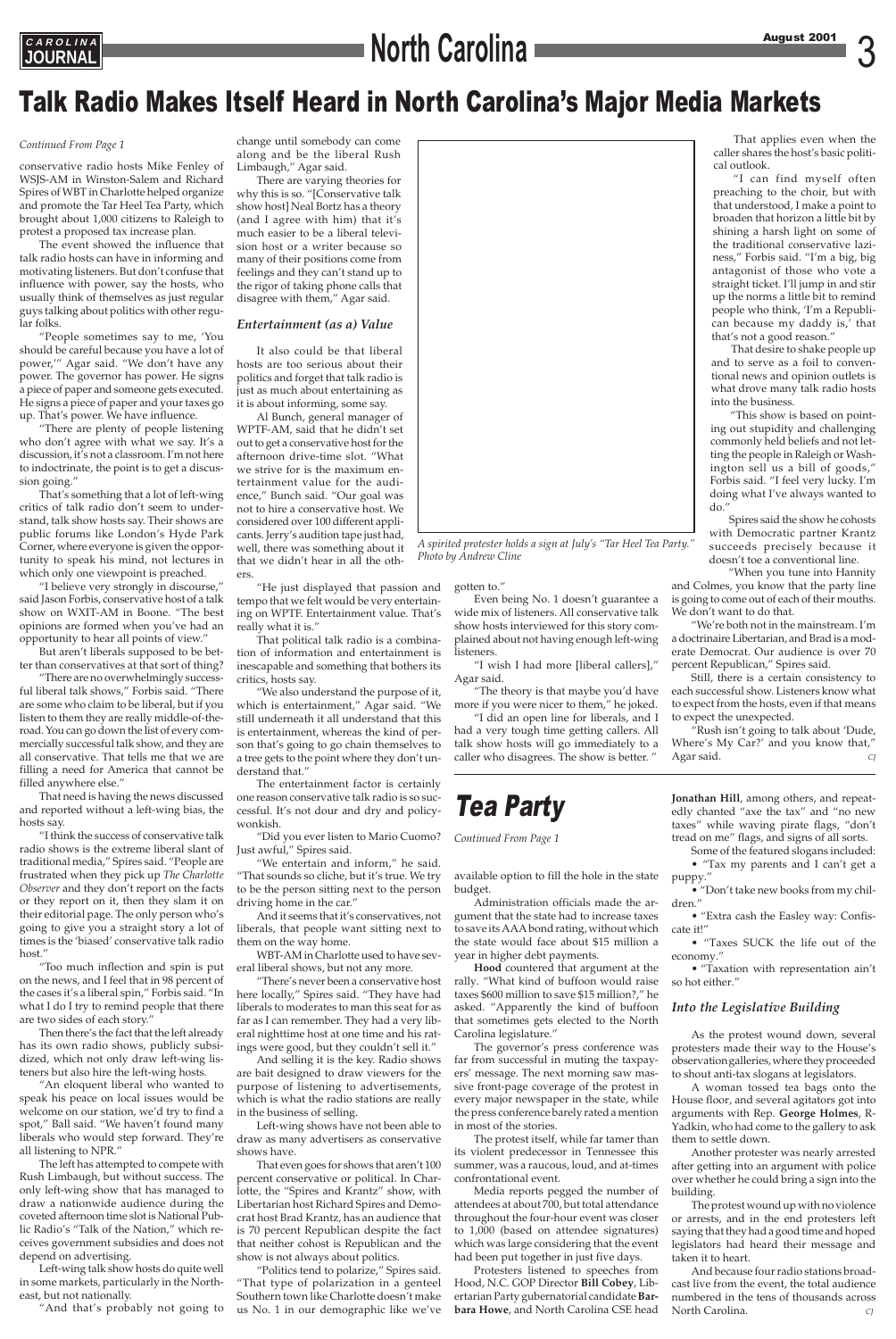### Around the State

#### **By PAUL CHESSER** Associate Editor

**GREENSBORO Like hundreds of times before, Darren**<br>
Mode, a Guilford County animal<br>
control officer, placed a trap contain-<br>
ing a captured raccoon next to his truck. Mode, a Guilford County animal control officer, placed a trap contain-

"Very smart animals," he told a reporter who joined him in a morning ride-along.

As Mode went to fetch something from the front of the truck, the skittish animal climbed to the top of the trap and easily pushed open a door, leapt to the ground, and ran across the street and out of sight. The escape was a first-time occurrence for the five-year officer.

Very smart animals, indeed.

"I shouldn't have tried to stop him, should I?" asked the reporter.

"No, he would have bit you in a heartbeat," Mode said.

The incident was not the best example of Mode's job performance. In the past he has helped take down a charging 2,200 pound Brahma bull, and once evicted 77 black cats from an abandoned house. On August 4 he removed bats from three homes, and recently took a copperhead snake out of someone's living room, which he sarcastically characterized as "fun."

"I just don't like snakes," he said.

### *Debate Joined in Greensboro*

Animal control officers, as do police, regularly put their lives in harm's way to protect humans, and their pets and property, from unpredictable creatures.

Recently, the cost of such protection was at issue between Guilford County and the City of Greensboro. After providing animal control services for the Gate City under a 1995 contract that required \$180,000 annually (adjusted each year by the consumer price index), the county proposed raising the city's portion to \$440,000. More than doubling the cost made city budget analysts nearly gag like a polecat.

"From a simple standpoint, we're a customer, and our vendor notified us of a huge jump in our bill," said Larry Davis, budget and evaluation director for the city.

While the conflict didn't resemble anything seen in the recent film "Cats & Dogs," officials for both the city and county had sharply differing views of how the costs should be assessed.

County charges to municipalities for animal control date to the mid-1990s. That was when smaller Guilford communities incorporated in an effort to thwart Greensboro's zeal for annexation.

"The City of Greensboro was just gobbling up land like crazy," said Randy Friddle, a budget analyst for Guilford County. "Some of the smaller towns, wanting to preserve their land, incorporated."

As a result, the county found itself providing control service for the small towns."We were enforcing their ordinances," Friddle said. "So we decided since we were enforcing a town

ordinance, that they should pay for it."

Guilford determined the most equitable way to charge for animal control was on a per-capita basis, dividing the budget allotment by the size of the population. Such a calculation worked out to about \$1.62 per person.

However, the existing contract with Greensboro "threw a monkey wrench" into the equation, according to Friddle. As a result, the smaller towns as well as the county itself paid more than twice as much for animal control per capita as Greensboro.

**Proponents of the so-called "Clean Smokestacks" bill under consideration in the General Assembly touted a study "approved by the Harvard School** Smokestacks" bill under consideration in the General Assembly touted of Public Health" in claiming that the bill would save 1,000 lives a year. This statement misrepresents both the study's origin and its findings, according to an analysis by Dr. Roy Cordato, vice president for research at the John Locke Foundation.

The expiration of the contract presented an opportunity for renegotiation with the city and the ability to make cost distribution more fair. But when Guilford presented Greensboro with the significantly higher figures, the fur didn't exactly fly, but was decidedly ruffled.

The pollutant discussed in the report is "fine particulate matter," known as  $PM^{2.5}$ .

The proposed county budget for 2001- 2002 for animal control was \$688,422, of which Greensboro would have been responsible for almost two-thirds under Guilford's proposed calculations.

Some studies have shown a statistical association between  $PM<sup>2.5</sup>$  and higher death rates, but the Clean Air Task Force report selectively reported those findings, Cordato found. On its web site, the Task Force argues that a study by the Health Effects Institute has conclusively reaffirmed the link between  $PM<sup>2.5</sup>$  and death rates. But an important finding of this study was that there was no significant association between PM<sup>2.5</sup> and mortality among non-smokers.

The city countered that per-capita calculations were not an appropriate basis for the cost of animal control. "We don't necessarily see [population] as having a oneto-one correlation for animal control services," Davis said.

Greensboro officials countered with the idea that because animal control bases operations in the center of the city, and because

> Cordato says there are two reasons why this is irrelevant in assessing S1078. First, much of the  $SO<sub>2</sub>$  in North Carolina comes from power plants located in the upper Midwest. Most SO<sub>2</sub> emissions from N.C. plants are blown out to sea. Second, the rate at which N.C. emissions of  $SO<sub>2</sub>$  are transformed into  $PM^{\mathcal{L}^3}$  can only be known by assessing the levels of other compounds that help form  $PM^2$ , such as ammonia. The study makes no attempt to do this. SO<sub>2</sub> emissions in North Carolina have been declining continuously for the last 30 years and are consistently less than half the national standards, Cordato added.

of the density of the city's population, costs for responding to calls would be less there.

"We feel like it would be a cheaper percall cost," Davis said. "The reasonableness of \$440,000…we weren't sure we could recommend that to our board."

Davis added that officials considered evaluating log books, travel time, dispatch time and performing time-motion studies, to determine how much time officers spent in each jurisdiction. County officials doubted such data would provide a fair measurement either.

After much debate, county and city leaders arrived at a compromise July 18 that would cost Greensboro about \$340,000 per

year, representing nearly half of Guilford's control budget. Greensboro residents account for 53 percent of the county's (human) population.

Before the 1995 contract, Greensboro managed its own animal control. Now Gibsonville, Archdale and High Point are the only Guilford mu-

nicipalities that don't use county services.

Responsibilities for animal control vary from county to county and city to city across North Carolina. Raleigh maintains its own patrol in Wake County. Meanwhile, the city of Charlotte and Mecklenburg County share the burden in their areas.

Animal control can also fall under different government departments. In Guilford County, the health department oversees the service. In High Point, the police department manages animal control.

Most officials contacted for this story said that privatization of animal control was not a viable option for N.C. localities.

"I can't think of any community in this state that is privatized," said Joseph Bloomquist, animal control supervisor for the City of Raleigh. "I don't see any way you could do that because of (law) enforcement. There's a lot to it."

"It's a public safety issue," Mode said. "[Raccoons] are known to carry rabies. Once it gets captured, it has to be destroyed."

Pause.

"Unless it gets away." *CJ*

#### **By RICHARD WAGNER** Editor

RALEIGH

The study in question was done by a private consulting firm and was funded and published by a consortium of left-wing environmental groups called The Clean Air Task Force. The only apparent connection to Harvard is that the "Forward" to the "Executive Summary" was written by a Harvard School of Public Health professor.

The Environmental Protection Agency  $(EPA)$  standards for the regulation of PM<sup>2</sup>. are very controversial. Though the Clinton EPA adopted these regulations in 1997, the EPA's own Clean Air Science Advisory Committee refused to endorse them.

 $PM^2$  is a by-product of sulfur dioxide  $(SO<sub>2</sub>)$  which is emitted by coal-fueled electric power plants. The N.C. legislation in question, Senate Bill 1078, calls for a 75 percent reduction in SO<sub>2</sub> by 2013 and does not regulate  $PM<sup>2.5</sup>$  directly.

The state-by-state analysis in the study is based on a *nationwide* reduction of SO<sub>2</sub> emissions — not on reductions that would occur as a result of S1078, Cordato found. The study concludes that if the entire country reduced  $SO<sub>2</sub>$  emissions by 75 percent, North Carolina would experience a reduction of about 1,000 deaths per year.

### N.C. Emissions Often Blown Out to Sea

## Benefits of Smokestacks Bill Exaggerated

• If you have Internet access you no longer have to wait in line to change your address on your driver's license or get a duplicate license. In early August the Division of Motor Vehicles allowed both of those services to be handled over the DMV web site. DMV estimates that about 300,000 people a year wait in line for those services.

•Members of the State Employees Association of North Carolina (SEANC) are considering changing the organization's bylaws to grant themselves the ability to strike and conduct work stoppages, SEANC Executive Director Dana Cope said in early August. Cope said that rankand-file employees came up with the idea on their own out of frustration with the way they've been treated by legislators. The SEANC state convention is next month, and members would consider the issues then.

• " *It will wind up costing us more to notify students of changes than the increase will collect."*

— Gary Tilley, vice president for finance and operations at Surry Community College, telling the *Winston-Salem Journal* of the tight spot in which the state's delayed buget has put his institution. Legislators had failed to pass a budget by the beginning of the academic year. The two different budgets they were considering contained two different tuition increases for community colleges. Because the academic year has begun, public colleges and universities across the state have had to decide whether to charge students last year's tuition or one of the two tuition rates being considered by legislators. Tilley said that the cost of notifying students of a tuition increase later in the year would be more than the amount of thi increase for Surry Community College, meaning the budget delay will cost the school money.

• Sen. David Hoyle, D-Gaston, has suggested that the state should more deeply cut Smart Start to make ends meet. As an example of wasteful spending, he cited the Onslow County Partnership for Children's expenditure of \$23,000 for billboard advertising. Onslow Partnership Executive Director Dawn Rochelle told *CJ*that billboards were "the best way to reach our population. It costs \$13 per billboard per day for us, which is cheaper than other methods of advertising. Phone referrals from parents increased from 274 within a six-month period to 678 within a two-month period."

• *"Decisions regarding any additional revenues must spread the burden across all the income categories and not allow it to fall only on the working and middle-class citizens."*

— Sen. Luther Jordan (D-New Hanover), chair of the Legislative Black Caucus, discussing Gov. Mike Easley's proposed 1-cent sales tax hike in the *Winston-Salem Journal.*

# 4 August 2001 **C A R O L I N A North Carolina JOURNAL**



## Who Should Pay for Animal Control?

*Debate in Guilford County Focuses Attention on Growing Public Expenditure*

*Funding responsibilities for animal control vary from county to county and city to city across North Caro-*

*lina.*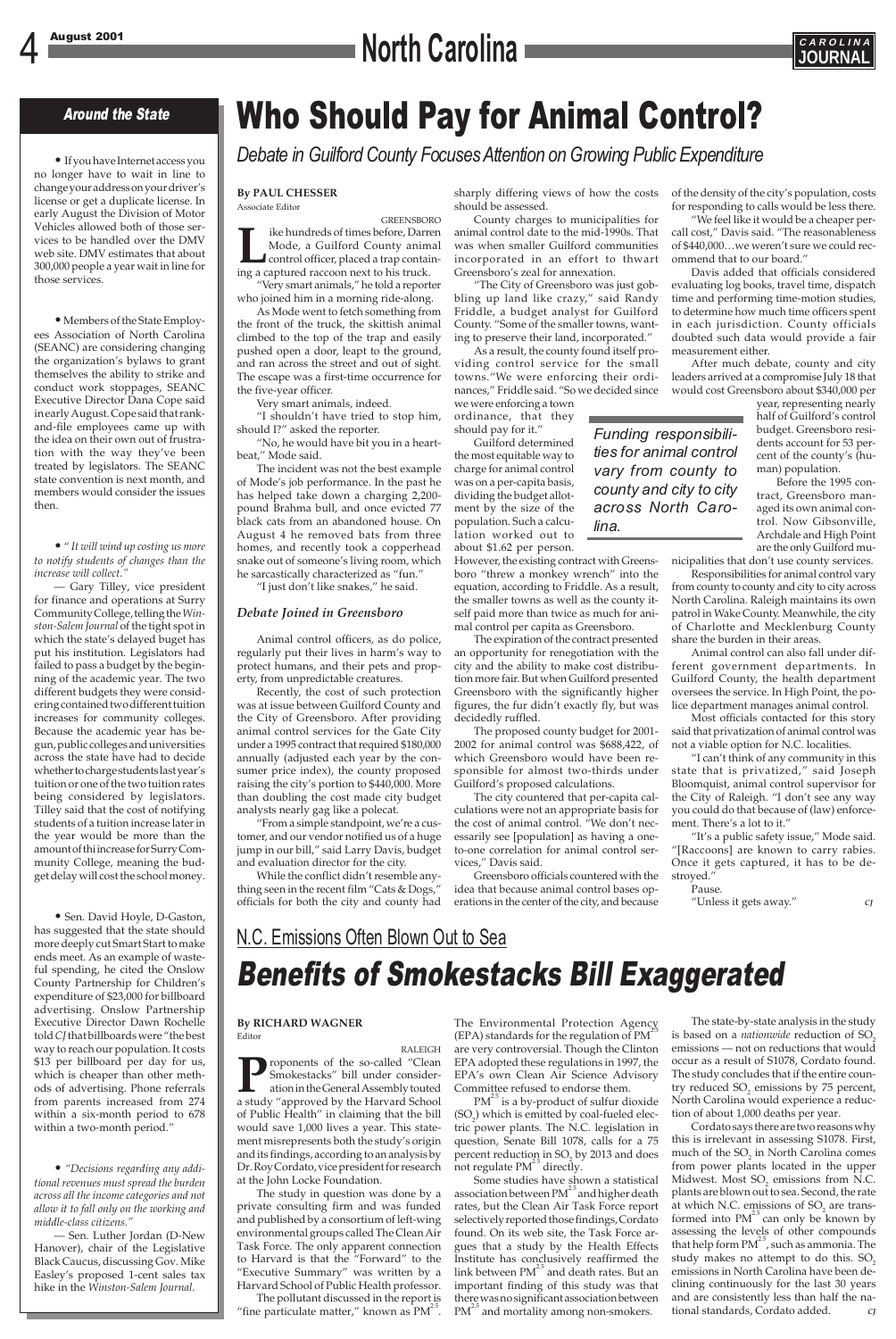## **AROLINA**<br> **August 2001** 5

# Advertisement

### *Aviation Panel Takes No Action on Case*

## Forget the Audit, Council Says — We're Talking Oshkosh, By Gosh

### State Should Temper Enthusiasm over Math Scores, Skeptics Say

#### By DON CARRINGTON Associate Publisher

RALEIGH **A**n independent audit has revealed several irregularities in a state grant that was awarded to the Town of Ocean Isle for airport improvements.

The report, issued July 1 by State Auditor Ralph Campbell's office, concluded that a company owned by W. J. McLamb, a Brunswick County paving contractor and a member of the North Carolina Aeronautics Council, was paid from a grant awarded by the division, creating the appearance of a conflict of interest. McLamb also owns an airplane, which he keeps at Ocean Isle Airport.

The apparent conflicts were uncovered by *Carolina Journal* in its March 2001 issue. But apparently the council members and the division director dismissed many of the issues raised in that story and decided to pay the town of Ocean Isle for unauthorized work performed by their fellow board member.

According to minutes of the meeting May 4, the council approved spending for projects, including a grant of \$190,656 to repave runway and to install a lighting system at the airport. Council member Dudley Humphrey asked that the minutes reflect that the recommendations for Ocean Isle had been reviewed by the state Attorney General's Office and that the appropriation had been permitted by appropriate law. The council approved the recommendations

#### unanimously.

The auditor's review also addressed problems with a grant to the Sanford Lee County Airport.

In 1998 the airport received a \$4.38 million grant to construct a new airport. Upon completion of the airport, however, it was apparent that the runway had substantial surface water problems. The division, with

the council's approval, awarded a \$430,000 grant to correct a construction defect before determining who was responsible for the problem.

In a response July 13, N.C. Department of Transportation Secretary Lyndo Tippett agreed with all of the state auditor's recommenda-

tions to avoid similar problems in the future.

But despite Tippett's concern, the auditor's review did not even make it on the agenda for the next meeting.

### *The August meeting*

At its meeting Aug. 1 the Aeronautics Council did not discuss the auditor's report. Council members and Aviation Division Director Bill Williams spent most of the twohour meeting discussing a potential aviation museum, a recent trip to a Wisconsin air show, and concerns about adequate festivities in North Carolina for the year 2003 — the 100th anniversary of the Wright brothers' flight at Kitty Hawk.

> The amount that would go to McLamb, however, would be for actual costs of \$104,039, instead of \$137,500 that he had billed the town last year.

General Statute 143B-356 saysthe "Aeronautics Council shall advise the Secretary of the Department (of Transportation) in the issuance of loans and grants to the cities, counties, and public airport authorities of North Carolina for the purposes of planning, acquiring, constructing, or improving municipal, county, or public authority airport facilities and upon any matter relating to airports which the Secretary may refer to it. The Secretary shall report the activities of the Council to the Governor."

**Confidence in the Congratulatory back-slapping and hand-shaking marked an Aug. 2 press conference held by the Department of Public Instruction, celebrating** hand-shaking marked an Aug. 2 press conference held by the Department of Public Instruction, celebrating North Carolina's performance on the National Assessment of Educational Progress tests taken last year.

When one member left during a break, council members and the division staff realized attendance at the meeting, at six

> council members, did not constitute a quorum. Council members could not vote to approve grants, but the meeting continued as "informational."

Current membership of the council is not clear. Terms of seven of the 14 members expired June 30. McLamb, who did not

attend the meeting in August, will not be reappointed. Also, DOT is waiting for Gov. Mike Easley to name the seven new or retained members, DOT Deputy Director David King said. General statutes contain no clear provisions for members to continue until they are replaced.

### *Off to Oshkosh*

One of the items discussed Aug. 1 was the trip to Oshkosh, Wis. A state aircraft made three round trips involving 16 people from July 22 to July 30. The group included five DOT employees and two council members.

The purpose of the trip was for state officials to attend the Experimental Aircraft Association's "Air Venture 2001." Aviation Division Director Bill Williams said at the meeting that the trip was necessary for North Carolina to prepare for the 100th anniversary celebration in 2003.

"You can't put a price on what we did there or what we accomplished there," Williams said.

But Tippett, who is Williams's boss, disagreed. "I am very disappointed that we chose this method to accomplish this mission," Tippett told the Raleigh *News & Observer."*

The role of the division and council in 2003 events is not specified in legislation. The General Assembly established a First Flight Centennial Commission several years ago. The commission's responsibilities were to determine extent of any official state-sponsored celebrations in 2003.

### *The Official Response*

The council has six regular meetings scheduled this year. When *CJ* asked Williams why the auditor's review was not discussed at the meeting in August, he said the review would be on the October agenda.

DOT Deputy Secretary David King said, "I think everyone has learned a lesson. It is clear the situation was mishandled by the Aviation Division staff, the Aeronautics Council, the council member and the Town of Ocean Isle. I think the decision to go ahead and pay the town was fair, based on the value added to the airport."

He said that after studying the situation, DOT officials decided the best resolution was to pay for the improvements at Ocean Isle.

### **By PAUL CHESSER** Associat Editor

RALEIGH

The NAEP math tests have been conducted quadrennially since 1992, and in 2000 measured the skills of public school students in 40 states. North Carolina students exceeded the national average by six points in each grade tested, scoring 232 for fourth-graders and 280 for eighth-graders. "These scores are real and they're really good, and you should be proud," said Gov. Mike Easley at the press conference. North Carolina performed better than many other states, making larger gains than any other state in the Southeast. Additionally, 28 percent of N.C. fourthgraders and 30 percent of the state's eighthgraders rated at the proficient level, slightly surpassing the national average. However, closer examination of the figures caused some skeptics to mute the state education establishment's enthusiasm. "They can pat themselves on the back all they want to, but to have fewer than one in three capable to do math at grade level is unacceptable," said state Rep. Fern Shubert, R-Union. "How would you like it if your car ran one-third of the time? Or would you hire someone who could only make change one-third of the time correctly?"

Further clouding the ability to validly compare results in 2000 to performances four and eight years ago was the fact that more North Carolina students were identified as having disabilities or limited proficiency in English. Such students are excluded from the NAEP assessment.

Since 1990, North Carolina had the largest increase in the country in the percentage of students excluded, because of disabilities, from the eighth-grade NAEP test. The state's increase in exclusions for fourthgraders was exceeded only by Iowa's.

For both fourth and eighth-graders, North Carolina's exclusion rate was almost double the national average rate. Since these students tend to perform poorly on such tests, excluding them improves the average score, thus making comparisons difficult.

Lou Fabrizio, director of Accountability at the Department of Public Instruction, attributed the state's higher rate to conflicting guidelines by the federal government.

He said rates rose because the state seeks compliance with the federal Individuals with Disabilities Education Act (IDEA) by providing students with Individualized Education Programs (IEPs). In turn, IEPs place limitations on how children are tested.

"In our state, we had an increase in the number of students who were selected whose IEP required accommodations, that were not allowed for use with the NAEP," said Fabrizio. "It's a 'Fed' call as to what they allow, but it's an IEP call as to what the student needs," he said. "So you've got two parts of the government arguing with each other." *CJ*

### *A state official said the Wisconsin trip was necessary to prepare for the 100th anniversary celebration of the Wright brothers' flight.*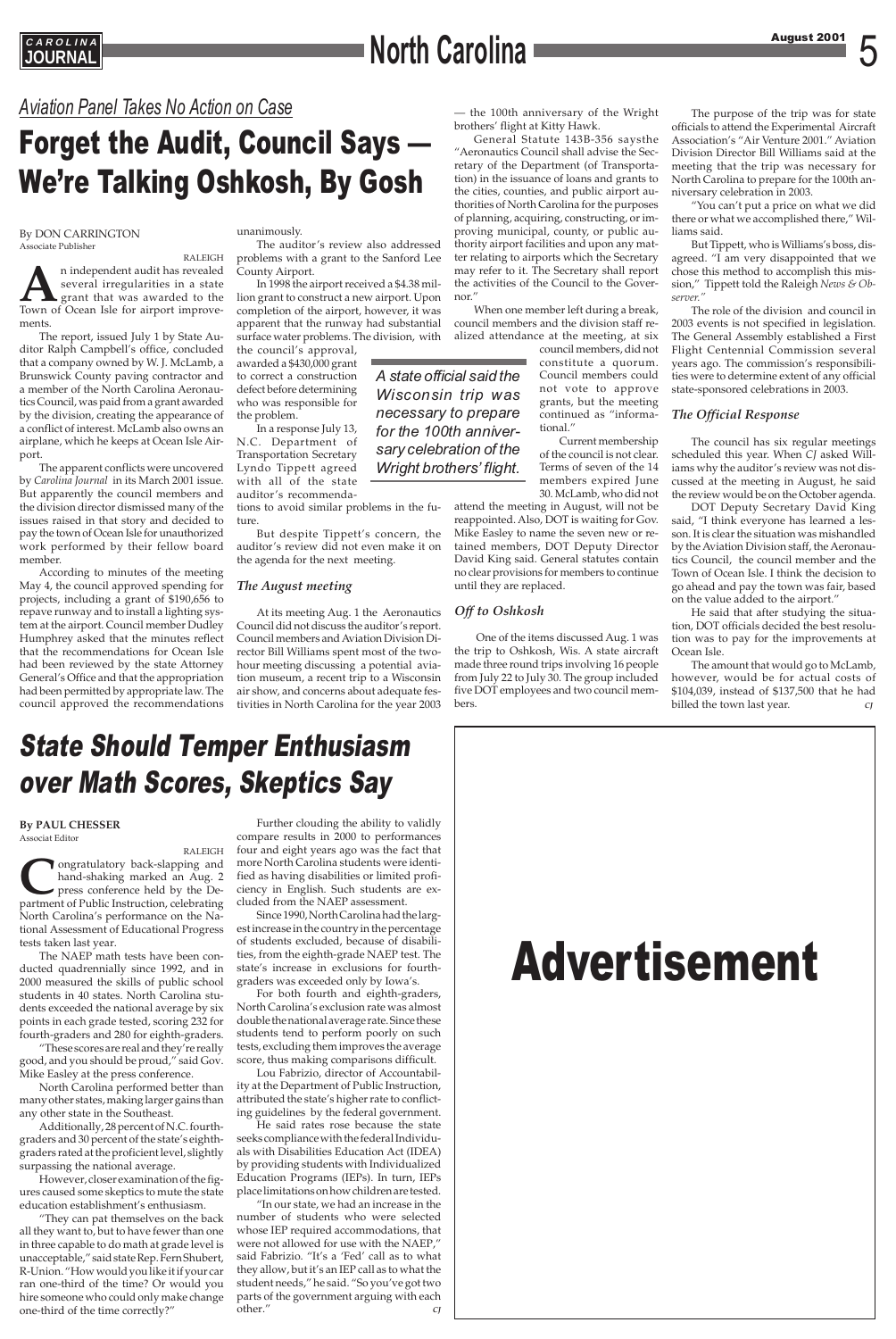### 6 August 2001 **CAROLINA Education J GAROLINAL**



## Raising the Bar on Dropouts

*Creative Approaches Are Working in Some North Carolina School Systems*

### School Reform Briefs

#### **By RHETA BURTON** Editorial Intern

RALEIGH W hy do students drop out? The main reason, according to a study by the North Carolina Department of Public Instruction, is because main reason, according to a study by the North Carolina Destudents did not attend classes on a regular basis. Other reasons cited in the study are students moving, students having academic problems, and students dropping out to enroll in a community college to get their GED certificate.

Many North Carolina counties, including Burke, Pender, and Rockingham, have taken an individualized look at preventing students from dropping out.

Now, after several years of implementation, districts are seeing an improvement. North Carolina dropout rates decreased from 4.6 percent, or 25,567 students, in 1998- 99 to 4 percent, or 24,596

students, in 1999-00. Longer-term comparisons can be misleading. Starting in 1998-99, students who transferred to a community college were considered dropouts, whereas before, they were considered transfer students and not included in the data.

### *Prevention Plans*

No two schools are alike in implementing polices for dropouts or those at risk of dropping out. Most school districts provide a variety of options for schools to use.

Schools in Burke and Rockingham counties have seen a large decrease in dropout rates, from 10 percent in 1998-99 to 7 percent in 1999-00.

In Burke County, Superintendent David Burleson said educators looked at each student as an individual and not a statistic.

"We contacted each student who dropped out and gave them options as to why and how they should come back to school," Burleson said. "We also offered them chances to enroll in GED programs and to go to our career-ready program to give them incentives to go back and get their diploma."

Burke County implemented programs to target students in danger of dropping out, Burleson said. "We had a program called extended day school, which gave students an opportunity to go to school in the afternoons if they couldn't make school in the morning for whatever reason." Burke County offers a program called Leap Academy in which students who repeated the seventh or eighth grade could enroll in the eighth grade and take ninthgrade courses at the same time so that they could catch up to their peers and graduate on time. "It's a centralized program in which they get first-class attention and are able to get back on track," Burleson said. "The community has helped us out a lot," he added. "Here at Burke, we have an alternative to those students who are in suspension. Instead of students being suspended, they take part in community service, while still doing their schoolwork and not getting behind. It has proved to be a positive thing." In Rockingham County, Tim Newsom, director of dropout prevention, said that one reason Rockingham's dropout rate decreased was the implementation of an alternative school called the SCORE center.

The SCORE center is a more central-

ized, more intensive school that helps students who need extra motivation. The dropout rate in Rockingham County fell from 5.5 percent in 1998-99, or 359 students, to 3.7 percent in 1999-00, or 240 students.

Kay Rodgers, director of secondary education at Rockingham County schools, underlined the importance of the SCORE center. She also said block scheduling helped because it allowed any student who did fail a class an opportunity to retake the class the next semester.

### *Solutions in Durham*

Although many students drop out, North Carolina has seen an unsettling trend of large numbers of black males leaving school, especially in Durham County.

Durham high schools hit the national radar several years ago when they were

> shown to have a low graduation rate of 30 percent for black males.

> In 1999 the Rev. Curtis Gatewood, president of the Durham chapter of the National Association for the Advancement of Colored People, called for any action to "save black boys and other students who are

falling through the cracks."

Durham County has also experienced a decline in the number of dropouts. Funded by a two-year grant from the Governor's Crime Committee, two Durham high schools implemented a High School Academy, which targeted a group of at-risk ninthgraders. The program provided peer mentoring and extra activities for the group of children.

Even though the district has enjoyed all-around improvements with the academy, Heather Graham said all "too often these students who are targeted as at-risk are black males."

Despite the continued dominance of black males among dropouts, there has been some improvement in dropout rates in the Durham County schools (see below).

The Academy at Northern High School has made a difference in children's lives, and they enjoy it, Graham said.

### *Problems Persist in Some Areas*

Regardless of North Carolina's overall improvement, some districts haven't suc-

ceeded. Dropout rates in Pender and Rutherford counties, for example, have increased.

During the 1999-00 school year, the dropout rate for Pender County rose from 5 percent to 7 percent. The cause, said Preston Wells, curriculum director for Pender County schools, is the failure by some students to achieve new, higher standards that have been instituted.

"Some students have trouble passing the algebra exam and the end-of-grade tests, which makes it difficult for them to graduate," Wells said.

Pender County is taking a more handson approach by implementing electrical and auto body repair classes, where students who are at risk of dropping out or have already dropped out can learn a trade.

"It gives students who might not otherwise have a future to train at something they are good at and go out into the workforce with a skill," Wells said. "We hope that those who participate in this program decide to go back to school to get their diploma."

Programs that do offer students the option of training in a technical skill, however, cannot substitute for students having the foundation of advanced courses taught in a high school setting.

Students who go through the program are not taught the usual high school curriculum that the state implements through the accountability and ABC's program.

In Rutherford County, the high school dropout rate almost doubled in 1999-00. Rosemary Smith, director of student services in Rutherford County, attributes part of the increase to the loss of more than 6,000 jobs last year in Rutherford County.

"Our students had to help their families out, and so they dropped out of school to find what little work they could to support their family," said Smith.

### *Time Pays Dividends*

In short, schools that take the time to work with at-risk youths individually usually have greater success reducing the number of dropouts.

This could be a major factor explaining why many smaller schools also have a smaller percentage of dropouts.

According to a study conducted by Harvard Professor Gary Orfield and Achieve, Inc., located in Cambridge, Mass., the nation's dropout problem is most severe in the 200 to 300 schools located in the 35 largest cities across the nation.

The study also showed that most of the problems occurred in schools that had more than 900 students.

But Charlotte, North Carolina's largest

city, managed to escape the criticism by being one of only four cities that had two or fewer schools with high dropout rates in both 1993 and 1996. *CJ*

*"We contacted each student who dropped out and gave them options as to why and how they should come back to*

*school."*

• Leaders of the Community Coalition for Educational Excellence in Greensboro have voiced their concerns over whether Guilford County is fully committed to education. The group rallied and planned to boycott the school system by asking black students and supporters to miss the first 10 days of school.

Coalition leaders said too many blacks were being shuffled through the school system or were dropping out. Members approved a boycott in early August, but later postponed it, saying community sentiment was too divided.

"Parents and community members in general have expressed different views and concerns since the Bethel meeting," said Rev. Nelson Johnson. "We have been listening to our community, and we desire to be responsive to what we are hearing."

One parent suggested an alternate boycott that would include massive parental involvement in the school for the first 10 days.

The coalition formed in June in response to several proposed changes at predominantly black schools, including the replacement of Dudley High School, teacher reassignments, and the district's plan to cut 94 teacher assistant jobs to hire extra teachers for poor neighborhood schools. Reported by the *News & Record*.

• A new choice-based student assignment plan in Charlotte-Mecklenburg is still under way after a federal district court ordered an end to desegregation policies in 1999.

The school system is being sued by white parents who want Charlotte-Mecklenburg's desegregation policies stopped and by black parents who want them continued.

Even though a ruling is still pending in the Appeals Court, Superintendent Eric Smith is pushing for a new plan because of the time needed to handle all the logistics.

The plan now under way will keep both options for the district, racefree and race-conscious, open until a ruling is received and a plan is launched in 2002.

"The courts might give us something else that we can't anticipate. But we think this outlines the two most likely possibilities," Smith said. "This plan gives us a way to proceed under both eventualities."

The plan, which includes new boundaries for the expected seven new schools, divides the county into four regions, called "choice zones." Each student would have a guaranteed seat in a "home school." Parents would also have the ability to apply for schools outside their choice zones.

The plan would relocate about 20 magnet programs, and students would be able to win admission to schools through a lottery. If the court decided the school system should be race-conscious, the lottery could include race as a factor.

School Board member Bob Simmons said the board should move ahead with the new proposal.

"We made that commitment to staff, we made that commitment to the community," he said. "(To now) back away seems to me to be betraying that commitment." Reported by *The Charlotte Observer*. *CJ*

### **Dropout Rates for Grades 7-12, Durham Public Schools**

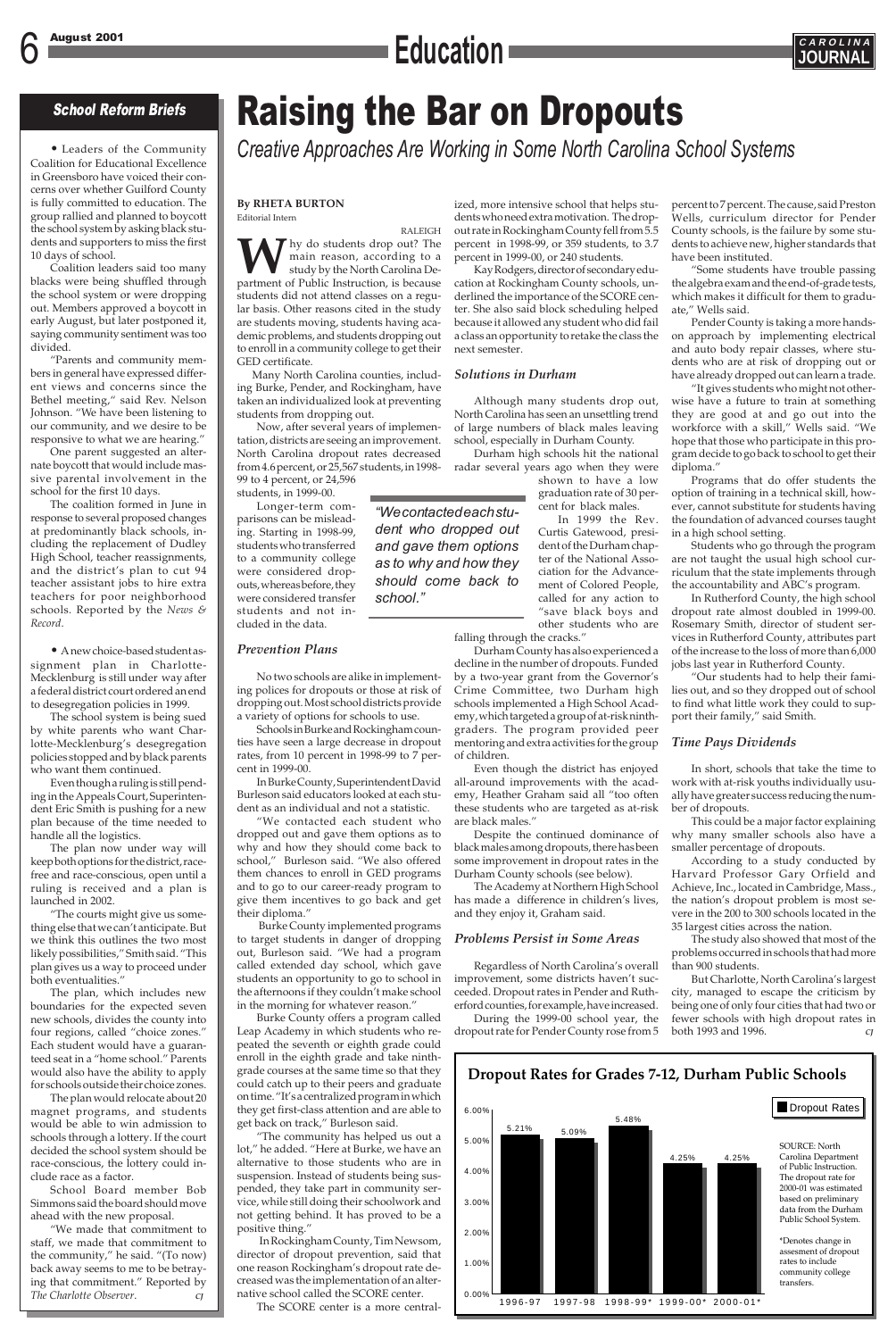### CAROLINA August 2001 **CAROLINA JOURNAL Education**

### Among Documents with Historical Significance<br>Character Education Bill Passes **Champion for Children** Character Education Bill Passes with the Ten Commandments

Paige Holland

good friend and I were once<br>discussing our mutual hero,<br>"Working with Linda is like trying to discussing our mutual hero, Linda Harrill, and he said, drink from a fire hydrant, and I mean that with the greatest esteem."

What a fitting and unique description of the kind of power and energy Linda brings to her fight for children ... full blast and full steam ahead!

Linda Harrill has been my mentor for most of my career in the education arena. Her tireless dedication to the children of North Carolina sets a high standard to work toward. But her willingness to share her knowledge, contacts, and resources makes that goal more attainable.

Linda is a vigorous advocate for chil-

dren, particularly those who are often left behind: the poor, the learning disabled, the forgotten. You only have to speak with her for a minute to discover her enthusiasm is equally matched by experience.

During her career, Linda has worked as a special education teacher, a Chapter 1

teacher, a school administrator, a university instructor, and a national education consultant. She has served on more committees and boards than is possible to list here.

But they include such organizations as the N.C. School Improvement Panel, the Legislative Study Commission on Alternative Education, the Council for Children with Behavior Disorders, and the Coalition of Healthy Adolescents.

While there are many people in the North Carolina education community who possess impressive resumes, there are only a handful who have truly affected children's lives - Linda is one of those few.

### *Working With CIS*

As the president of Communities in Schools since 1989, Linda has worked with school districts across the state to develop appropriate educational programs for at-risk youths. CIS is not a program but a broker of resources. Working together, CIS shows communities how to coordinate their public, private, and nonprofit resources so children can get the help they need.

ligion, or other philosophy." Sen. Walter Dalton said he thinks the that have contributed to the development and diversity of the State."

Schools and communities no longer have to depend on random, limited services for their students. Moreover, CIS

### **By JORDAN CAPPS** Editorial Intern

RALEIGH **The state legislature passed, and Gov.**<br>
Mike Easley signed, a new law pre-<br>
scribing directives for characteredu-<br>
cation in schools and paving the way for Mike Easley signed, a new law prescribing directives for character edudocuments such as the Ten Commandments to be displayed based on their historical significance.

Controversy surrounding the legislation had stemmed from a Senate character education bill joined with a different House bill in committee.

> are the themes of resolving "to do the right thing even when others don't," "treating others as you would like to be treated," and "being in proper control of your words, actions, impulses, and desires ...'

The additional sections include a list of key character traits to be promoted in schools, a mandate for school dress codes, and permission to display documents that have influenced the legal code or governmental system in the United States.

Most intensely debated is the legality of permitting schools to display the Ten Commandments as a historically significant document. In contention are the first four commandments that require obedience to God.

"The [last] six commandments are certainly constitutional. The first four are not.

It's the first four that get us into trouble," said Rep. Bob Hensley, D-Wake.

Permitting schools to display the Ten Commandments is merely "setting the state up for a lawsuit," said Rep. Mickey Michaux, D-Durham.

In support of the bill, Rep. Art Pope, R-Wake,

cited constitutional freedom that allows the mentioning of God in schools and public documents while also highlighting the N.C. Constitution's profession of a belief in God.

So far, the track record for schools displaying the Ten Commandments is clear: All instances have been deemed unconstitutional by the courts.

Because of the legal precedents, legislators carefully phrased the provision to include the Ten Commandments only as an example of a historically meaningful document along with the Magna Carta and the Justinian Code. Additionally, the bill states clearly that no display of any document should "seek to establish or promote religion or to persuade any person to embrace a particular religion, denomination of a re-

The children of North Carolina are blessed to have Linda Harrill carrying their torch. CJ

law "will withstand constitutional scrutiny" since it has been reviewed by the attorney general's office and officials there "believe it is constitutional on its face."

"How schools implement this is probably the more substantial question," Dalton said.

Likewise, John Bason, a spokesman for Attorney Gen. Roy Cooper, said that although the bill itself seemed constitutional, "the way local school boards apply the law is vulnerable to challenge, because we are not aware of any case involving posting of the Ten Commandments in public schools that has been held to be constitutional."

Michaux opposed the measure, saying the Ten Commandments were included "under the subterfuge of displaying [them] as a historical document."

The less-discussed character education section of the bill identifies eight desirable traits that should be included in curriculum designed with "input from the local community" for the 2002-2003 school year.

Courage, good judgment, integrity, kindness, perseverance, respect, responsibility, and self-discipline comprise the core traits for schools' character education.

Included in the definitions of the traits

responds to each school's unique needs *Education Alliance.*

Dalton, who originally introduced the char-

acter education portion of the bill, cited studies from California and South Carolina that show character education leads to schools with "more safety, better discipline, and better academic performance."

School faculty and parents alike "have embraced [character education] favorably and believe it makes a positive difference," Dalton said.

Originally introduced three months ago, House Bill 195 was a measure intended to add North Carolina history and geography to fourth- and eighth-grade curricula.

The final version states that two years of instruction, one in elementary school and one in middle school, should "include contributions to the history and geography of the State by the racial and ethnic groups

*Permitting schools to display the Ten Commandments is merely "setting the state up for a lawsuit," said Rep. Mickey Michaux.*

with a menu of assistance tailored to community and family concerns.

At CIS schools and home sites students receive integrated, coordinated assistance from a wide menu of options: mentors, tutors, health care, career counseling, job shadowing, and much more.

Traversing the state and country to visit effective programs and learning how to replicate existing successes, meeting with state and national leaders, heading committees and commissions, building coalitions in local communities, and conducting workshops are all part of a typical "Linda Harrill week" as she champions the message of CIS and the children they serve.

Knowing that today's children face

a myriad of social and economic challenges that most of us would never have dreamed of, and knowing that educators cannot be expected to serve as social workers, counselors, and parents, Linda works to bring essential community resources to the table, so that children can focus on learn-

ing.

She challenges school leaders across the state and nation to look at creative ways to address the issues of the most needy children. With a cando, no-excuses attitude, Linda fights hard for young people. And she never gives up.

In the past year alone, CIS of North Carolina provided services for more than 46,000 children and their families in 27 communities.

CIS tapped 920 agencies and organizations to provide essential services, while more than 6,000 volunteers contributed almost 300,000 hours to serve CIS children. The results are impressive. Collectively, the North Carolina CIS programs kept 95 percent of highrisk students in school and saw 90 percent of them promoted to the next level.

In a "what's in it for me?" day and age, Linda exemplifies the servant leadership mentality. She is completely dedicated to young people, she continually chooses community over self, and she never seeks the spotlight.

*Holland is director of the North Carolina*

### Lawsuit Questions Political Activity of N.C. Association of Educators

### **By RICHARD WAGNER**

Editor

RALEIGH **T**he Virginia-based Landmark Legal Foundation has filed a complaint with the IRS claiming the National Education Association and five of its state affiliates — including the North Carolina Association of Educators — have illegally used millions of dollars of tax-exempt funds to coordinate political activities with the Democratic Party.

"The evidence Landmark is making public today demonstrates that the NEA has become an appendage of the Democratic Party, complete with an ATM machine that dispenses tax-exempt membership dues to underwrite that party's political activities," a Landmark press stated. "The NEA has concealed these activities from America's teachers, the public, and the IRS."

In its complaint, Landmark asked the IRS to investigate the conduct and tax filings of the associations. Landmark also requested that the IRS assess income taxes on tax-exempt resources used for political purposes and impose fines and penalties, "including possible revocation of the tax-exempt status of these organizations."

Other NEA state affiliates targeted in Landmark's complaint are the Pennsylvania State Education Association, the Nebraska State Education Association, the Kansas National Education Association, and Education Minnesota.

Landmark's complaint, filed July 20 with the IRS, includes responses by the Democratic National Committee and the 1996 Clinton-Gore Campaign to Federal Elections Committee subpoenas. The FEC had released the information to the public May 2, but four days later placed the reports under seal, the press release says.

Landmark says its complaint provides "overwhelming evidence of the NEA's political activities, including its key role as a member of the so-called 'Coordinated Campaign Steering Committee,' which set national and statewide campaign strategy for the election of Democratic candidates.

"The extent to which the NEA and its

state affiliates have coordinated their political activities with the Democratic Party, and have used millions of dollars in taxexempt general revenues to support these activities is truly breathtaking," it states.

Other members of the Steering Committee included in the complaint were the 1996 Clinton-Gore Campaign, the Democratic Senatorial Campaign Committee, the Democratic Congressional Campaign Committee, and the AFL-CIO.

Landmark's complaint is the latest phase of the Foundation's five-year investigation and legal research into alleged violations of federal tax and election laws by the NEA and its state affiliates. Landmark also filed complaints with the IRS last year about the union's political activities and expenditures in earlier election cycles.

A spokeswoman for the N.C. Association of Educators did not return phone calls seeking comment for this story. *CJ*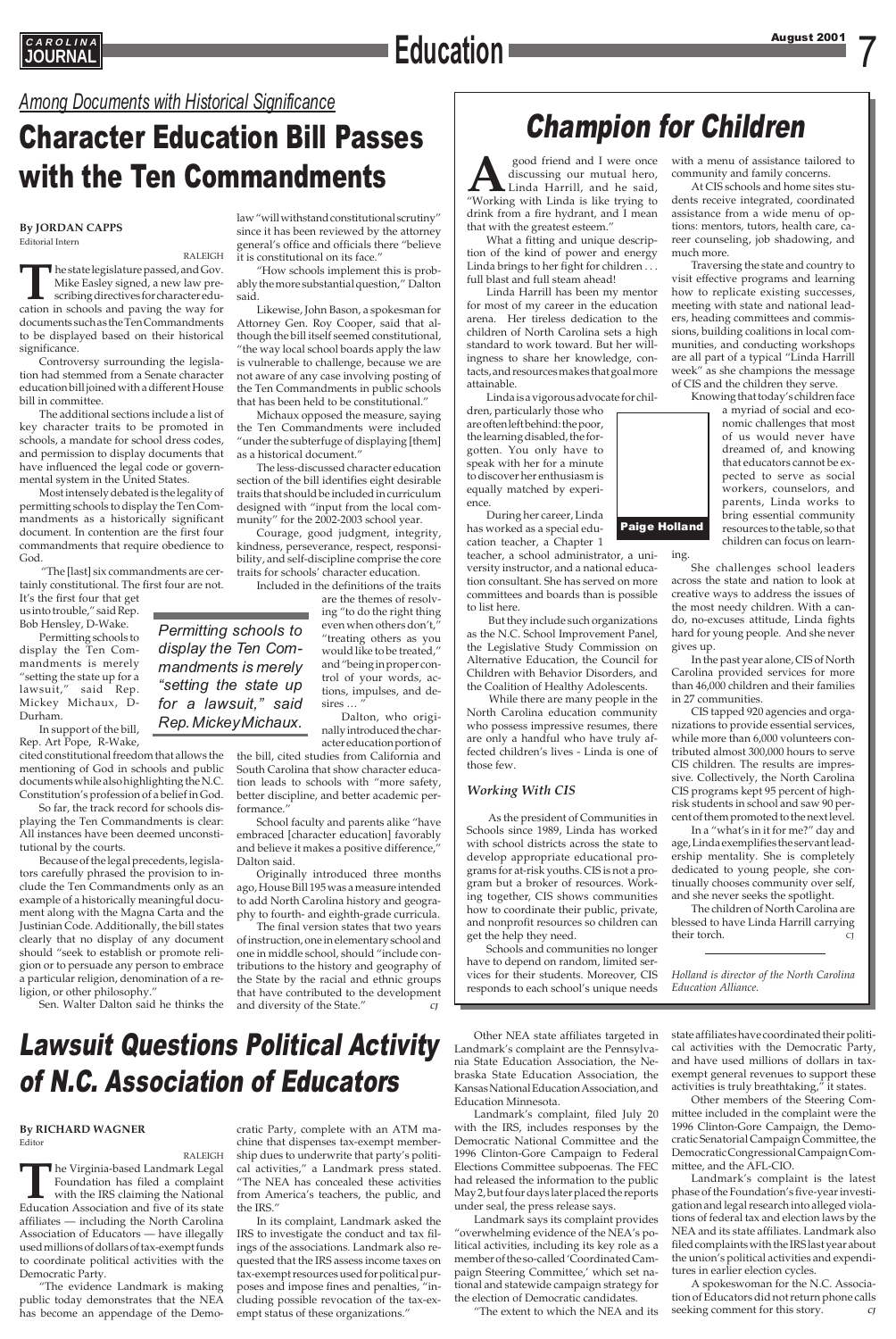### 8 August 2001 **CAROLINA Education J** *CAROLINAL*



### Proofing Texts, Gay Resolution

School Reform News From Across the Nation *Cost to Taxpayers Climbs*

## Lawmakers Continue to Extend Age Requirements for Schools

**T**exas A&M University has signed a first-of-its-kind \$80,000 contract with the Texas Education Agency to proofread science textbooks.

The university review team will in-

students, and 11 College Station-area school teachers.

"We're pleased because we're committed to public education, and we think we have a lot to offer, but it's also a little ominous because we know we're the

home of the Aggie joke, so we know it's important we do a good job," said Dr. Timothy Scorr, director of the A&M Biology Department.

In the past, TEA has used public school teachers or individuals to fastcheck textbooks. This is the first time TEA has given the job to a university.

"We decided to take a different slant, knowing we could get a lot more done by using a university, which has a more expansive pool of possible reviewers," said Eugene Rios with the TEA.

There are a few requirements for every reviewer. Each reviewer must have a bachelor's degree with a concentration in a relevant subject area, and pass a TEA screening process. *As reported by dallasnews.com.*

### *NEA Drafts Controversial Bill*

The National Education Association drafted and then withdrew Resolution New B, a proposal for "the development of curricula designed to meet the needs of gay youth." In place of the resolution, the NEA has opted for a task force to pursue the issue.

clude 12 faculty members, 17 graduate —tant secretary to assist and oversee the Paige also plans to hire a new assis-

The resolution, released March 20, states: "The NEA recognizes that the complex and diverse needs of gay, lesbian, bisexual, transgender, and questioning students . . . and gay, lesbian, bisexual, and transgender families and their children require the development of programs that promote a safe and inclusive environment."

The NEA asserts that withdrawing the resolution and establishing a task force is not a gesture of acquiescence to critics.

The association intends to broaden its examination of the issue in order to ensure that their members and students "teach and learn in a safe, supportive environment."

*Changes for Dept. of Education*

Rod Paige, U.S. Secretary of Education and a former Houston educator and school board chairman, announced several changes would take place to curb wasteful spending of Department of Education funds and to encourage accountability.

The changes include reducing spending limits on all purchase cards and putting top officials on performance contracts. In total, the department must put in place about half of 661 recommendations made in the spring by the department's auditors.

place," Paige said. "We have dedicated ourselves to the proposition that the Department of Education can be a well-run, well-respected agency."

> progress of these remedies, a position that requires Senate confirmation. The position has been vacant for five years. As reported by *Education Week on the Web*.

### *Improve Schools, Parent Power*

A new grassroots group, L.A. Metro Strategy, with longtime ties to Los Angeles' urban neighborhoods, is focusing on raising student achievement.

Supported by the city's top leaders, including Mayor James K. Hahn, School District Supt. Roy Romer, City Council President Alex Padilla, and school board member Caprice Young, the group is gathering the support of more than 700 parents and educators in an effort to empower parents.

"I really approve of what's happening here," Romer said. "We all share common values: All children can learn ... and the way to get there is through expert teaching and parent involvement."

The group has a three-pronged strategy for success: 1.) Allow it to select 25 schools; 2.) Give it three years to create a new relationship between parents and educators; and 3.) Agree to success with an underlying theory that all kids can learn. As reported by the *Los Angeles Metro*.

"In the last 90 days, a lot has taken *Francisco Chronicle. CJ*

### *Japan and School Violence*

Although, Manning's final ruling is not expected for another year, districts may be required to spend millions of additional dollars on classes for 4-year-olds, and parents of at-risk students may be required to send their children to school years earlier than what the current law demands as a way to compensate for children who have "missed the boat."

After a man knifed and killed eight children and injured 15 others at Ikedo Elementary School near Osaka on June 8, schools across Japan have been taking drastic measures to ensure safety.

School officials have locked gates, posted guards, organized parent controls, installed cameras and enrolled teachers in self-defense courses. But more shockingly, other schools are arming teachers with ear-splitting alarms, long Y-shaped poles (often used by the

police to subdue suspects), and canisters of tear gas.

A town east of Tokyo, Urayasu, is planning to distribute tear-gas canisters to 42 schools.

"It might look dangerous for schools to have such devices, but what should not have happened did actually happen in Ikeda, and the city government should consider concrete measures to keep children safe."

Some are concerned that the safety measures are too much and that the realistic drills are frightening students.

In one class, a teacher wearing a mask and wielding an iron rod burst into a classroom and started screaming at the students \_ all for the sake of provoking a conversation on safety.

While school shootings have become all too common in the United States, this was the first tragedy to strike Japanese schools. Reported by the *San*

**By SHERRI JOYNER** Assistant Editor

RALEIGH **M** ost parents don't consider com-<br>pulsory attendance when enroll-<br>that may change as lawmakers continue to pulsory attendance when enroll-**L** ing their children in school, but extend the age children must attend school.

Early-childhood initiatives were the first to make waves across the nation. Both the theory of "readiness to learn" and the concept of universal preschool have become national movements.

The National Education Association has already supported "early childhood programs in public schools for children from birth through age eight."

Last month, U.S. Secretary of Education Rod Paige and Mrs. Lynne Cheney hosted the White House Summit on Early Childhood Cognitive Development. Paige supported the idea of studying early-childhood initiatives to discover what works best.

"Together, the Department of Education and the Department of Health and Human Services will ensure that the Head Start and preschool programs we support are doing the right things and getting results," Paige said.

Other attendees supported universal preschool. Among them was Stephanie Fanjul, director of student achievement for the NEA, and former architect of the North Carolina Smart Start Program.

Given this context, it is no surprise that efforts in many states are shaping new compulsory laws.

### *State Action for Early Childhood*

A law adopted last year in California makes kindergarten attendance mandatory by making it a prerequisite for first grade. The bill, AB 25, also calls for school officials to contact the parents of preschoolers about programs specific to their children.

Another action came earlier this summer in the District of Columbia as council member Kevin Chavous proposed to lower the compulsory age for public school from 5 to 3 years old in D.C. "It would force the school system to take charge and responsibility for every 3- and 4-year-old in the city to make sure they are prepared for kindergarten," Chavous told *The Washington Post*.

The trend has not bypassed North Carolina, which is seeing an overall move-

Although most children start school in kindergarten, the current law in North Carolina says children must be enrolled beginning at age 7.

Former Gov. Jim Hunt's preschool initiative, Smart Start, and local initiatives like Mecklenburg County's Bright Beginnings have began to offer preschool programs to children in North Carolina — at an everincreasing cost to state taxpayers.

Last year, Judge Howard Manning, Jr. of the Wake County Superior Court added to the debate by demanding preschool programs for at- risk 4-year-olds. Manning stated on Oct. 26, 2000, in his second ruling in the case *Hoke County Board of Education v. State of North Carolina,* that the state will be expected to expand its prekindergarten program for those children identified as "at risk."

ment to increase preschool participation. under the age of 18," by Nov. 15, 2002. *CJ*

### *The End of the Spectrum*

Although students in North Carolina are allowed to quit school at age 16, legislation may keep them in the school, regardless.

General Statute 20-11 passed in 1997 attempts to compel students to attend school. The statute mandates that students who drop out of school before age 18 will have their driver licenses revoked.

The same statute also strips students of their driver licenses if they have been expelled or suspended for more than 10 consecutive days, if a student possesses or sells an alcoholic beverage, if a student brings a weapon to school, or if a student assaults a teacher or other school personnel on school property.

The Healthful Living Section of the Department of Public Instruction is in the initial stages of studying the effects of the law and whether it actually compelled teenagers to stay in school.

By law, DPI is required to report on "the effectiveness of this act on the dropout rates and progress toward graduation of students





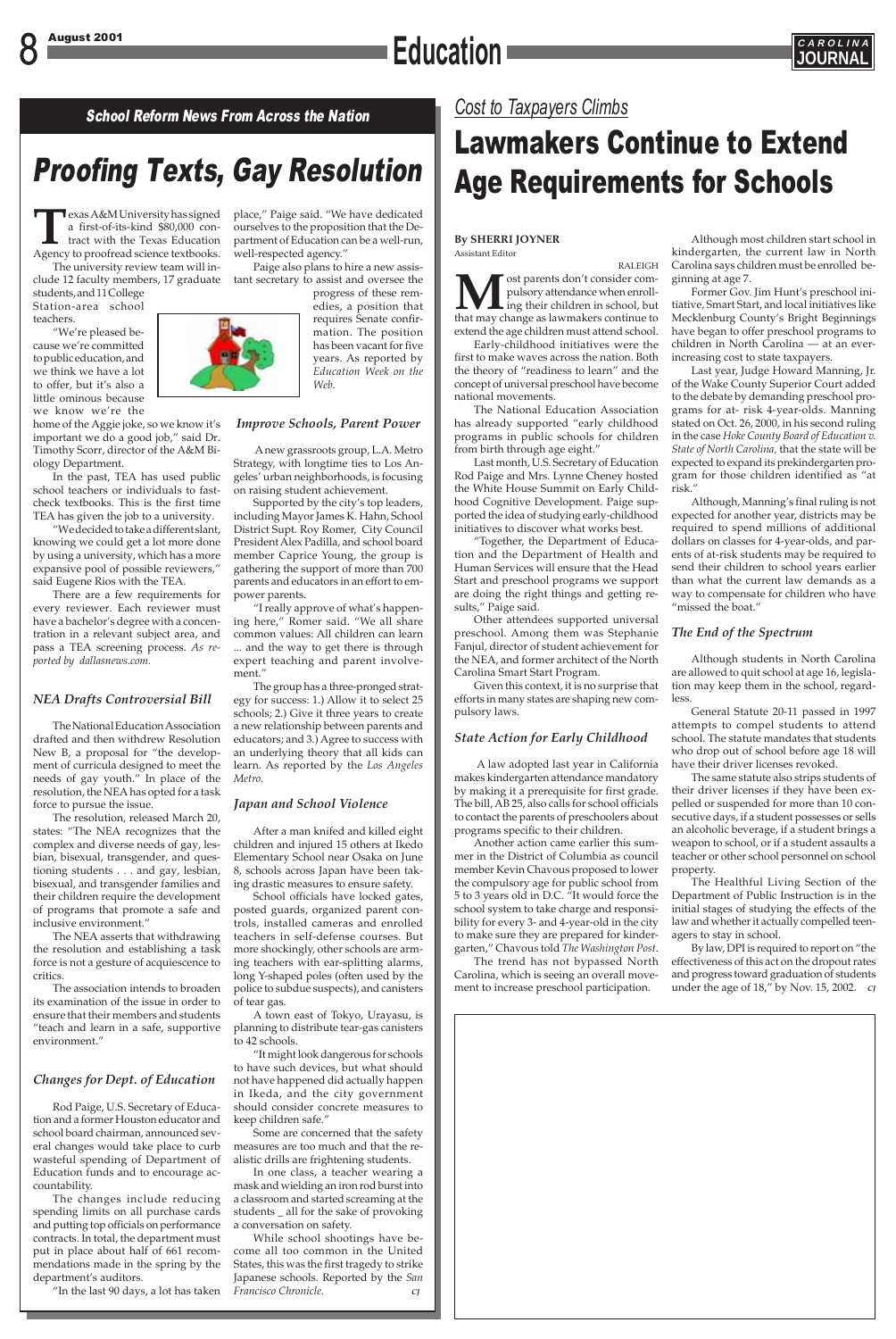### Education **Exercise August 2001** 9 **JOURNAL Education**



### *School Spotlight*

## PreEminent Charter School Set To Take on New Challenges



*New facility for PreEminent Charter School, to be located on Rock Quarry Road in Wake County.*

#### **By SHERRI JOYNER** Assistant Editor

RALEIGH **P**reEminent Charter School, located on Wade Avenue in Raleigh, is open for its second year and is expecting some big changes. The school, which is operating in temporary trailers, will have a new school building in August 2002.

Rhonda Bridgers, principal of PreEminent and native of Randolph County, has spent more than 20 years in the education arena. She has worked as a teacher and a counselor in public schools many of those years.

*CAROLINA JOURNAL: Your background is with traditional district schools. How did you become involved with PreEminent Charter?*

Bridgers*:* I was asked if I would be interested in the job and was blessed enough to receive it. It has been a challenge and also a wonderful experience.

PreEminent is run by an outside management company — National Heritage Academies. Having National Heritage Academies manage the school has made things much easier on me. I really admire those charter schools who have to both manage and operate their schools.

*CJ: In 1968 you graduated from college. This was a time in history when many districts were desegregating. Did this cause problems for you as a black educator?*

Bridgers: I interviewed for a job with Raleigh schools, but they were really looking for teachers with experience. Although I had student teaching training, I didn't get a job in Durham or Raleigh. And sometimes I wonder and think that fate has a plan for us all. And I think it was fate that drew Grover (my husband) and myself to Halifax County, one of the poorest school systems in the state at that time.

Even though Halifax was integrated at the time, most of the schools were predominantly black, predominantly white, or Indian. There was a lot of gerrymandering at the time to keep the black children out of Roanoke city schools. But it wasn't difficult to get a job in that area because they needed teachers.

I was actually in high school when my school system, Trinity, in Randolph County was integrated. At the time I was being bussed to the black high school in Guilford County to go to school, but my senior year I had the option to stay in Guilford County and attend an integrated school. At the time, I didn't want to change schools my

senior year, so I continued at William Penn High School.

*CJ: Are you excited about PreEminent's new facility?*

Bridgers: When we have the new building it is going to make a huge difference in the number of students and families wanting to attend the school. This past year we had fewer than 40 students enrolled in grades K-2. This upcoming year we will have around 200. And we are already accepting enrollment for the fall of 2002. The new facility, which is expected to be 55,000 square feet, will be located on Rock Quarry Road, right next to the Alltel Amphitheater. At our highest capacity we will be able to accommodate 700 students.

> When I was in high school my teachers took the time to make sure we were in a nurturing and encouraging environment. Our teachers taught us to make sure we take pride in everything we do, and if we do something to make sure we do it right. Our teachers took special interest in us. That is what we strive to achieve here at PreEminent.

This school year we will offer grades K-5, and then each year we will add an additional grade until the school includes K-8. We are really looking forward to creating a neighborhood school for that community.

#### *CJ: Why do you think parents' will be interested in PreEminent?*

Bridgers: One of the biggest factors would be to keep the children from being bused across town. But our school also has other attributes, including an excellent curriculum. We use the E.D. Hirsch Core Knowledge curriculum on steroids. I say that because the curriculum also includes Saxon Math, Collins Writing, and other exceptional curriculum.

Personally, I am just getting used to the curriculum. But it has had excellent results thus far. Our students took a pre-test and post-test last year using the Metropolitan Achievement Test. There was only a sixmonth time span between the two tests and our first-graders showed a nine-month gain in performance. Our second-graders did even better, showing a 12-month gain. If the curriculum is delivered correctly to the kids, it can really work.

*CJ: This curriculum is known to be repetitive and many educators say that this element is its downfall. How would you respond?*

Bridgers: Well, I think repetition is good. The more a child hears something, the more it will stick with them. I always tell the kids, especially when I was a counselor and they didn't want to study: It's just like when you listen to the radio and the first time you hear a song that you like, you don't know all the words to it. But the more you hear it, eventually you will know all the words. It is the same way with studying. The more you study, the more it will stick with you.

*CJ: What makes this school special?* Bridgers: I was really lucky to get teach-

ers that are dedicated to the students. That is one thing we assure the parents — that we will provide a nurturing environment for their children. I want to make sure that no child gets lost in the group. We really try to make sure each child is excelling in the class and is being challenged. If a parent is unsure about the school, we also have parent ambassadors that they can talk with.

#### *CJ: Why did you decide to require uniforms this year?*

Bridgers: We are looking forward to uniforms. We have parents who have said their children were often teased by some students if they didn't wear a certain name brand. Our uniforms will be grey and white and there will be a variety of options — pants, shorts, skorts, and jumpers, with white or black shoes.

*CJ: What is the biggest challenge you are facing with educating young children?*

Bridgers: In Halifax, the kids were good to work with. Then you didn't have to worry about the arrogance or disrespect many children demonstrate today. That is one of the keys behind the education here at PreEminent.



*Carolina Journal Weekly Report for Executives* is your antidote to watered-down media coverage of state politics and policy. North Carolina has hundreds of newspapers. But from those hundreds of papers, only a handful of reporters are assigned to Raleigh. And how many of them do you think write from a free-market frame of mind?

In *Carolina Journal Weekly Report*, you get unfiltered weekly coverage of state government from experienced reporters who have actually read the *Federalist Papers*. Our reporters attend committee meetings and interview lawmakers face-to-face, so you get the stories firsthand. To subscribe, email cjwr@johnlocke.org or call (919) 828-3876.

### **Weekly Report for Executives**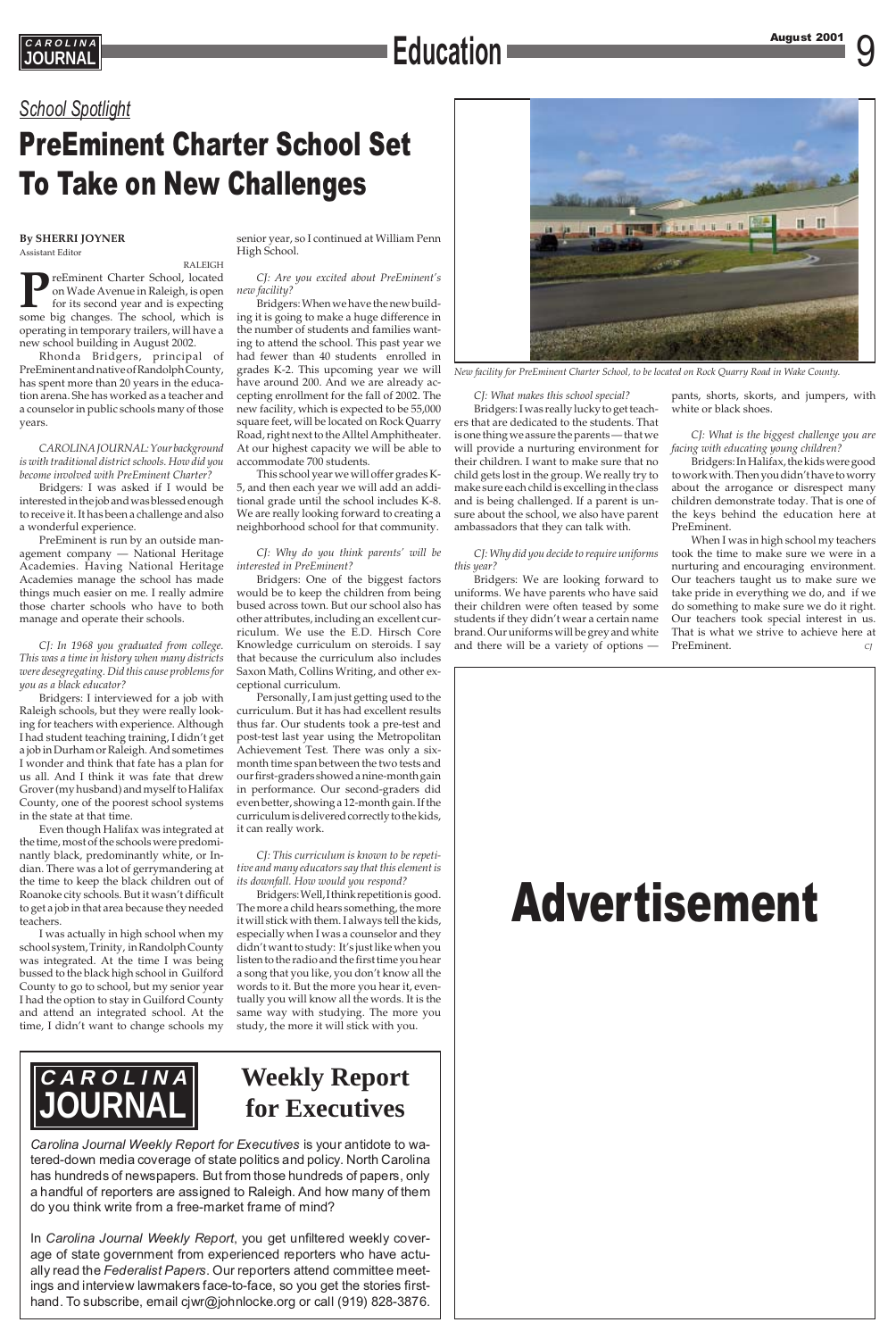# 10 August 2001 **CAROLINA**



### Bats in the Belltower

### *No Net Ground Lost in the Latest Culture War Battles*

The latest skirmishes in the Culture War have resulted in a wash, according to experts reading the field journal of the decades-long battle, *Lingua Franca.*

In the latest issue, experts note, queer theorists made surprising inroads in recently abandoned territory with the publication of *Our Monica, Ourselves: The Clinton Affair and the National Interest* (New York University Press), following a path previously hewn by cultural warrior Toni Morrison, who argued that Bill Clinton was America's first black president, despite the rather obvious fact that the man is white, even pastily so. Morrison employed stereotype, usually a dangerous weapon, to argue for Clinton's blackness, because he was born into a single-parent household, liked junk food and saxophone music, and was hounded for his sexuality.

Queer theorist Tyler Curtain led Operation: Our Monica, writing that Clinton was also the nation's "first queer [president] as well," despite the rather obvious fact that the man is heterosexual, even lustily so. Noting Clinton's gift of Walt Whitman's *Leaves of Grass* to Monica Lewinsky and Monica's particular return favor to the President (which is not technically sexual intercourse, depending upon the meaning of "is"), Curtain wrote, "Any queerly enculturated gay man will recognize the acts and the objects."

Other Cultural Warriors quickly rushed into the breach. One had Clinton as the first female president; another, the first black female president; and one (obviously not a "team player"), the first white-trash president.

In another foray, pedophilia scholar James Kincaid (quoted in the July/August 2000 *Clarion* as saying that spanking gave parents "drooling erotic satisfaction") pronounced the Clinton/Lewinsky affair "unerotic" because "neither Monica nor Bill can be thought of as children," making it "hard for us to see them as enticing."

Meanwhile, one of the towering citadels of these Cultural Warriors fell under intense fire in a surprise attack. Several Catholic and Christian theorists successfully put forth the idea that Oscar Wilde was a closet Catholic and "latent Christian" who wrote religious allegory. Opening rounds of this siege came from the Rev. Antonio Spadaro, S.J., in the November 2000 issue of the Jesuit journal *La Civiltà Cattolica*, Joseph Pearce in *The Unmasking of Oscar Wilde*, and Jeffrey Tucker in the Catholic magazine *Crisis*. Tucker even went so far as to claim that Jesus "was truly [Wilde's] lifelong lover" — a devastating blow. Another biographer, Michael Coren, wrote in the *National Post* that "Wilde was not really homosexual at all, and only 'used' young men because he had venereal disease and feared infecting his wife." Coren did allow for the possibility that Wilde might have been bisexual, but it is uncertain at this time whether that clarification will be sufficient to regain the citadel. *CJ*

## Getting A College Education for Free? Internet, Competition Make It Possible

#### **By JON SANDERS** Assistant Editor

RALEIGH **T**he burgeoning opportunities created by Internet technologies are changing the face of higher education. The changes are coming so quickly, even the experts are unsure of how the structure of higher education will appear once the dust settles. And that uncertainty is also creating opportunity.

One thing that seems certain is that bricks-and-mortar portals (the hallowed campuses of old) to higher education will decrease in popularity — but the rub is, how much will they decrease? Their decline appears to be linked to the availability, effectiveness and relative cost savings of online providers of higher education, not to mention the desirability of higher education itself in the market for high-tech workers.

The amenities of an education from the bricks-and-mortar campus are well known ("campus life"), but they come at a high price. As the cost of online alternatives drops, and as more students opt for online education, those amenities will start to pale. How low will the cost of online education go? Some forecast it could be driven down by competition to virtually zero.

In his article in *The Chronicle of Higher Education* of May 19, 2000, Professor Van B. Weigel discusses how the World Wide Web would one day allow students to receive higher education free.

Building on the research of Carl Shapiro and Hal R. Varian in *Information Rules: A Strategic Guide to the Network Economy*, Weigel writes of how "the Web has revolutionized the way we reproduce [information], lowering the cost of additional copies to nearly zero. The forces of competition will drive the price of information down to roughly the cost of its reproduction." With broadband access in the near future, multitasking already being "irre-

pressible," and with investors interested in providing online education, Weigel writes that free college degrees are "just a matter of time."

"It is not unthinkable that a student could take in a lecture while browsing through advertisements for the latest in video games, fashions, or

> Online classrooms do pose some problems, however. Online students face more distraction than students do in a classroom, such as domestic duties (tending to crying infants) and other home distractions (such as prime-time TV). The unique capabilities of online viewing provide a way around the problem, in that students can review parts or even the entirety of the lecture, which is also an advantage over on-site attendance of lectures. Nevertheless, reviewing classes takes extra time, which is a rather scarce resource for many working adults who are attracted to the programs in part as a way to save time, such as when avoiding a drive to and from a campus and being able to "attend" a class virtually at times suitable to individual schedules. Another problem is that many professors find it difficult to spur debate and discussions in online course. Synchronizing discussions is a general problem, because students also tend to lose interest when the other students are off-line and there is no one to talk with. This problem is a major one; it's one of the main reasons students drop out of online courses.

automobiles," writes Weigel. "And although professors find it hard to swallow, students in an engaging and multitasked virtual classroom might well be more attentive to the lecture than are students who daydream or read material for other courses in a large lecture hall."

Another factor to consider is the changing nature of the demand for higher education by the high-tech market. A shortage of high-tech workers is creating opportunities right out of high school (even if they drop out) for technologically savvy teen-agers. Gov. Jim Geringer of Wyoming was quoted in the July 23 *Chronicle of Higher Education* online about how certification classes offered by Microsoft, Cisco and other high-

tech companies are luring high-school students out of school before graduation. "Their senior year doesn't matter when they could be making \$30,000 to \$40,000 easily working for these companies," Geringer told the *Chronicle*.

Along with a rapidly changing work environment, what is driving this phenomenon is opportunity cost. As Weigel writes, the 1999 average for a private, four-year institution's tuition was \$15,380. Compound that for four years and add fees and

> bookstore expenses, and compare that with giving up four years' worth of earnings beginning, as Geringer suggested, at \$30,000. In just four years, that is an approximate cost of more than \$200,000.

> It's no wonder that, as Shelley Donald Coolidge of *The Christian*

*Science Monitor* wrote in June 2000, an increasing number of students are opting out of college altogether to pursue high-tech careers, especially in Internet startup companies. "With all of that young, raw talent, many Internet start-ups are openly wondering why they should wait for students to get a diploma," Coolidge wrote.

Still, Coolidge did find some workers who originally went straight into high-tech work willing to return to school to pursue a four-year degree. Low-cost online education could help tremendously in this area; its low costs and ease of access could significantly lower technologically proficient students' opportunity costs in their pursuit higher education. *CJ*

### **By RHETA BURTON** Editorial Intern

RALEIGH **M**any colleges today are taking advantage of Internet technology<br>to offer online classes to people<br>seeking degrees or wanting to take supplevantage of Internet technology to offer online classes to people seeking degrees or wanting to take supplemental classes. Most of the schools offering online courses are public two-year and four-year colleges and universities. There are two especially prevalent models for online classes. One is the consortium model, which appeals primarily to students who want to take only a few classes online. The model also appeals to local students, within the host university's home city or state. The second model is that of an independent university, usually for-profit, that can reach students who are out of the state or even out of the country. Independent universities offer a quality online education, more options of online courses, and a greater marketing potential. Virtual colleges market to a different group of people from the typical 18-to-22 year-old college student interested in earning a bachelor's degree in a discipline and entering the workforce in that field. Most state universities are in the business of educating people who are already educated, at the high school level at least. Continuing education has not been the main focus of most four-year colleges and universities. Virtual colleges, however, have pursued that market among others. Many tailor their offerings to adults already in the workforce who need either a few pickup courses or training for a particular job skill.

### *Looking to Michigan, Phoenix*

For example, Michigan Virtual University originated as Michigan Virtual Auto-

motive College. The college's original intent was to train people via the Internet for work in the automotive industry. The university later expanded, and as Michigan Virtual University it offers training in other fields, including information technology, health care, and education.

University of Phoenix Online specializes in undergraduate and graduate programs dealing with business courses and information technology. According to some graduates of the online program, it gives them equal access to speak freely or discuss the subject at hand. Also, discussions can be saved onto a disk so students can access them at any time for reference. The University of Phoenix also offers a smooth transition in case one moves out of state or out of country. Students can enroll and begin taking courses at Phoenix at any time of the year. This feature is especially attractive because it provides working adults with families an opportunity to set their own pace and schedule in taking courses.

In North Carolina, UNC-Wilmington offers web-based classes called Web-U.

### Flexibility and training offered by online courses appeal to a new breed of time-strapped students

*Evolving technology triggers a revolution in how higher education will be delivered*

> *A student could take in a lecture while browsing through advertisements for the latest in video games, fashions, or autos.*

> > Web-U offers more than 1,000 courses in 17 areas of study. People who take these courses range from those who want to complete a university degree to those who want to take courses for the pure enjoyment of learning. Through Web-U, many people are able to earn their degrees while working and taking care of family obligations.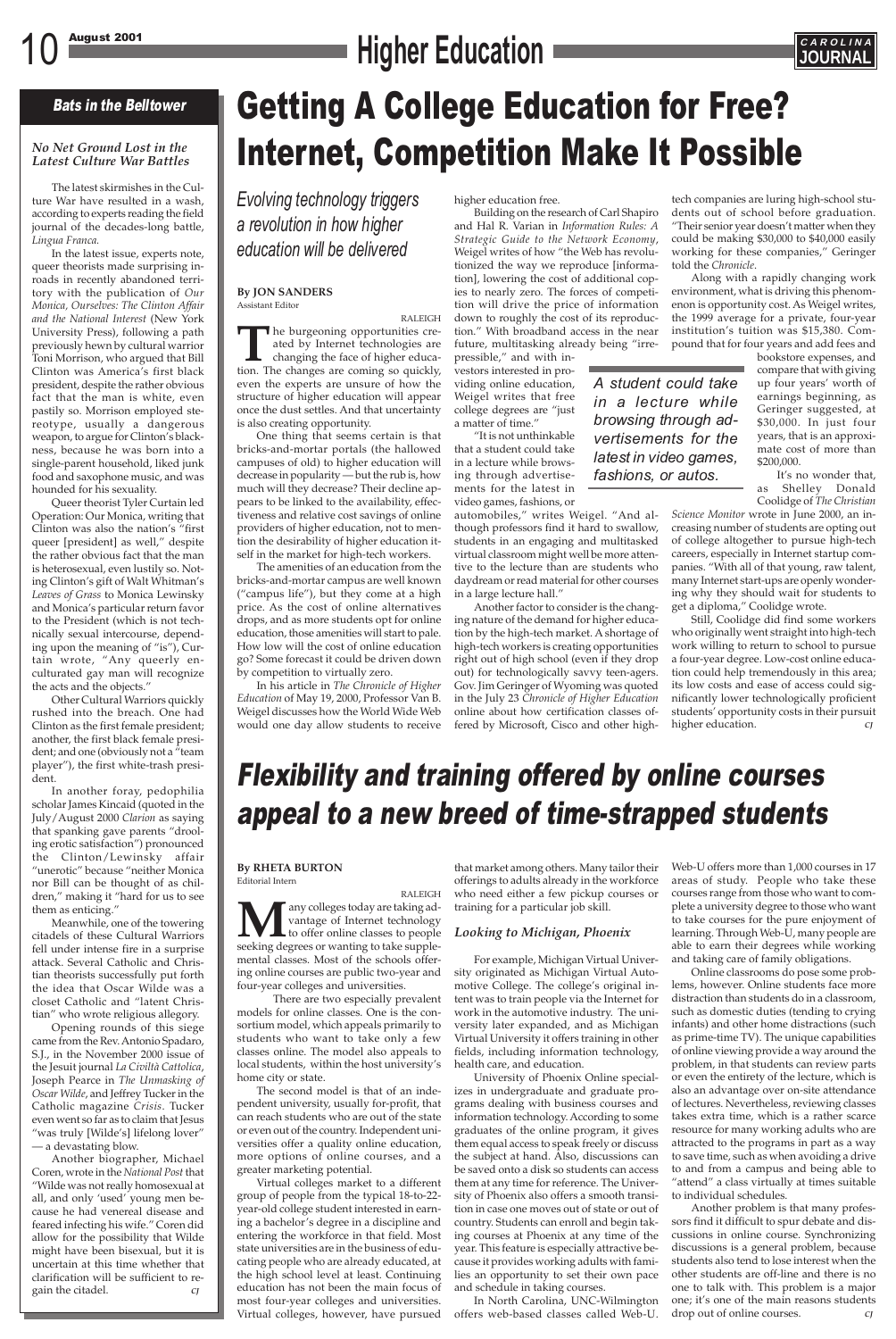# **EAROLINA**<br> **JOURNAL Example 2001 CAROLINA**

### UNC-Chapel Hill Still a Bargain Despite Any Increase in Tuition

#### **By JON SANDERS** Assistant Editor

RALEIGH **Regardless of which tuition increase**<br>for UNC schools the General Assembly chooses, UNC tuition<br>would still be a bargain compared with for UNC schools the General Assembly chooses, UNC tuition other state public university systems.

Earlier this year the Pope Center for Higher Education Policy released an *Inquiry* research paper ("North Carolina's 'Reverse Robin Hood Scheme,'" *Inquiry* No. 11, Jan. 12, 2001) that found that students' costs for enrollment in four-year public universities in North Carolina were the second-lowest in the nation. It also found that UNC students paid the second-smallest proportion in the nation of the costs to educate them.

According to *The News & Observer* of Raleigh*,* tuition and fees under the Senate proposal, the most expensive for students, would increase by 19 percent next fall for UNC-Chapel Hill, to \$3,219, and N.C. Central University, to \$2,350, and 18 percent for N.C. State University, to \$3,228.

Student leaders in the UNC system, naturally, are complaining, and at least one is threatening a lawsuit. The student body president of UNC-CH, Justin Young, is seeking higher taxes rather than the \$74-to- \$168 tuition increase faced by students. Andrew Payne, student representative on the UNC Board of Governors who once called the universities the state's "economic engine," told *The News & Observer* that students were considering a lawsuit to get the courts to interpret the state constitution, which they say guarantees them a nearly free university education. Article IX, Sec. 9, of the constitution states: "The General Assembly shall provide the benefits of The University of North Carolina and other public institutions of higher education, as far as practicable, be extended to the people of the State free of expense."

The *Inquiry* paper, however, says the

### **How UNC-CH compares historicallyto its "peer" institutions \* in costs paid by students**

| Institution        | Cost (tuition, fees) | Year        | Years removed from<br>$UNC-CH$ in $cost**$ |
|--------------------|----------------------|-------------|--------------------------------------------|
| UNC-CH             | \$3,219              | $2001 - 02$ |                                            |
| U. of Texas Austin | 3,252                | 2000-01     |                                            |
| U. of Washington   | 3,495                | 1998-99     | 3                                          |
| U. of Wisconsin    | 3,408                | 1998-99     | 3                                          |
| Ohio State U.      | 3,507                | 1995-96     | 6                                          |

| U. of Calif. Los Angeles | 3,549 | 1993-94 | 8  |
|--------------------------|-------|---------|----|
| U. of Illinois-Urbana    | 3,348 | 1992-93 | 9  |
| U. of Calif. Berkeley    | 3,249 | 1992-93 | 9  |
| U. of Virginia           | 3,354 | 1991-92 | 10 |
| U. of Michigan           | 3,493 | 1990-91 | 11 |
| U. of Chicago            | 3,922 | 1978-79 | 23 |
| Duke U.                  | 3,830 | 1978-79 | 23 |
| Vanderbilt U.            | 3,650 | 1978-79 | 23 |
| Emory U.                 | 3,450 | 1978-79 | 23 |
| U. of Pennsylvania       | 3,450 | 1974-75 | 27 |
| Stanford U.              | 3,375 | 1974-75 | 27 |

IUN niversities, with the exception of a benighted few, are facing serious challenges to their existence as we know it. Responses to these of a benighted few, are facing serious challenges to their existence as we know it. Responses to these challenges are usually preservationist rather than transformational, and almost all call for more money to meet them. The minimalist maxim of "less is more" may serve universities better to aid their transformation to a new era of service to higher learning.

*\* The University of Florida is omitted because it is the only peer institution of UNC-CH with lower tuition and fees.*

*\*\* Not adusted for inflation*

*(Sources: For data from 1974-1978,* Barron's Profiles of American Colleges*, respective years; from 1990-1993,* The Insider's Guide to Colleges*, respective years; from 1993 onward,* The Chronicle of Higher Education *online, Facts & Figures, www.chronicle.com/ stats/tuition.)*

mandate's "wording is too vague to be cited as mandating the state's policy of compelling the taxpayers to subsidize the education of all students in the UNC system, rich and poor." It also asks whether North Carolina is in fact imposing an "impractical, costly burden" on the "people of the State" by the way we fund higher education.

The paper also examined who was paying the lion's share of the costs of their education, and found that "most of the people responsible for providing the tax revenues to the state that support public higher education in N.C. are neither wealthy nor highly educated."

### *Comparing Student Costs*

If the tuition and fees at UNC-CH this fall grew to the projected \$3,219, they still would compare favorably to those of UNC-CH's 17 self-selected "peer" institutions, an analysis by the Pope Center found. In fact, UNC-CH would still be cheaper than all of its peers except the University of Florida. More tellingly, UNC-CH, at \$3,219 in tuition and fees for 2001-02, is cheaper than its peers (except Florida and the University of Texas at Austin) were *several years ago.*

Three years ago, in-state students at the University of Washington paid \$3,495, and their counterparts at the University of Wisconsin paid \$3,408. Ten years ago, in-state students at the University of Virginia paid \$3,354. Twenty-three years ago, students at Duke University paid \$3,830. (None of these numbers has been adjusted for inflation).

The table below shows how a cost of \$3,219 in tuition and fees at UNC-CH compares historically with the costs of its "peer" institutions (except Florida). It also gives how many years removed in cost each peer institution is from UNC-CH under that cost assumption (that is, for each peer institution, how many years it has been that student costs there have exceeded \$3,219). *CJ*



Here are the issues before us:

• Those in the business community are dismayed at the diminished fundamental literacy qualifications of students who have attained a baccalaureate.

• Faculties are dismayed at the education students bring with them from K-12.

• Students are annoyed at the brushoff they receive from instructors whose careers hinge on research productivity rather than on teaching effectiveness.

• University administrators are miffed by penurious legislatures threatening cuts.

Unfortunately, the electorate continues to demand extended child care for their teen-somethings, remedial education for everything their kids didn't learn in high school, entertainment in the form of winning athletic teams, and a host of other non-education services. These demands are preservationist rather than transformational and it is the responsibility of enlightened academic and political leadership to point this out.

Looming over this situation is the clear and present potential for technological advances in distance-learning and computer-based home schooling that will rapidly render antiquated the residential-based instructional role of all but the more prestigious private universities and public Ivies. More "prestigious" certification can be earned from brand-name universities offering electronic courses and, arguably, these are a better educational value.

Of the nearly 4000 institutions of higher education in the United States only a few escape the reality of these issues in whole or in part. How we stand in the Carolinas is open to a discussion more extensive than this space permits.

### *Time for Transformation*

Intellectual leadership from the highest levels of the university systems and from the campuses is needed to address these issues forthrightly and publicly because the citizenry has become accustomed to an anachronism. Rethinking and resolute action is required to transform universities from "good old boola boola" (the preservationist augmentative agenda) into centers where higher learning is central. Those who cherish higher learning, as distinct from those who only cherish the management of higher education, must dare to argue for change. But, what kind of change? Here are some modest proposals to consider in North Carolina.

• **Less Child Care and Remedial Education —** Identify clearly the role of different institutions in the system and admit students accordingly, but in all cases admit only students who are prepared to participate in higher learning. Perpetuation of the roles of childcare facility and remedial education center diminishes the opportunities for serious students to achieve, wastes resources on watered-down "introductory" courses, and encourages mean-

> ingless majors that contribute little to the society that supports them.

This means much tougher standards and the forthright acceptance of distinct classes of institutions instead of maintaining a charade that they are all equally excellent. Also, it implies a very serious examination of the meaning of

teacher education programs (the part of a failed system over which universities have some control) and the introduction of correctives where necessary.

• **Less Regional Entertainment —** Forsake the regional-entertainment role of big-time intercollegiate sports in favor of enhanced intramural programs. Unimaginable? Let's agree that sport is important in the development of the individual, but participation (particularly in lifelong sports) and personal health and fitness are far more important than the spectatorism that is promoted as "bread and circuses" for students, alums, legislators and administrators who hope big-time sports will help big-time augmentation of the institutional budget. Where this transformation seems too much, the least the leadership can do is explore, with other universities and professional teams, the conversion of major college sports into professional "feeder" teams and thus eschew the student-athlete ruse.

For those who would argue that the higher learning that does occur at our universities can be sustained only by agreeing to be a place where "young persons find themselves," where their educational and social deficiencies are corrected, where they can be entertained by big-time sports, and where they can be certified "for having been there" whether or not they have pursued higher learning — I say move along. Courageous, transforming leadership is needed to make higher education institutions perform higher learning as their most important function. Less can mean more. *CJ*

*Sommer is the Knight Professor of Public Policy at UNC-Charlotte.*

### Preserve or Transform?



200 W. MORGAN STREET, STE. 204, RALEIGH, NC 27601<br>919-828-3876 • Fax 821-5117 • www.PopeCenter.org

edented public and private dollars, the mission of the Pope Center for Higher Education Policy couldn't be more important: to report on, analyze, and research issues in higher education such as cost-effectiveness, tenure, curriculum, and the quality of undergraduate education. The Pope Center publishes *Inquiry* papers on these issues, holds an annual conference for academics and policy analysts, and distributes a weekly e-newsletter on higher education. For more information, please call Jon Sanders at 919-828-3876 or visit *www.popecenter.org*.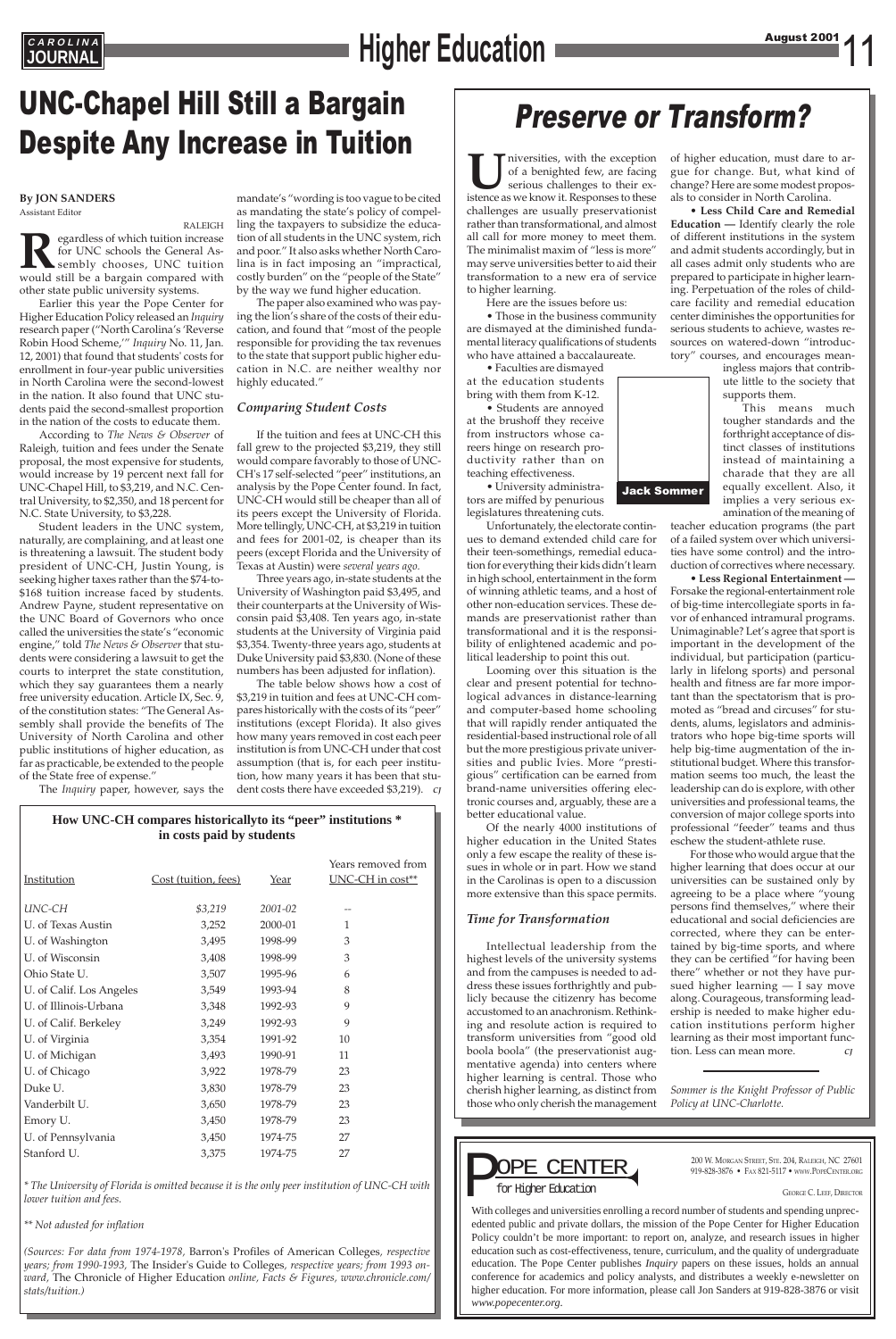## 12 August 2001 **CAROLINA**



## Personal Digital Assistants Gain Popularity on Campuses

### The difference between knowing differences and knowing differences

### Course of the Month

Ah, differences. To some they aren't important. To others they are, such as the French parliament member who famously exclaimed, when someone remarked that men and women aren't that different, "Vive la difference!" Then there are those curious souls — often found at colleges — who proclaim that differences aren't important but dedicate their life's work to cultivating old and mining new differences between people that, they rush to enjoin, aren't important.

Meanwhile, you, gentle readers, may receive three hours of important university credit by sitting in a class where you may learn about all these exciting, new, non-important differences. Once you have been thoroughly indoctrinated in all these differences, you may then expound upon what a great world it would be if people didn't make such a big deal about differences, *especially these differences* (be able to recite the most important differences upon which people should be careful to place no importance).

It's all part of what colleges hail as diversity. Diversity is important because we should be aware that there are many differences among people. But we should know that differences among people aren't important, so it's important to learn how to look past differences, *especially these differences.* This view of diversity is the collegiate version of what elementary school teachers, using the feelings-based model of instruction, confuse our children with: "You are a unique individual, just like everybody else."

One such class was held this summer at UNC-Chapel Hill, and not only could students earn important university credit for it, they also could satisfy an important university "perspectives" requirement in taking the class:

### *Communications 80: Social Theory & Cultural Diversity*

*This course explores the contested terrain of social and cultural theory and practice, specifically in terms of power, knowledge and identity. You will be introduced to basic paradigms of thinking about cultural difference (race, gender, nationality, class, religion, generation, etc.). You will be encouraged to examine the ways in which those paradigms shape what we do, think, say and imagine in our everyday lives as members of a diverse array of cultures and subcultures. In other words, we will consider how social and cultural theories enable us to critically engage and problematize categories of difference as they are constituted in and through our day-to-day lives.*

*What does this mean? As we head toward the end of the twentieth century (sic), it seems clear that we are increasingly finding ourselves in a contradictory position: we are simultaneously closer, yet further away from others. The rise of global media and the mobility of an ever-increasing portion of the world's population have challenged the discreet borders of various countries, regions and cultures. As cultures collide and intersect, the result is an ever-intensifying degree of hybridity and entanglement. Yet this "smaller world" phenomenon doesn't seem necessarily to bring us closer together, as the rising tide of hartred (sic) and conservative entrenchment attest.*

*The question "What difference does difference make?" seems a particularly important one to begin to answer in the contemporary context. To begin to answer it, we need to open with a related set of questions: What makes some differences significant and others not? How have we come to define various differences? How is difference constituted? What alternative conceptions of difference can we come up with? As we begin to answer these questions, we can start to question the utility of difference and diversity in our lives, especially with regard to contemporary debates and crises centering around such issues as AIDS/HIV, family values, multiculturalism, the coherence of notions like "American culture" and affirmative action. Ultimately, I hope we can bring questions of difference and questions of citizenship together: What might it mean to practice citizenship in a multicultural world?*

Following are some of the most critical, crucial non-important differences students could learn about:

• Social Theory, Representation and Non-Complacency (including readings on "Social Theory: It's (sic) Uses and Pleasures" and "White Silence, White Solidarity."

- Culture, Identity, Difference
- Theoretical Jargon?? (sic)
- Margin and Center

• Oppression (including the "Five Faces of Oppression")

• Resistance

• An Alternative Conception of Power (including "Power/Knowledge," "Racisms," "New Ethnicities," the video "Color Adjustment," and "Age, Race, Class & Sex: Women Redefining Difference")

• Race & Ethnicity

• Beyond Race & Ethnicity? (including "One Drop of Blood" and "What is Whiteness?")

• The Performance of Race and Ethnicity (including "Complexion," "Goin' Gangsta, Choosin' Cholita," and "Being and Nothingness: What Makes Someone African American?")

• Constructing Genders (including "One is Not Born a Woman" and "How to Build a Man")

• Performing Genders? (including "My Masculinity," the video "Paris is Burning," "Is Paris Burning?" and "The Body You Want")

• Sexuality (including "Axiomatic" and "The Straight Mind")

• Desire (including "Bodies and Pleasures")

• Questions of Class (including the movie "Roger and Me" and "Unpopular Culture: The Case of White Trash")

• Citizenship and Political Action (including "Interrupting the Cycle of Oppression" and "White Squall: Resistance and the Pedagogy of Whiteness")

• Application: HIV/AIDS

• Mourning and Militancy

• Departure, or An Impossible Homecoming

Well, it seems one difference is worth ostracizing after all. Watch out for "hartred" and "conservative entrenchment." Learn that lesson and you'll be ready for graduate-level studies in "Tolerance Through Intolerance: The Herbert Marcuse Model." *CJ*

#### **By RHETA BURTON** Editorial Intern

RALEIGH **Rapid technological change has led**<br>many schools to require students to<br>have computers or laptops. Some<br>colleges and universities are suggesting to many schools to require students to have computers or laptops. Some colleges and universities are suggesting to their students that they use hand-held computers.

Personal digital assistants — small, computer-like notepads that store data such as phone numbers, addresses, lists and calendars — are becoming as popular as cell phones among students. The digital assistants are also helpful in checking e-mail, finding information on the Internet, and performing other tasks.

At the University of Minnesota at Duluth, half of the students enrolled for the fall semester are required to have personal digital assistants. Some North Carolina schools also are considering academic uses of personal digital assistants.

Some academics foresee a purpose for the assistants in the classroom, while some think personal digital assistants do not benefit every class.

### *PDAs at Triad Campuses*

This fall, UNC-Greensboro is testing a pilot program using digital assistants in some classrooms. "We want to test how responsive they are in helping students and faculty. The student will walk into a classroom and take a PDA that is already charged," said John Eatman, an associate professor of information systems at the Bryan School of Business. "Next, the professor will send questions (or load the questions into the palm if there is no wireless network) to the students' PDA's for them to answer, and the students will answer them and return the answers to the professor. Then, the professor will look at the results and analyze how the class is doing in a particular area," Eatman said. "The goal of PDA's is to give the professors an immediate response to see how his/her class is doing and to give immediate feedback to the students," Eatman said. Digital assistants will be used only where classrooms are adapted for new technology, or with a wireless network. The assistants will stay in the classroom and not with the student. UNCG doesn't require students to have a computer or laptop on campus.

At Winston-Salem State University, students are already using small comput-

ers called iPaqs in the classroom. Currently, WSSU doesn't have a requirement for students to have computers or laptops on campus.

The iPaqs, made by Compaq, are already used in two classes — a business/ human resources class and a nursing class. "The business class uses the iPaq's to look up websites that the instructor tells them to look up and it helps the students keep up with their appointments, " said Carolyn Anderson, curriculum designer at WSSU. "The nursing classes use the iPaqs just mainly for taking notes while out on the field, but they also use them to keep data on different types of prescription drugs and medicines."

Some classes that would use digital assistants are in professional schools such as computer, business, and medical schools. Such technology may not be useful, and may even be distracting, in other classrooms such as English and history.

Frank Prochaska, associate vice chancellor for academic affairs at Western Carolina University, said that after completing the department's first pilot program using the palm pilots and iPaqs, students and instructors had mixed responses.

"When we used them in our general English composition class, the instructor and students didn't quite like it as much as instructors and students in our introduction to law and health studies classes did," Prochaska said. "We are no way near to requiring our students to have hand-held computers until they are fully tested and free of computer glitches. The use of handheld computers may not be equally useful in all classes, like the English class, but they do have their benefits in classes such as business classes and classes where students need the Internet on a regular basis." Wake Forest Medical School began to provide second- through fourth-year medical students with palm pilots while on their rounds in order to look up patient information and care. Students and doctors store information, such as prescription drug dosing, procedures on advanced medical care, and other doctors' names and telephone numbers. Palm Inc. has initiated a program for colleges and universities in which palm pilots can be incorporated in classrooms at reduced cost. The program is available to schools offering students a Palm OS as a part of their computer science curriculum. Students will pay \$1,000 a year for the use of a palm pilot in class. *CJ*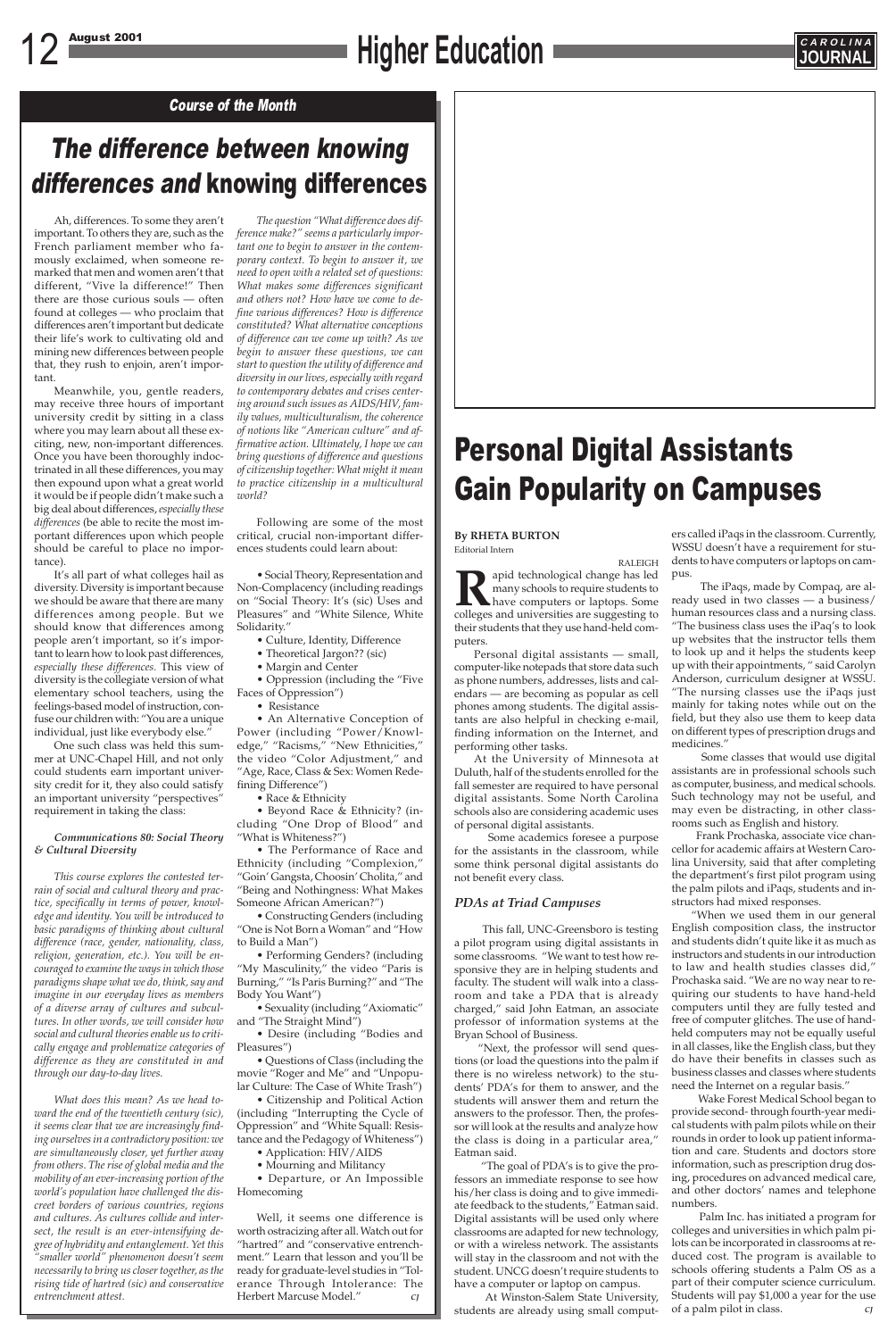### **By JON SANDERS**

Assistant Editor

RALEIGH **T**he Intercollegiate Studies Institute has just published a revised and expanded edition of its guide for parents and students looking for a college. The guide, *Choosing the Right College: The Whole Truth About America's Top Schools* (William B. Eerdmans Publishing), includes assessments of four North Carolina institutions, Davidson College, Duke University, the University of North Carolina at Chapel Hill, and Wake Forest University.

"Important and impressive academic departments, professors, and universities still exist; it is simply a matter of finding them," writes William J. Bennett in the guide's introduction, giving the reason for the publication.

Editor-in-Chief Winfield J. C. Myers explains the philosophy governing the guide as "students are best served by a rigorous, diverse, and broad curriculum founded on the traditional disciplines of the liberal arts and sciences."

The guide offers essays covering more than 100 colleges and universities across the country. Each essay contains four elements: a look at the college in general, a discussion of the university's academic life, a report on the institution's political atmosphere, and an assessment of life on campus.

*Choosing the Right College* reports very favorably of Davidson, with its "refreshing emphasis on the liberal arts" and "beautiful campus." With its humanities program, a paucity of classes "unfortunately influenced by political trends in academia," and an emphasis on teaching over research, Davidson earns the guide's praise as a "depoliticized place where the focus remains on teaching."

The guide notes, however, that the fu-

ture of Davidson's traditional humanities program "depends upon the quality of hiring decisions" made there. "Some people will come in and say it looks like a kind of Great Books program and roll their eyes," one Davidson professor quoted in the guide said.

The guide also dis-

cusses Davidson's being No. 2 in the country among the top 10 "male-friendly" colleges, as ranked in the September 2000 *Men's Health* magazine, and is somewhat affirming of the gist of that ranking while dismissing its sensation. Being "'malefriendly,' whatever that is," is apparently just the result of Davidson's lack of politicization in favor of academics.

### *'Ivy-Like Duke'*

Next alphabetically in the guide is its essay on Duke, and the two essays provide bookends to approaches to the question of the university. The guide remarks on Duke's "Ivy-like obsession with multiculturalism, its penchant for offering bizarre courses and strange focuses of study, and its obvious bias against traditional ideals," where "the study of race, class, and gender is paramount." The guide takes time to exorcise the notion that a university in the home state of Jesse Helms is de facto con-

## Guide Gives Mixed Reviews of North Carolina Universities

### *Intercollegiate Studies Institute Tells 'The Whole Truth' about School Life, Studies*



### Study: College Women Want Marriage and Less of 'Hookup' Dating Scene

**By JON SANDERS** Assistant Editor

RALEIGH **A**<br>**A** national study released recently<br>found that most college women<br>aspire to marriage but are dissat-<br>isfied with the campus dating scene. The found that most college women aspire to marriage but are dissatstudy was commissioned and funded by the Independent Women's Forum and con-

ducted by the Courtship Research Team, an arm of the Institute for American Values.

Entitled "Hooking Up, Hanging Out, and Hoping for Mr. Right — College Women on Dating and Mating Today," the 18 month-long national study (found at www.iwf.org*)* examined the opinions and values of college women in the areas of sexuality, dating, courtship, and marriage. The study included in-depth interviews with 62 undergraduate women on 11 college and university campuses and telephone interviews of 1,000 unmarried heterosexual undergraduate women at fouryear colleges across the nation.

Among the study's findings:

• The vast majority of college women aspire to marriage as a life goal. More than 83 percent of the respondents to the telephone interviews agreed with the statement "Being married is a very important goal to me," and 91 percent of the in-depth interviewees agreed with that statement.

• Dating relationships between college men and women "are too often character-

ized by either too little commitment or too much," and "hooking up" was filling the interaction gap left behind by the demise of traditional courtship. Hooking up is defined as a "physical encounter" — ranging from kissing to sex — between a man and a woman when neither expects anything further in the relationship. Forty percent of the women in the national survey admitted to experiencing a hookup, and 10 percent had done so at least six times. • It is rare for college men to ask college women out on dates, and it is also rare for a college man in dating relationships to acknowledge that he and the woman are a couple unless prompted by the woman. Only half of seniors in the survey had been asked out on six or more dates, and a third had been asked out on two dates or fewer. • The majority of college women seek long-term commitments, not a series of hookups or dating relationships where commitment is uncertain. The survey cites several factors behind women's dissatisfaction with campus dating life, including women outnumbering men on campus (the statistic cited in the study is that in 1997 there were 79 men for every 100 women), the erosion of "the culture of courtship, a set of social norms and expectations that once helped young people find the pathway to marriage," and the loss of the *in loco parentis* standard at colleges and the growth of coed dormitories. *CJ*

servative, providing several examples of a "liberal" campus climate at Duke. It gives Duke's "Curriculum 2000" the faint praise of being better than the previous curriculum, which had a loophole that allowed students to avoid classes in science, mathematics, or a foreign language. The guide notes, however, that Duke features several outstanding teachers and departments, and that most students eschew the "small and zealous sect of agitating [left-wing] students."

The guide also talks about the cost to the campus climate at Duke imposed by its emphasis on "diversity." A racially divided

student body has seen several racial incidents recently. Those include anonymous death threats made against a student who wrote a letter to the campus newspaper opposing a proposed major in Hindi and the falsified "hate crime" of a mock lynching of a black baby doll perpetrated by two

black students to "make a political statement."

UNC-CH receives mixed reviews from the guide. It is critical of UNC-CH's "Perspectives" curriculum, which gives students a wide range of courses to choose from, because it gives students few clues as to putting together a comprehensive education. "With the right guidance, students can carve out for themselves a quality liberal-arts education," the guide says.

The guide found a great amount of political activism on campus, ranging from liberal student groups to conservative ones. There have been political crusades, including the "anti-sweatshop" campaign and the occasional protests against the monument to honor Confederate soldiers, but conservatives on campus have been able to get their political message out as well, even bringing in big-name speakers.

### *Gender Gap*

The guide also notes that "women undergraduates outnumber men 2-to-1" and that "many women undergraduates say [UNC-CH] could use a little more diversity between the sexes." That criticism is fairly answered by the men, who suggest "too many women are discouraged by the oncampus prospects and that too many look off campus when the man of their dreams might be right under their nose (sic)."

Finally, the guide found a "paradox" at Wake Forest — a school with "religious roots [that] has eschewed religious values." It lauds the excellent programs and professors at the university, but it excoriates the bizarre and political topics entering Wake Forest's classrooms.

It also laments that "Wake Forest, since dropping its association with the Baptist church, has been bent on catching up with the multiculturalism promoted by neighboring Duke and the University of North Carolina."

Examples of Wake Forest's "catching up" include politicized courses, its "aggressive" pursuit of racial and gender diversity, and freshman orientation sessions that are "little more than political propaganda recommending that students suspend their critical faculties when it comes to racial issues." Those sessions are mandatory, where most university orientation activities are voluntary. Worse, Wake Forest segregates freshman orientation, holding separate sessions for minority students. *cj*

## **EAROLINA**<br>JOURNAL

*The guide reports very favorably of Davidson, with its "refreshing emphasis on the liberal arts" and "beautiful campus."*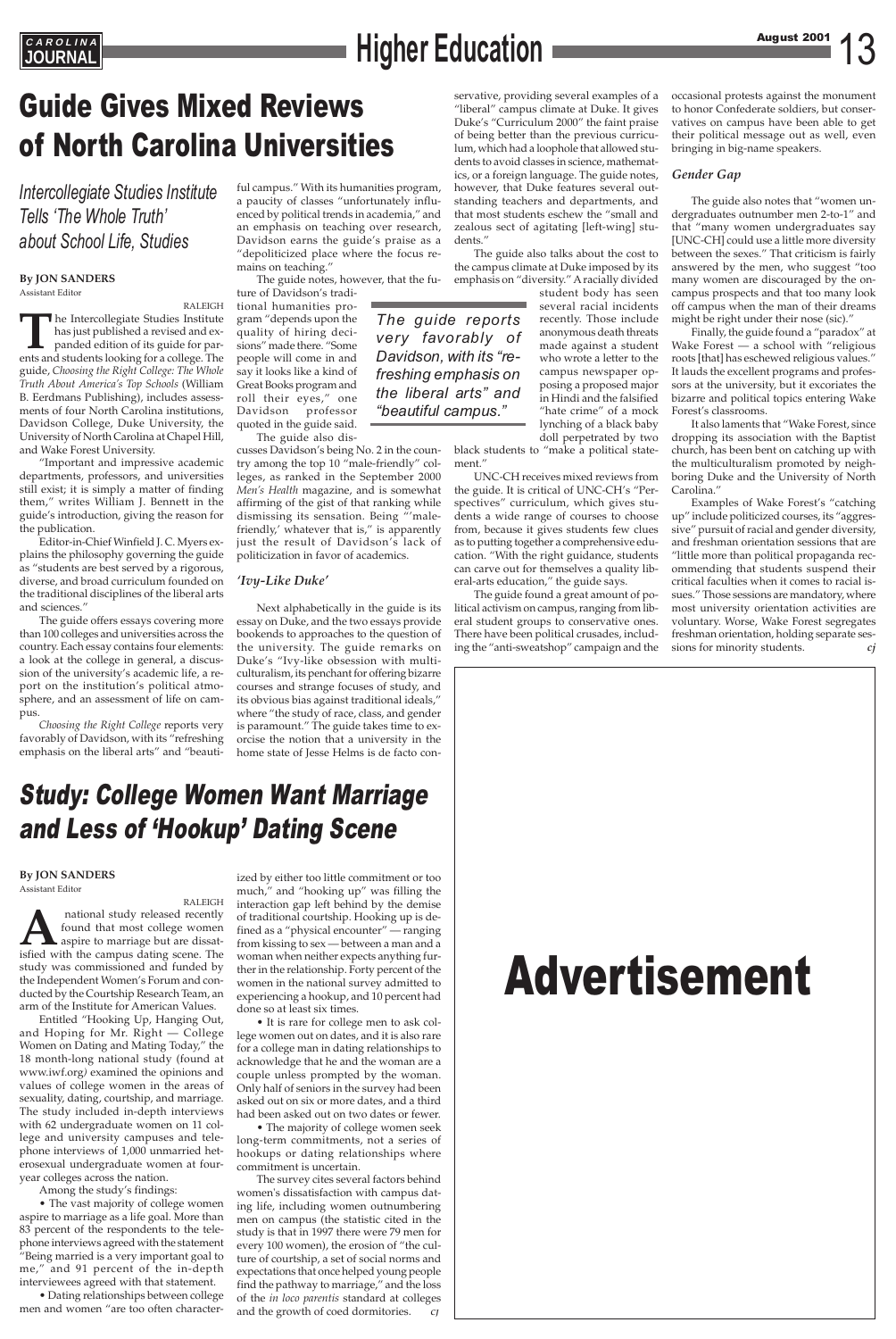## 14 August 2001 **CAROLINA**<br> **Local Government**



### Town and Country

• Occasionally, human beings err. Such was the case in the Local Government pages of *Carolina Journa*l in our June 2001 issue. We like to own up to our mistakes. Concerning the Charlotte Hornets, we claimed that the existing Charlotte Coliseum was "built specifically to house the Hornets." However, the coliseum was not. In fact, nobody had any expectation that Charlotte would land an NBA franchise in 1984 when voters approved bonds to build the coliseum. Construction began in 1985. Not until 1987 did the NBA award George Shinn a franchise. The coliseum was designed to attract the Atlantic Coast Conference and National Collegiate Athletic Association's Final Four basketball tournaments and other big events, not to be home court for a pro basketball team. *CJ* would like to thank Ed Williams of *The Charlotte Observer* for helping us correct the mistake we made.

Nevertheless, the point still remains that those franchises that build their own venues have less incentive to move their teams than those teams that insist on public support. Hence, Shinn's constant threats to move the Hornets if the public refused to pay the tab for a new arena. Several public officials have noticed the difference between the National Football League's Panthers — who built their own stadium almost entirely without public assistance and the Hornets, who did not.

• In Wrightsville Beach, *Carolina Journal* has learned there is a controversy brewing over the surf zone laws, which have been in effect since 1979. The zone has come under question as more and more tourists come to Wrightsville Beach to enjoy the sand and surf.

The surf zone law, in effect between 11 a.m. and 4 p.m., requires all surfers to move to certain zones so they will avoid swimming tourists. The zone moves up or down the coastline, depending on the day. Therefore, it is not in the same place two days in a row.

Area taxpayers are upset because they believe that, since they are the ones who are taxed for the upkeep and maintenance of the beach and shoreline, they ought to be able to enjoy the water when they want, wherever they want. However, the city considers it a safety issue: Surfers could injure swimmers, who are nearly always getting in their way. According to Wrightsville Police Lt. Hank Narramore: 1) Swim zones would be difficult to institute. It is very difficult to educate tourists because they do not know the area. 2) Swimmers outnumber surfers. It is easier to move a small number of surfers than to move a large group of swimmers. Instituting a swim zone would be difficult for the police to enforce as well. It would take more city resources to enforce a swim zone for tourists than to have beach regulars go to a surf zone. However, the city has neglected to keep swimmers out of the surf zone, which has left some to wonder whether there is a double-standard.

## Playing with the Taxpayers' Money

*Major League Baseball Spurs Stadium Building in the Minor Leagues, Debate Over Costs*

#### **By ERIK ROOT** Assistant Editor

RALEIGH **The state of North Carolina has the second-most minor league baseball teams** in the Southeast. Like most major league baseball teams, the minor second-most minor league baseball teams in the Southeast. Like most leagues have been either building new stadiums or renovating existing ballparks. These projects have consumed millions of taxpayer dollars.

> be stuck with an empty stadium because "the Mudcats won't have permission to play if we don't reach an agreement," Holt said.

For some ballclubs, such as the Carolina Mudcats in Zebulon, it has become not only a million-dollar project, but also a legal headache, as public involvement has led to the town's lust for more money from the team.

North Carolina has 11 minor league teams . Presently all but one of them have some sort of public involvement in the stadium in which they play.

> Holt is not defending Zebulon, either, and seems to agree that the city acted irresponsibly: "Towns are just so tickled to have a professional team it's intoxicating."

The Wilmington Waves ushered in their inaugural year this year and, as of yet, they receive no government support. Even though the Waves play on the UNC-

Wilmington campus, they have financed improvements to the stadium themselves. The Waves represent the side of the spectrum that receives no government support, but that could be changing. According to Lauren Knaus, media relations director for the team, the Waves are looking at options for building a stadium.

"Government involvement in building us a ballpark is an option that is being considered," Knaus said. However, when queried about the benefits of a 100 percent privately built park, Knaus concluded that "private construction is an option and has been talked about. Personally, I think that the private option would be best." Knaus agreed that privately owned stadiums give the team ownership more flexibility as well as increased profits. Private stadiums also avoid potential problems that come with government involvement.

If any team is in a position to forego government involvement, it is the Waves. "We have about 27 people in our ownership group," Knaus said. That gives the team more monetary support and backing than others. Still, if the city determines it wants to give the team money, it will be difficult to resist such corporate welfare.

#### *Carolina Mudcats*

The Carolina Mudcats came to the area in 1992 when Steve Bryant, the team owner, built a small stadium to house the team. Zebulon eventually bought the stadium from Bryant and agreed to upgrade the facility. Zebulon and the Mudcats are in district court over the legality of the lease.

The Mudcats moved to Zebulon when the Durham Bulls's ownership invoked a rule that prohibits any team from moving within a 35-mile radius of an existing team. According to Clyde Holt, a lawyer representing Zebulon, the problem began when the Bulls sought to protect their monopoly over the area. This forced the Mudcats, who wanted to play in Raleigh, to move to Zebulon.

The ensuing agreement after the town bought the stadium is complicated. Lawyers for both the Mudcats and Zebulon agree the multiple parties involved have done nothing but complicate the matter.

Now Zebulon is eager to get out of its agreement, lease, or memorandum of un-

*"We would rather pay for our own groundskeeper than pay a city worker who doesn't have the [skill] and who takes a two-hour lunch break."*

derstanding with the team. Zebulon even has gone so far as to say it broke the law in the past. Holt claims the city took Mudcat lawyers at their word when they said the city did not need to comply with state laws requiring a public process in bidding and contracting.

He also asserts that "there really is no formal lease agreement despite a good-faith effort on both sides." However, when asked why Zebulon did not seek other counsel in the beginning, especially from its own city attorney, Holt said the press must contact the city. In turn, the city refers the press to Holt. Nevertheless, it is clear the city is responsible for its actions. And now it may

> Rob Tiller, lawyer for the Mudcats, claims that the laws concerning public notices and competitive bidding "do not apply because the actual lease is between Zebulon and the Triangle Sports

Authority."

Nevertheless, despite the lack of what Zebulon calls a "legal lease agreement," the city took out a loan of \$10 million to renovate and upgrade Five County Stadium, where the Mudcats play. It is only since the city freely engaged in that "investment" that it now claims it cannot afford it.

### *Why Cities in Sports?*

As the word "intoxicating" suggests, there is little logic at work when these decisions are made. As *Carolina Journal* pointed out last month, no economic benefits result from cities getting involved in sports. There is no hard evidence that businesses will move to an area just because there's a minor league team that plays in a town nearby.

The City of Durham built the Durham Bulls a \$20 million park in 1995 in part to increase downtown development and to spur economic growth. However, despite the claim that the endeavor is working, Mayor Nick Tennyson, who supports government involvement in sports, admits that the endeavor "has not brought as much money into the area as we thought it would."

Pete Fisch, general manager of the Winston-Salem Warthogs (which benefitted from a \$1.5 million taxpayer-funded renovation in 1993), argues that there is another reason cities should own stadiums.

"Having the government involved with a facility gives the region control over its future," Fisch said. "If an owner privately owned a ballpark and the team left, the city would have no authority to fill that stadium with another team. With government ownership, the city could fill that facility more readily. If a private entity owned the stadium, they could effectively shut the place down and no team would move in."

But the argument against private ownership does not take into account the fact that teams will have greater incentive to remain in a city when they build their own facility. Teams have a greater incentive to move when they have no stake in the stadium because they will have nothing to lose.

Fisch does not believe that government can provide everything. The Warthogs are one of the few teams that pay for their own groundskeeper. "We would rather pay for our own groundskeeper than pay a city worker who doesn't have the experience and who takes a two-hour lunch break," Fisch said.

### *Dealing for Dollars*

Nevertheless, according to a new report from the Cascade Policy Institute in Portland, Ore., any entertainment spending on sporting events is a substitute for other types of entertainment. Not only do these endeavors compete with other unsubsidized businesses, but they also divert funds from other government investment, such as schools.

North Johnson, general manager for the Kinston Indians, agrees. "There should be no question between building schools or ballparks, but cities want the dollars" they believe come with a sport team, he said.

Johnson further admits that such benefits to cities are "unmeasureable."

At least, according to Tiller, cities claim they get "a direct monetary benefit" from teams playing in stadiums. It seems that should account for something. Zebulon cannot have it both ways. Either it is losing

*Story continued on next page*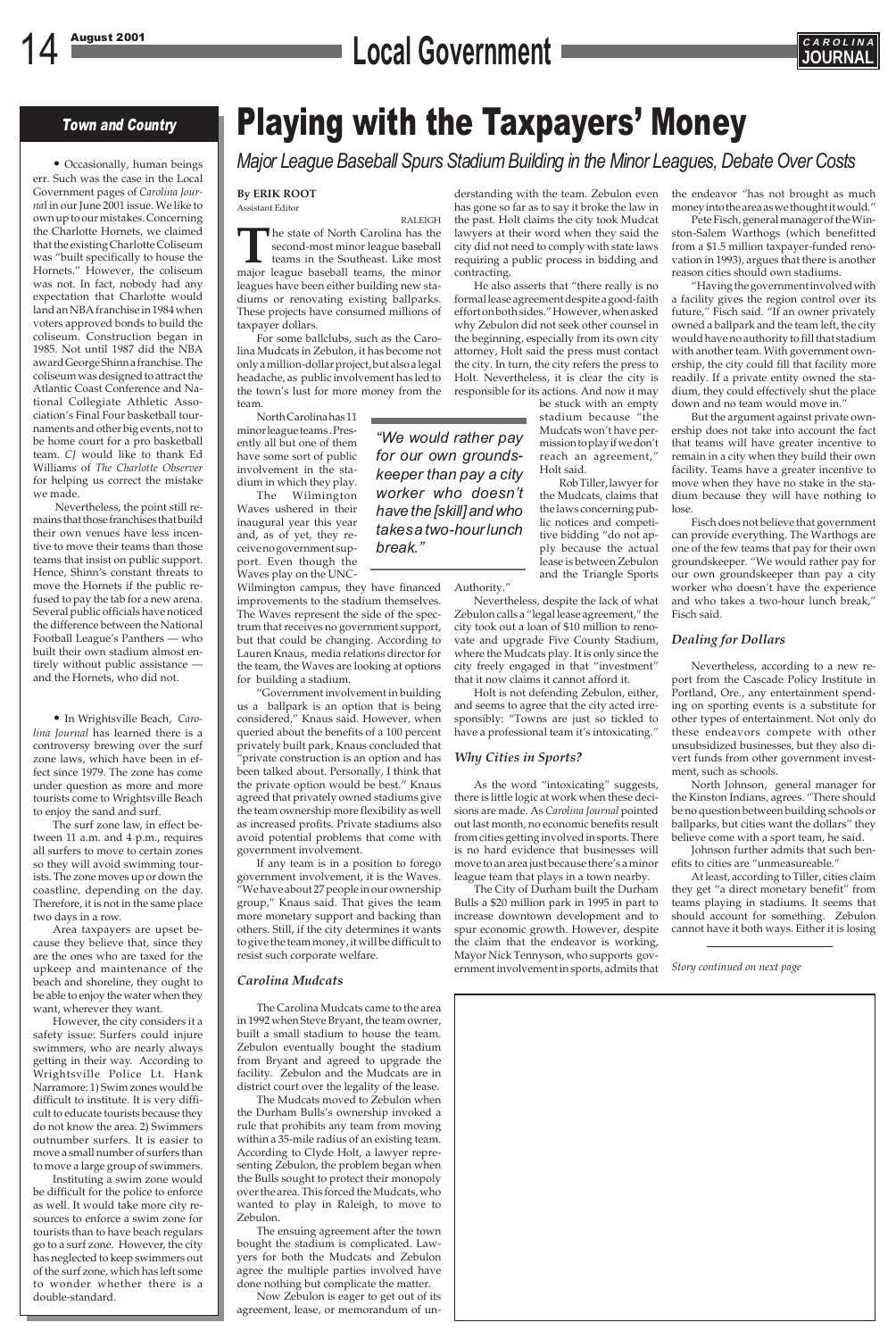

# 15 August 2001 **C A R O L I N A JOURNAL Local Government**

### City Rules Inhibit Enterprise



*"We don't have to worry about facilities like professional minor league clubs. We don't put a gun to the head of a city"*

**P**icture yourself as an ambitious<br>but cash-strapped student at the<br>University of Wisconsin. You<br>have a job to help make ends meet, but but cash-strapped student at the University of Wisconsin. You have a job to help make ends meet, but you also have an entrepreneurial bent. You like taking on projects and are goaloriented. Always on the lookout for an opportunity, you stumble across a novel idea while talking to the owner of a local bar. The barkeep is worried about students and other customers who have had a little too much to drink, particularly on the weekends. He wishes he could provide a cheap, safe, and reliable transportation service for these patrons. As a budding entrepreneur, you recognize an opportunity.

So, you strike up a deal. You will provide a taxi service for the less-responsible drinkers. You estimate, using your car and a cell phone, you can charge \$5 per trip in the neighborhood and \$10 per trip outside the neighborhood. Trips outside the city would cost more, but you want to handle those on a case-by-case basis.

### *Regulations Stifle Business*

The only problem with this scenario is that it would be impossible to start the business in the city of Madison (and many other similar cities across the country). Among other things, regulations would stifle your business because:

\* A 24-hour service requirement means your business has to run all day, seven days a week. Part-time operators need not apply.

\* The graduated flat fee could violate the city's code that all fares must be set by a trip meter or zone.

\* The city's public-hearing requirement subjects your business to a political approval process through the Transit and Parking Commission.

\* Existing operators can object to the new cab company, and even argue against issuing a license based on its potential impact on their bottom line.

\* As a new operator, you need to prove that your fledgling enterprise will exist for "public convenience and necessity." The business is required by law to serve the entire city — not just the market niche you have identified.

These are just a few of the elements of the city code that make it difficult to start a taxicab company in Madison. Not surprisingly, the taxicab industry has been dominated by three large companies with little threat of new competition.

While these restrictions may make it easier to regulate taxis — a smaller number of taxicab companies facilitates monitoring — the rules discourage entrepreneurship and job creation, particularly for low-income and minority residents. In fact, when local taxi markets have been reformed to allow more competition, new companies have sprouted.

### *Stimulating the Economy*

Opening the local taxicab market can generate jobs and stimulate neighborhood-based economic development. Madison and other cities with tight regu-

> lation on taxicabs can promote economic opportunity, by: repealing the 24-hour and citywide service requirements; licensing operators and companies through an administrative rather than political process; and eliminating economic impact on current operators as a justification for denying a license to a new operator.

These changes would not remove a city from the regulatory process. Rather, they would shift direction away from micromanaging the taxi market to a direction based on performance. In one case a few years ago, an applicant for taxi service was denied a license in part because he had been fired by the existing companies. Entrepreneurs, however, are unlikely candidates for employee of the week. They typically are driven by a desire to provide a service or product that the current market does not provide, creating an inherently tense relationship between employer and employee.

The quality of the service provided to consumers should be the primary focus of local regulations, not the internal personnel policies or financial health of existing taxicab companies.

A more effective way to regulate taxicabs while encouraging entrepreneurship would be for cities to focus on health, safety, and fraud in the taxi market. Local regulations tend to restrict entry and reduce competition while providing little benefit to consumers. A performance-based system, in contrast, maximizes the potential for innovation and job creation while ensuring consumers receive a quality product. *CJ*

*Sam Staley directs the Urban Futures Program for Reason Public Policy Institute.*



money on the project it willfully undertook, or it is receiving some sort of monetary benefit simply because the Mudcats play in the stadium the government built.

The question remains: Why do owners accept money from local governments?

According to Holt, it is financially smart to accept government involvement in building arenas and stadiums because "local governments can borrow money cheaper than local entrepeneurs. For the businessman then, it makes sense to accept government involvement and relieve yourself of a huge debt obligation."

Furthermore, "most minor league teams cannot afford the debt obligation anyway," Holt said.

### *Pressure from MLB*

However, much of the ballpark construction was spurred not by cities and team owners, but by Major League Baseball itself.

> Though there is some government involvement in the league, the league rejects all the entrapments and the extravagance of professional sports. And that is its greatest selling point. *CJ*

Jim Ferguson, director of media relations for MLB, said the facility requirements in the 1991 contract is about 40 pages long and is very specific on what is expected of minor league teams. While the agreement "did not dictate teams build new stadiums, it did mean they have to spend money to comply," Ferguson said.

MLB also agreed to pick up the salaries of minor league players in the 1991 contract. This was a relief for owners as well.

Johnson said the 1991 contract agreement that was signed between MLB and the minor leagues forced improvements to

all minor league stadiums — down to the number of shower heads a locker room is supposed to have.

The result of the 1991 contract "snowballed," said Mike Burling, assistant general manager for the Durham Bulls, "as teams began to build or renovate their ballparks." Some teams were successful in their projects, and other teams wanted to get in on the action, Burling said.

Standards for the required facilities improvements arose because MLB "wanted to make sure that there was a set standard to make sure any major league player was well taken care of at the minor league level" should the player have to be sent down, Burling said.

Even though minor league owners are not responsible for players' salaries, Burling said the agreement has made it difficult for team owners to cope with the facility requirements, which has led to more government involvement.

### *Multiuse facilities*

It is also an easier sell to taxpayers to build a public facility that would do more than just house a professional sports team. Most cities use their stadiums for more than just baseball.

Some, such as Hickory, use their stadiums for concerts, graduations, and highschool sporting events. The City of Burlington uses its stadium for Special Olympics events. However, occasions other than baseball are few and far between. The main reason for building a ballpark is to land or keep a professional team.

Part of the intoxication, from the standpoint of community, comes from the chance townsfolk will see the next big star in their hometown. "People want to see the next Ken Griffey, Jr.," Burling said.

If one is looking for baseball without government entanglements, The Coastal

Plain League provides the closest thing to old-time baseball. The league sports eight teams in North Carolina — the most teams in the league. Coastal Plain is a collegiate baseball league that gives players the opportunity to demonstrate and develop skill using wooden bats. Colleges use aluminum bats, while professional leagues use wooden bats, which are more difficult to swing.

### *Cheers for Coastal Plain League*

The Coastal Plain League has been less affected by the big-money deals and stadium renovations that have afflicted professional sports. While some cities, like Wilson, have used public dollars to renovate stadiums, most cities have not. Even though Wilson spent \$300,000 fixing its stadium built by the Works Project Administration, the team that plays there does not pay the city for use of the facility.

Most towns operate like Edenton. The town restored another WPA wooden grandstand in the style of the 1940s to provide a place for its collegiate team to play.

Eventually, some townsfolk formed a nonprofit organization called the Edenton-Chowan Foundation, which bought the baseball team. "Edenton is the Green Bay Packers of baseball," said Mark Cryan, vice president of operations for the Coastal Plain League.

Indeed, most of the teams, while owned by either local residents

> or by the league itself, do not pay their ballplayers a salary because NCAA rules prohibit it. Townsfolk not only open their homes to players, but they also find parttime jobs for them.

The league finds players "host families," who voluntarily help the

players find employment. Players are, in a real sense, working their way through the league and getting to know people in the community.

Because the league has more private involvement, its overhead is low. "We don't have to worry about facilities like professional minor league clubs. We don't put a gun to the head of a city" and demand that it build a state-of-the art stadium, Cryan said.

#### *Teams Forced to Move*

Cryan argues that the 1991 contract between the major and minor leagues placed many teams in a bind and forced them to move.

For example, a minor league team known as the Fayetteville Generals had to leave town because it could not get the funding it needed from the government to renovate its stadium according to the 1991 contract. The ownership sold the Generals, and the team moved to New Jersey. Losing the Generals was an eventual opportunity for the Coastal Plain League. Though the city agreed to do some renovations to J. P. Riddle Stadium, it did them without using any more taxpayer dollars. Fayetteville used the money it received from the Generals for breaking the lease with the city to make improvements to Riddle Stadium. Other than that, the city is not involved with the team in any other way.

Given the more privately communitybased aspect of the Coastal Plain League, and considering its historical appeal , Cryan asserts that the league is cheaper and easier to justify.

*Story continued from previous page*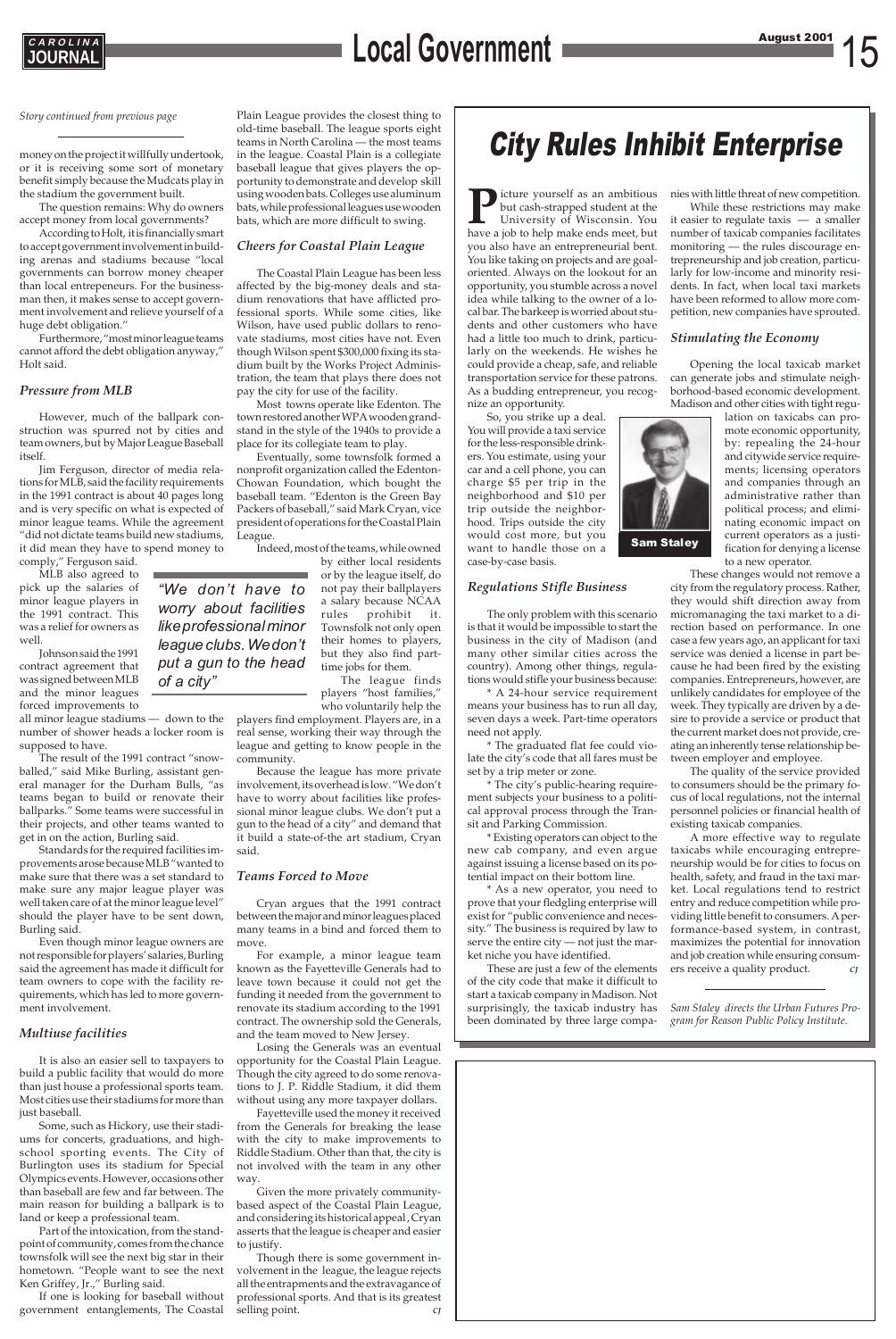## 16 August 2001 **Local Government CAROLINAL**



### Competitive Contracting

### Local Innovation Bulletin Board **An Interview with Kenn Gardner,** Wake County Commissioner

**By ERIK ROOT** Assistant Editor

RALEIGH *CAROLINA JOURNAL: Tell us about your background.*

Kenn Gardner: My father was in the military and I was born in California. I have been all over the place. I went to college at Georgia Tech. My wife and I moved to North Carolina so that she could pursue a Ph.D. at N.C. State, and we decided to stay once she received that degree. Our worst fear was that we were going to like it here and that is exactly what happened.

I am an architect and I worked for a firm here in Raleigh for about 14 years. I resigned to spend some time with my father, who was battling cancer. As things turned out, you don't want to look back on life and wish you had tried something, so I committed to start my own firm. It was easy to leave a firm, but scary to start one on your own. But it has worked out well.

I have lived in Wake County for 18 years and I have been active in the community in one way or another.

*CJ: You served on the Water and Sewer Task Force a few years back. What is the benefit of merging systems?*

Gardner: The benefit is, first, you build fewer plants. Rather *Commissioner Kenn Gardner* than each municipality going

out and building its own plant, you build one plant and locate it so that treatment can be maximized around the county. If you merge systems, you can better utilize services and dramatically cut the dollar expenditures. That was the major argument for merger in Wake County. If you go to a single system, you can save a half-million dollars in infrastructure.

new study published by the<br>Heritage Foundation, "Im-<br>proving Government Perfor-<br>mance through Competitive Contract-Heritage Foundation, "Improving Government Performance through Competitive Contracting," focuses attention on management issues facing government at all levels. Ronald Utt, author of the report, argues

> *CJ: State unfunded mandates have been a problem for many counties. Has this also been a problem for Wake County?*

> Gardner: Wake County's management team is really top-notch. Being close to the legislature, they also have the advantage to monitor state politics better. They have been able to react and plan for problems.

I have been a county commissioner for only a short time now, and in the six to seven months I have been there, I have made a real effort to meet with the county employees to educate myself on these issues.

*CJ: Let's talk about the recent school budget process. How did that debate unfold?*

Gardner: I was not prepared for the tactics the school system reaped upon my family. I was hoping to have a discussion on the issues and talk about why they needed the additional funds, but that did not really materialize. My children were verbally assaulted in the classroom by teachers. That is something you just aren't prepared for.

The one problem we had this year was that the school wanted more money, but they lost public confidence and public trust — partly because of the [June 1999] \$650 million bond that failed.

One of my big pushes this year is to form a citizens advisory council to look at their operations, and that is one of those things that they fought. They are very protective over their money.

Right now, we are at a point where the

that President Bush has made good on his competitive contracting commitment by requiring each of the federal departments to fulfill ambitious competitive contracting goals. As has been demonstrated

throughout the world, and at all levels of government in America, competitive contracting allows the public sector to lower costs and improve services.

In competitive contracting, government solicits bids from qualified privatesector businesses to perform a specific service being performed by the employees of a government department. If any of the bids received are lower in cost than what the government is paying, money can be saved by shifting the performance of the particular service from public employees to private business operating under contract to government.

To implement the program, Office of Management and Budget Director Mitchell Daniels informed all agency and department heads that the Bush administration's new performance goals and management initiatives would include competitive contracting under OMB's A-76 guidelines and a renewed effort to provide more accurate FAIR Act inventories.

"A-76" refers to the long-standing OMB circular that establishes guidelines for federal competitive contracting, while "FAIR Act inventories" refers to the Federal Activities Inventory Reform Act of 1998.

Under the provisions of the FAIR Act, federal agencies are required to provide OMB with an inventory of all of the commercial positions within their departments. In early 2001, federal agencies estimated that as many as 850,000 of their employees were performing commercial-like functions commonly available from the private sector.

In March 2001, OMB announced that agencies will be required to develop a more accurate list of all commercial activities and, next year, subject no less than 5 percent of the commercial positions on the list to competitive contracting, using the A-76 process as appropriate.

### *Possible Savings Are Significant*

If the Bush administration succeeds in implementing the program and getting agencies to cooperate, the potential savings could be quite significant. The DOD has used competitive contracting aggressively over several decades, and its long record of activity provides an extensive measure of performance. In March 1996, the DOD reported to Congress that competitive contracting resulted in an annual saving of \$1.5 billion and that more than 600,000 civilian and uniformed positions could be subject to competitive contracting soon to free additional resources and bolster defense capabilities.

In a detailed review of DOD's contracting history, the CNA Corp., a private, nonprofit research organization,

conducted a study of 2,138 A-76 contracts completed by the DOD between 1978 and 1994. The CNA found that the contracts, covering 98,348 jobs, provided savings that averaged 31 percent over costs incurred before the A-76 review. Significantly, nearly half, or 48

> percent, of the competitions were won by the in-house staff, which submitted the winning bid in competition with private companies. Contracts won by restructured in-house operations averaged

savings of 20 percent, while contracts won by private firms averaged savings of 38 percent.

 Based upon savings estimates derived from DOD's performance, if OMB can get all the agencies combined to raise their FAIR Act inventories to one million employees from the fiscal year 2000 estimate of 850,000, and apply the A-76 process or equivalent to the 5 percent target, the federal government could achieve annual savings of \$1 billion to \$1.4 billion for every 5 percent of the list subject to competition. The savings would accumulate annually. If 50 percent of FAIR Act list positions are offered in a competitive process, within five years, as some recommend, annual savings would amount to \$10 billion to \$14 billion.

No other spending restraint option under consideration offers Congress or the Bush administration budgetary savings of this magnitude with no reduction in the level or availability of government services.

### *State, Local Contracts Pay Off*

The favorable contracting experience at the federal level has been matched by similar activities in many state and local governments. Over the past several decades, communities around the country have achieved cost savings and service improvements by contracting out such functions as wastewater treatment, school bus operations, trash collection, recycling, janitorial services, highway maintenance, operation of prisons and jails, welfare caseload oversight, school maintenance and food service, data processing and information technology, airport management, special education instruction, nursing home operations, public school building, groundskeeping and park maintenance, management of public housing, and operation of public transit programs. Most savings appear to match those achieved at the federal level: between 25 percent and 30 percent. Although opportunities for using competitive contracting for significant savings and service improvements abound, opposition to the effort will be intense as entrenched interests largely the existing workforce and managers — defend the status quo and the benefits it provides them. But by making a positive case for reform to the public, and by ensuring that existing workers and managers will be treated fairly and encouraged to participate in the competition, the effort will succeed. *To view the entire report, point your browsers to www.heritage.org. Ronald D. Utt, Ph.D., is also a senior Research fellow at the Thomas A. Roe Institute.*

commission is trying to form the task of this committee. The commissioners would like it to be broad and allow them to go where they think they need to go as they approach the problem. The Board of Education would like a very narrow scope, however. At this point we are still hashing out where this committee will end up. For it to be most beneficial they need to have a more broad charge in order to be able to solve the problem. The broader [the charge], the more public trust and confidence will be gained.

My focus as an architect has been school construction. I have asked for basic project tracking information. The thing that I cannot understand is that the school system's numbers do not make sense. They give me two documents on the same job and there's not a single number on each document that match, not a single one. And that is including the budget allocation, which is the number the school system bases the job on and is approved by the county commissioners.

> You would think that one number would match. But, in some cases, there is a quarter- -million-dollar difference.

Before I can be comfortable with what they are doing I have to know they are tracking and understanding what they are doing.

The other thing I am seeing is that when a project is completed and closed out, they do not close out that account. They keep some money in it. From the little informa-

tion I have received, they have been complete for eight months and yet there's still some money there. I do not know how widespread that is. I have asked for information on any account that is active, and they want to narrow that scope.

My position is that there are many educational needs that the schools have, and they claim there's no money. For example, they are renovating the relatively new central office, yet we have old classrooms that need maintenance. I have asked for a list of priorities, and if there's money left over, we should use every dime of it. There is not a list, to my knowledge. If there is enough money in the school budget, we should use it to maintain our classrooms.

*CJ: Are there any problems in construction itself? Is there any unnecessary spending that is occurring?*

Gardner: I visited a school and walked into its 2,000-seat gymnasium with state-of-theart electronics. I did not have any objections to that. But then I walked next door and there was another gym just like it, minus the seats. At that point I asked the question why there were two gyms. And the architect said that sometimes there's a conflict between the basketball and wrestling programs. And I said that's a scheduling problem. The gym cost \$750,000, and I think there's a lot of classrooms that can be built for that amount of money. Why are we spending our money on these kind of projects and not on solving the issue? I constantly hear that kids need more places to learn.



*CJ: Do you see the recent dipping into savings to balance the budget as putting off a tax increase?*

Gardner: I just could not support a tax increase this year. I do not see us putting off an increase, but since the schools [lacked public] confidence, there was no way we could vote to raise taxes. So the decision was easy this year. *CJ*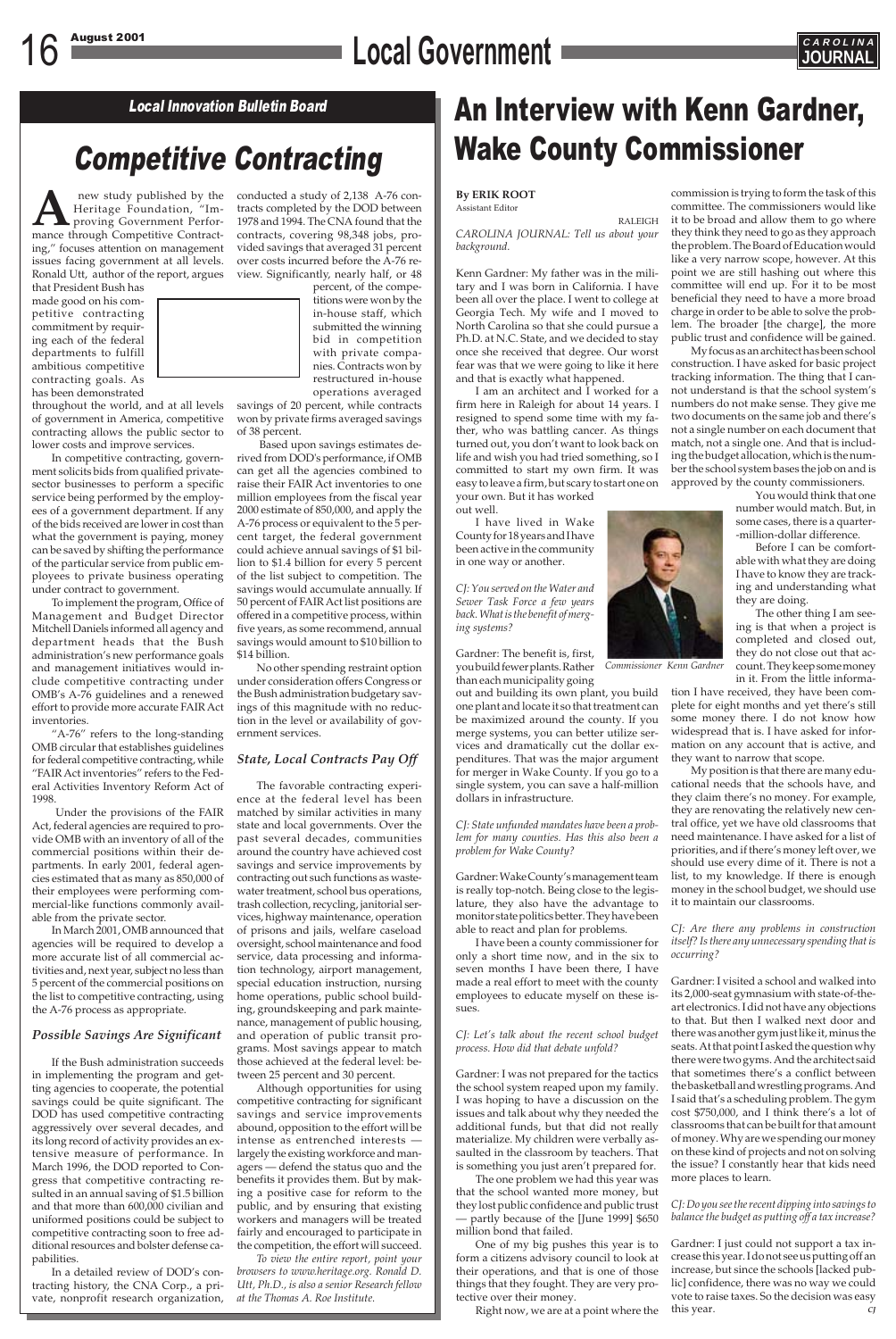# Advertisement

## **CAROLINA**<br> **Local Government**

### *From Cherokee to Currituck*

### Beach Renourishment=Rip Tides; Public Dollars Fund Pricey Trips

Center for Local Innovation

*New Ideas for Governing North Carolina's Cities and Counties*

200 W. Morgan St., Suite 200 Raleigh, North Carolina 27601

### Hon. Tom Fetzer

*Director, Center for Local Innovation Former Mayor of Raleigh*

*Can local governments deliver good quality services without raising taxes?*

North Carolinians looking for the answer to that question need look no further than the Center for Local Innovation,

headed by Tom Fetzer. Its mission is to identify and promote efficient, effective solutions to problems in local government using such tools as competition, new technologies, and activity-based costing.

To obtain more information about CLI, and subscribe to *Prism*, its weekly eletter, call Erik Root at 919-828-3876.

### **By ERIK ROOT** Assistant Editor

RALEIGH If the time of year when many people flock to North Carolina beaches to take in the sun and the surf. Recently, two publications have printed stories on the t is the time of year when many people flock to North Carolina beaches to take in the sun and the surf. Recently, two dangers of swimming in the ocean. The *News & Observer* of Raleigh and *Wrightsville Beach Magazine* published articles to heighten public awareness of rip currents.

Rip currents are strong and deadly undertows that rush away from the shore. They can be as wide as 100 feet and carry people up to 1,000 feet offshore. The current may travel at a speed of 6 mph.

The June 29 front-page article of the *News & Observer*noted something that ought to concern anyone interested in public policy. Jim Lushine, a meteorologist with the National Weather Service, "theorizes that beach renourishment, another North Carolina staple, also leads to rip currents by creating large sandbars."

The dredging of sand creates a huge dropoff and a large sandbar that traps water between the shore and ocean. A powerful rip current forms when the water breaks through the sandbar carrying anything, especially sand, in its path out to sea.

People have died as a result of rip currents at Carolina and Kure beaches, and Pleasure Island.

Meanwhile**,** Carteret County's room occupancy tax may be increased from 3 percent to 6 percent to pay for beach renourishment, the *News-Times* of Carteret County reported.

Another coastal community, Pine Knoll Shores, plans to carry out a renourishment project this fall.

#### *Budget Woes Don't Nix Trips*

The *Winston-Salem Journal*reported that Mayor Jack Cavanagh, who has just announced plans to seek reelection this November, "jetted off on his second international trip in the past month and a half this time to Venice, Italy." Of course, the mayor was traveling at taxpayer expense. He was attending the 30th International Conference on Making Cities Liveable. The city does not yet know the full extent of the cost of the trip.

The mayor's office has spent more money for travel than it was allocated, according to Rodney Mestas, an analyst with the city's budget office. The mayor's office was allocated \$10,120 for travel. As of June 30, the office had spent \$13,621 of the public's money.

Cavanagh attended a previous confer-*,* ence in Charleston held by the same group. The difference in the Venice conference, however, is that it is attended by European architects.

In May, Cavanagh traveled to Ghana in West Africa to set up an "international partnership."

### *Durham Cleanup*

The *Herald Sun* of Durham has reported that the city is saving money and becoming more efficient by buying automated garbage trucks that employ video monitors.

Sensors on the back of the trucks detect movement and prevent the trucks from backing up. The city expects to save \$3 million over the next six years by moving to the automated-collections system.

The drivers will remain in their trucks, rather than lifting cans manually. This will mean cutting 25 jobs over the next six years. The new trucks will make it somewhat more inconvenient for residents, because the trucks can pick up trash on only one side of the street.

Unfortunately, it appears the city will not return the savings to taxpayers. "We want tax dollars to go to other things that can be of benefit," said David McCary, the city's director of solid waste management.

#### *Speaking of Extravagance*

Four members of the Guilford County Board of Education spent \$3,577 in hotel accommodations recently during a trip to San Diego, Calif., reported the *Rhinoceros Times*. Despite their cries for more money and that the school system would be imperiled if it did not get the funds, the board members found enough money for themselves and their \$300-a-night hotel rooms.

School board members have a higher travel allowance than do county commissioners. One board member who went on the trip said the members reported to the entire board about what they had "learned."

However, Anita Sharpe, a board memwho did not go to San Diego, said such a presentation never occurred. Sharpe could have gone on the trip but backed out when she learned what it would cost the school system.

#### . *Annexation in Charlotte...Again*

Charlotte intends to use the lax annexation laws to annex 10,700 acres and add 22,300 people to its population *,The Charlotte Observer* has reported. Charlotte has expanded its land area by 800 percent since 1950.

The new residents of Charlotte will see their tax bills increase by 66 percent as a result. They are supposed to receive city *,* services for the increase.

### *Outsourcing in Sampson County*

The Sampson County School Board is looking at outsourcing its janitorial services according to *The Sampson Independent*.

However, some board members are wary about giving up their control over the services.

Others would like to take bids from other companies to see whether they could find someone who would provide the service for a lower price. The board has postponed any action until a later board meeting.

#### *More on Travel*

The Wilmington Housing Authority has sent more than a dozen employees on trips to attend conferences around the country, the *Morning Star* of Wilmington reported.

They went on the trips even though the operating budget had a \$75,000 deficit. The authority said the trips were necessary because its employees needed to be trained for new U.S. Housing and Urban Development programs.

Even though the department sent employees to the training sessions, Lee Weedle, housing authority chairman, said the authority does not approve staff travel. Department heads are responsible for management of their department's travel expense, Weedle said.

It appears there are no plans to hold any of the managers responsible nor are there any plans to revise the budget process to avoid future mismanagement.

### *Oversight in Scotland County*

The Scotland County Board of Commissioners has asked the school board for detailed information about how it plans to spend county funds, *The Laurinburg Exchange* has reported.

At least one commissioner, Clint Willis, wants the school board to identify cuts and to return any unused money to the county coffers.

The county's budget woes have not gone unnoticed to county residents. One taxpayer addressed the county commissioners and claimed school budgets are draining too much from the public treasury in the county.

Part of the problem has been linked to the state requirement — known as the school floor — that forces counties to fund schools at least at the state average in per-pupil spending.

"I know we're caught in a trap, [the school floor] is draining us," one taxpayer said. *CJ*

*Meteorologist Jim Lushine of the National Weather Service "theorizes that beach renourishment, another North Carolina staple, also leads to rip currents by creating large sandbars."*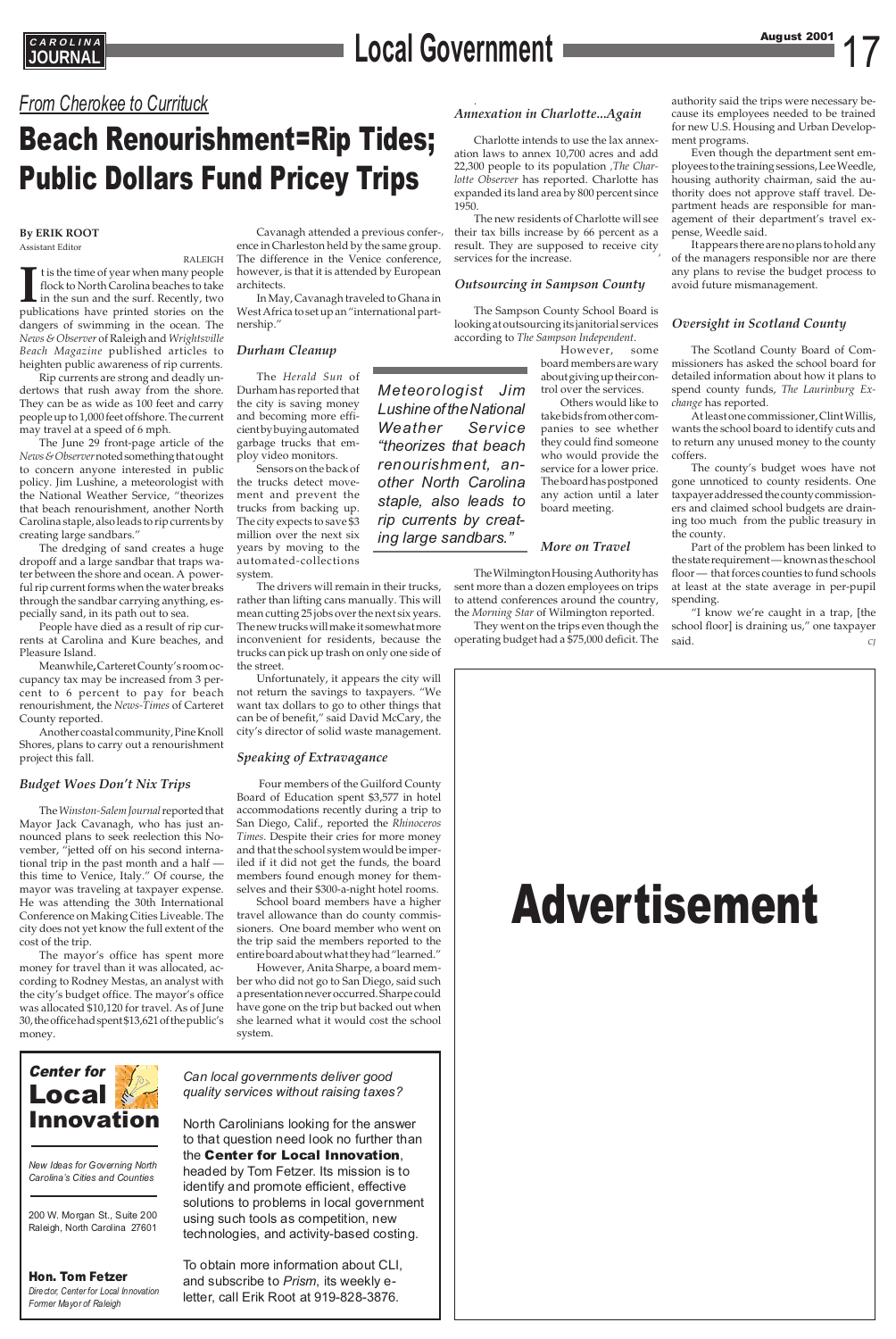## 18 August 2001 **CAROLINA**<br> **Learning Curve Curve Learning Curve**



#### **By CHARLES DAVENPORT JR.** Contributing Editor

GREENSBORO • Walter Berns: *Making Patriots*; Chicago, University of Chicago Press, 146 pp., \$20.

**I** s there any extreme at which the alleged virtues of multiculturalism become a vice? In recent years, "tolerance" has swollen to the status of a deity, s there any extreme at which the alleged virtues of multiculturalism become a vice? In recent years, "tolerand its disciples insist that, for the sake of "diversity," we not only accept but also celebrate even the most egregious affronts.

Enter the wayward Walter Berns, who, in arguing that the multiculturalist is indeed prone to excess, quickens the pulse of patriots. He assails, among other initiatives, a Florida statute requiring public schools to teach that "no culture is intrinsically superior or inferior to another."

Never mind that the Florida dogma is demonstrably false, or that it springs from a breathtaking ignorance of human history; it achieves what has become the public schools' loftiest purpose: to nurture the selfesteem of a diverse student body.

While the education establishment congratulates itself for its sensitivity, *Making Patriots* serves as a timely reminder that those students are, first and foremost, Americans, and that they should be taught accordingly.

But ours is an era in which condescending to the hypersensitive is a fashionable enterprise. In such an environment, does tolerance also apply to those who unabashedly revere the nation's history and traditions? Thomas Jefferson would argue that it must; he famously swore "upon the altar of God eternal hostility against every form of tyranny over the mind of man." With that reassurance in mind, and in language beau-

### *Book Review*

### How America Has Stopped Making Patriots

### From the Liberty Library

• Yale University historian Jon Butler has produced a new work on the American Colonial period called *Becoming America: The Revolution Before 1776*. In *Becoming America*, Butler tries to illuminate the century preceding the Revolution and show how the ideas and attitudes that exploded into revolt were molded. *Becoming America* won the 2000 John G. Cawelti Book Award of the American Culture Association. It is published by Harvard University Press, located online at http:// www.hup.harvard.edu.

Simon Winchester's new book, *The Map That Changed The World: William Smith and the Birth of Modern Geology*, tells the tale of the blue-collar genius who invented the science of geology by studying fossils encased in different levels of the rock he cut as a canal digger. It is available this month from HarperCollins, located online at www.harpercollins.com.

• R. Kent Newmyer, professor of law and history at the University of Connecticut School of Law, has written a biography of John Marshall that is garnering critical acclaim. *John Marshall and the Heroic Age of the Supreme Court*, to be published in November by the Louisiana State University Press, traces Marshall's life from his childhood being "Americanized" in Virginia through his service in the Revolutionary War and his experiences as a lawyer and politician to his precedent-setting work on the U.S. Supreme Court. Information on the new title is available online at http://www.lsu.edu/.

• American lawyer and China specialist Gordon Chang has written a new book in which he argues that China is on the road to implosion, not world domination as so many world leaders believe. In *The Coming Collapse of China*, Chang argues that China's corrupt, authoritarian form of government dooms it to selfdestruction. Despite its natural and human resources, China will crumble under the weight of its burdensome government, Chang argues. James A. Dorn of the Cato Institute called *The Coming Collapse of China* "a compelling account of the rot in China's institutions and the forces at work to end the Communist Party's monopoly on power." The book was published last month by Random House, located online at www.randomhouse.com.

• Education historian Diane Ravitch has a new book on the history of American education reform efforts in the 20th century. *Left Back: A Century of Battles Over School Reform* begins with the state of education in the late 19th century. It then chronicles the various reform efforts of the 20th century and tries to explain why, despite these efforts, American children have been "left back." The book is being published this month by Touchstone, an imprint of Simon and Schuster, located online at www.simonsays.com.

Berns concedes that it "seems almost naive to speak of these things at a time when Americans are told in their schools that all 'cultures' are equal, that there is nothing special about their country and, therefore, no good reason to admire the men who founded it." Still, some of us maintain that ours is the greatest nation on the planet, and that our culture is "intrinsically superior" to others. Readers of *Making Patriots* are likely to agree.

### **By ERIK ROOT**

Assistant Editor

RALEIGH • C. Bradley Thompson, editor: *The Revolutionary Writings of John Adams*; Indianapolis; Liberty Fund, 2001, 349 pp., \$19.

**T***he Revolutionary Writings of John Adams* ought to find its way onto every bookshelf. In this new compilation, editor C. Bradley Thompson seeks to present Adams in his own image without editorial comments and colorizing.

Thompson does very little by way of introducing the content of each section other than the minimal historical backdrop: "In order to recapture the distant past we must first appreciate its strangeness and differentness from the present. My intention is to permit Adams to speak for himself and to challenge the modern reader to further study the philosophic and political contexts in which Adams wrote."

"We ought to consider what is the end of government," he said, " before we determine which is the best form. Upon this point all speculative politicians will agree, that the happiness of society is the end of government, as all divines and moral philosophers will agree that happiness of the individual is the end of man." Not included in this volume, which focuses solely on Adams' revolutionary writings, are the many letters between Adams and his future wife, Abigail, who, besides the Union, was his other great love. In his final public utterance, Adams pithily offered the toast "Independence Forever." It is quite remarkable that so near his death, and near the 50th anniversary of the Declaration of Independence, Adams's writing would harken back to that idea upon which our nation was founded. Thompson's book is a perfect beginning to any reader's intellectual journey in finding out why.

In his foreword, Thompson does editorialize in an attempt to account for the importance of Adams's revolutionary work. Adams had an enormous influence on the outcome of the revolution. He dedicated his life to the cause of liberty and the construction of republican government in America.

The book includes Adams' "Dissertation on the Canon and Feudal Law," various letters, his argument for an independent judiciary, the Novanglus letters, the tiful and forlorn, Berns calls for a reawakening of patriotism:

"Memories, even memories stretching from the graves of patriots, grow cold as they grow old, and will in time fade altogether — unless, by means of a rhetoric so powerful, or words so compelling and memorable, they could be made an imperishable part of the nation."

### *A Boastful Love of Country*

Despite the Founders' endorsement of intellectual variety — or diversity, in modern terms — conspicuous patriotism is not well-received in many quarters.

Berns acknowledges his detractors, if only to robustly wave the red, white, and blue in their faces: "Like it or not — and it is something of a burden, certainly a responsibility —America is to modern history as Rome was to ancient..." Because of the unfortunate near-extinction of like-minded sentiment, this passage and many others virtually leap from the page. To kindred spirits, reading an author who is not only unapologetic, but downright boastful, about his love of country is immensely satisfying.

Berns' allegiance stems, in part, from a thorough knowledge of history. He reminds us, for example, of Jefferson's insistence "that children be taught to love their country, and he further believed that this country deserved to be loved ... This assumes and in 1776 we held it to be a fact — that there are standards by which countries are to be judged, but this is denied today."

*Making Patriots* is physically small, but philosophically massive. Although some readers may devour the 146 pages in one sitting, the old adage about the nature of things that come in small packages certainly applies. The beauty of Berns' argument is less a matter of depth than sheer audacity and crotchety defiance of the opinion elite. Like Rousseau, he is annoyed by the domination of economic concerns: "Ancient political writers spoke constantly about morals and virtue; ours speak only about commerce and money."

Patriots often are criticized as being oblivious to, or worse, accepting of, the sporadic evils of American history. Regrettably, there have been dark periods in which we trampled upon our founding principles of individual liberty and equal opportunity, but does that somehow diminish the value of those ideals? Certainly not.

Rather than dwelling on our occasional failures, Berns urges us to acknowledge the men who pledged to defend those principles with their lives, fortunes, and sacred honor. The Founding Fathers' stories, he writes, "are the nation's story, and telling it should be the nation's business; in fact, it should be an important part of the civics curriculum in our schools. It is a way of inculcating in children a reverence for the past and its heroes, with the view of causing them to love their country."

*Davenport is an op-ed columnist for the* News & Record *of Greensboro.*

### *Book Review*

## John Adams: Writer, Philosopher, Patriot

ever-important "Thoughts on Government," and his report to Massachusetts on its constitution and form of government.

At the beginning of the book, Adams addresses personal matters. He delivers a thoughtful probe into the reasons we ought to reject the temptation of "personal revenge," and he addresses the destructive ends of self-love, which lead to self-delusion and self-deceit. He argues that inflamed passions may lead to our own destruction and that only reason directs us toward virtue and thus to true happiness. The Novanglus letters take up a majority of the volume and are a response to a pro-Parliament writer whose letters were circulated in newspapers. Adams does not leave his readers hanging in the understanding of "the principles of nature and eternal reason," nor does he fail to mention the sources of our understanding from which the ideas emanate: Aristotle, Plato, Livy, Cicero, Sidney, Locke, and Harrington. These authors fashioned the grounds for the consent based in nature upon which Sidney proclaims that the "subjects [of monarchies are not] bound to stay till the prince has entirely finished the chains which he is preparing for them, and put it out of their power to oppose." Adams's "Thoughts on Government" provides the reader with an excellent synopsis of what constitutes good government. The essay was published near the time when

the Continental Congress recommended to the states that they establish new governments. Always concerned about the ends of government, it is no surprise that the revolutionaries sought to define governments that "would best conduce the happiness and safety of their constituents in particular and America in general."

*Root is a policy analyst with the Center for Local Innovation.*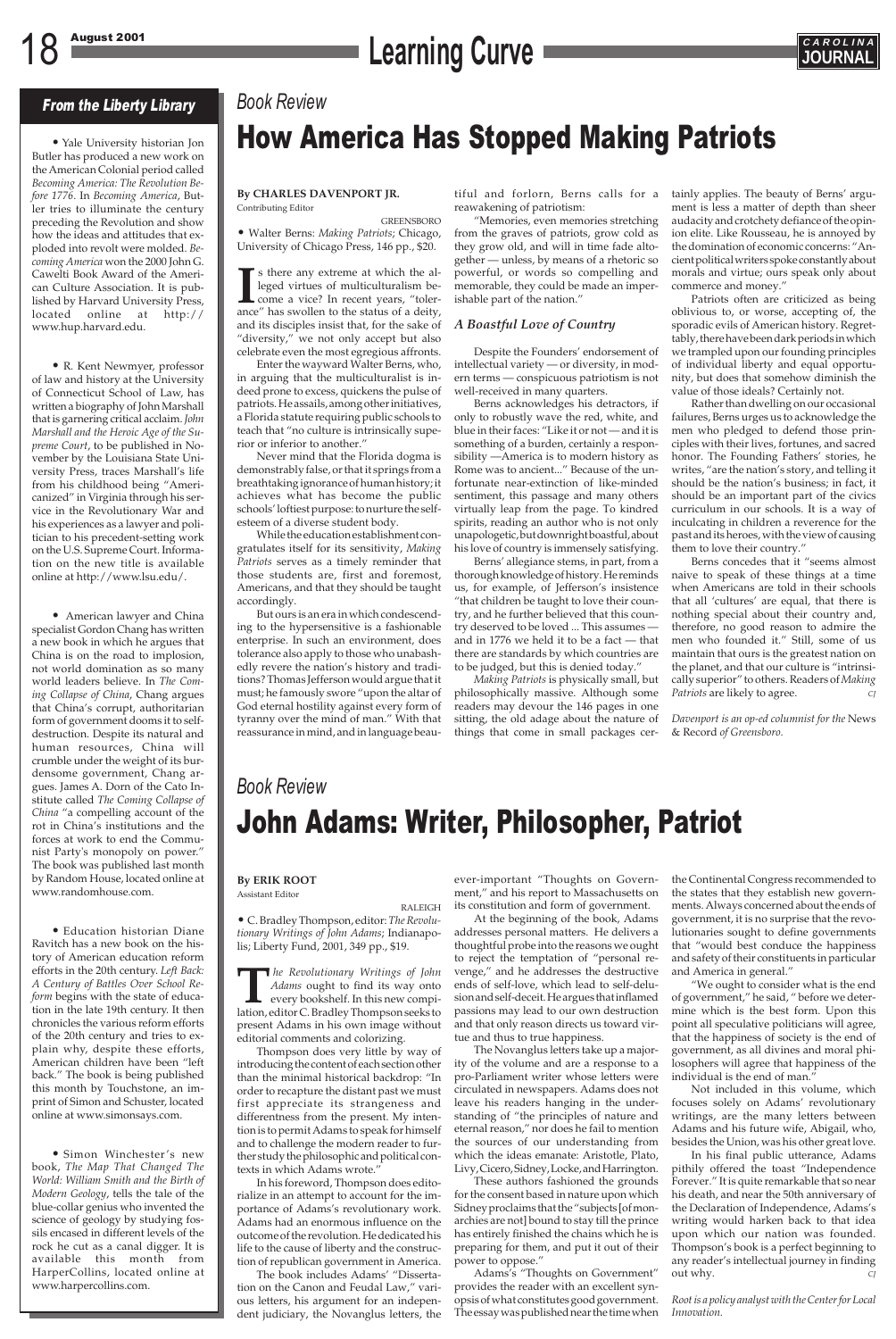## **CAROLINA**<br> **Learning Curve Learning Curve August 2001** 19

### *Book Review*

## How the Microsoft Case Exposes the Flaws in Antitrust Law

### *Book Review*

## Better Than Walden: North Carolina Writer Gets Naturalism Right

### **By JANE S. SHAW** Guest Contributor

BOZEMAN, MONT. • Wallace Kaufman, *Coming Out of the Woods: The Solitary Life of a Maverick Naturalist,* Cambridge, Mass.: Perseus Publishing, 2000, 384 pp., \$26.

**A**ny reader will enjoy Wallace Kaufman's *Coming out of the Woods* and will receive an education as well. The book falls into the genre of environmental writing, which is sometimes light on realism and heavy on romanticism. Yet, *Coming Out of the Woods* is different. Like Henry David Thoreau's *Walden*, it is a chronicle of personal experience and, unlike Walden, it is written by someone who is as savvy about human beings as he is about the animals of the forest.

Echoes of *Walden* abound. Like Thoreau, Kaufman designs and builds his own house: Each window would be "in a place and in a size that would create a frame for a special view of the forest." Kaufman also tends a garden and earns money doing something useful for others. In Kaufman's case, he appraised land; in Thoreau's, he surveyed. But the differences are enormous and not in the way you might expect.

It is the late 1960s. The author, an environmentalist living on an old farm in suburban Chapel Hill while teaching English at the University of North Carolina, wants to be closer to nature. He buys 330 acres of land in the deep woods, builds a road on it, and offers parcels for sale to others who also want a respite from modern civilization.

From the first chapter, we learn that this foray into the woods is not a vacation in a suburban park. One visitor, for example, was so terrified of forest creatures that he and his son holed up in the cramped loft, keeping a hatchet at the bedside just in case.

From start to finish, this narrative is good reading. We see Kaufman's academic colleagues toying with the idea of living in wilderness but rejecting the opportunity when it arrives. We watch as a canny salesman outwits Kaufman and his remaining partner. And we observe the special bond that discovering the natural world, from ants' nests to foxes to crayfish, creates be-

> *Central to Kopel's argument is the observation that antitrust makes many ordinary business behaviors illegal.*

tween Kaufman and his daughter, Sylvan.

Thoreau lived closer to town on borrowed property, while Kaufman's ownership of land remote from the city is a key element of his story; Thoreau stayed a little over two years, Kaufman more than 20; and Thoreau's chronicle often sounds misanthropic, while Kaufman's is gently forgiving of others' foibles.

### *Down-Home Humor*

W the Microsoft antitrust trial, is<br>there room for still another book-<br>length treatment of the subject? The answer the Microsoft antitrust trial, is there room for still another bookis yes, provided the book offers a significant, new perspective.

Kaufman's self-effacing descriptions of his life as a naturalist and developer give the book humor and wisdom. For example, he intends to create a winding, tree-lined road at the entrance of his property. To do so, he must cut some trees. Painful though it is, he will do it with a little chainsaw. Hiring a bulldozer would be like "gobbling a church dinner without saying grace," he explains.

Unfortunately, the rented chain saw doesn't work; it is like "bludgeoning an elephant with chopsticks." So he obtains a Stihl 041 and painstakingly cuts out a halfmile of road. At the edge, like the "tuft of flowers" in Robert Frost's poem, he keeps trees that he envisions someday arching gracefully over the road.

Then he learns that the state requires that roads be 50 to 60 feet wide. The trees at the edge, and others, too, must go by means



of a bulldozer. Sadly watching the results, he observes that North Carolina's "ironrich soil" adds to the pain. "Clearing the forest and cutting a road in the South's red clay is like peeling skin off a muscle live with blood."

Helping assuage Kaufman's regret over trampling on nature is a certain equanimity that comes from realizing that many human interlopers preceded him. He finds arrowheads and pot shards left by American Indians, as well as the pit of a sawmill and an abandoned home where a family used to raise chickens.

Indeed, history drenches this book, beginning with the geological formation of "Taconia," the ancient volcanic island continent that underlies North Carolina.

Over time, Kaufman's woods change. The city grows closer; people become more protective of their boundaries; a few neighbors clear-cut their tracts.

Kaufman himself logs his land selectively. The tone of the book changes. It becomes a little like the ending of Tennyson's *Idylls of the King*. His sojourn is ending, although at the book's conclusion the author has not yet left the woods.

Some of the statements in the book, I've been told, discomfit environmentalists who are sentimental about nature. Yet no reader can ignore the veracity of Kaufman's experience.

*Coming Out of the Woods* has the potential to be a cross-over hit — a work that transcends usual marketing categories.

Kaufman has naturalist credentials that far exceed those of most environmentalists, and his insights can't be dismissed. Holding a mirror up to nature, he teaches us about human nature as well. *CJ*

*Shaw is a senior associate of the Political Economy Research Center and coauthor with Michael Sanera of* Facts, Not Fear: Teaching Children About the Environment, published by Regnery.

### **By STEPHEN MARGOLIS**

Guest Contributor

RALEIGH •David Kopel: *Antitrust after Microsoft: The Obsolescence of Antitrust in the Digital Era*; Chicago, The Heartland Institute, 2001, 175 pp., \$8.95.

David Kopel's new book clearly does that. While the writing on the Microsoft case has generally been about what the courts should do, given antitrust legal doctrines and economic reasoning, Kopel reverses that. He considers what antitrust doctrine should become, given what the current practice of antitrust law has brought us in the Microsoft case.

Kopel brings skills as an experienced lawyer and public policy analyst to the task. He also brings a good deal of information about the computer industry, technology, law, and the history of antitrust. His thesis, in brief, is that the Microsoft case provides new and clear evidence of fundamental problems in antitrust law. The Microsoft case, like some others before it, reveals fundamental conflicts and ambiguities in the

law, a consequent tendency for politicization, and, in turn, its failure to promote consumer interests.

Kopel's view is that in the Microsoft case antitrust once again becomes an instrument for an activist government industrial policy. The government's action in the case amounts to an attempt to pick winners and losers in technology

competition.

In a market in which there are advantages of standards and other sources of network effects, consumers' independent decisions may bestow very large market shares on a single company. Then the choice becomes, not monopoly or something

else, but which monopoly? In the Microsoft case, the government seeks to determine which of the competitors will prevail.

Central to Kopel's argument is the observation that antitrust makes many ordinary business behaviors illegal. In industries where small numbers of companies compete for consumers' patronage, anything that a company does to improve its position in the market is likely to make some rival worse off. A company that does a lot of things to secure consumers' patronage, and does them well, may well end up with a very large share of the available patronage. Under antitrust law, such a company is a monopolist. It's not necessarily a lawbreaker, but a monopolist nevertheless.

Actions that make rivals worse off, coupled with large market shares, are all too readily categorized as predatory. If a firm becomes large by cutting prices, implementing new technologies or standards, developing distribution chan-

nels, planning ahead, or improving a product, it can prompt antitrust scrutiny.

 This introduces two dimensions of uncertainty into antitrust: When does a competitive action cross the line to become predatory, and when does a successful

firm cross the line to become a monopolist?

Microsoft, entering a market that was dominated by Netscape, became one of many companies that offered a web browser. By almost all accounts, including those of Judge Jackson, Microsoft's entry into the browser market improved the breed. In this market, is Microsoft the incumbent monopolist or the scrappy entrant? Are its efforts to enter the market legal competition or illegal predation?

I should note that after Kopel's book came out, the appellate court threw out the government's charge that Microsoft had

monopolized the browser market. That development only strengthens Kopel's demonstration of how treacherous the antitrust world can be.

Throughout the book, Kopel comes back to the theme that antitrust makes illegal ordinary business activities that can benefit consumers. To economists, this is a problem of economic efficiency. But the more serious problem that is highlighted in *Antitrust After Microsoft* is the threat to the rule of law.

We can have a rule of men by having no law. We also can have laws that put us all in violation of the law by discretion being given to those responsible for enforcement. This too gives us a rule of men, not law.

Kopel devotes a chapter to documenting the politicization of the Microsoft case and antitrust in general. He reports the roles played by politicians doing the bidding of companies in their districts and the massive and expensive lobbying effort by Microsoft's competitors to bring the case to court. He also documents Microsoft's conversion from a company that once eschewed politics to one that pays proper tribute to the D.C. politics industry.

*Antitrust after Microsoft* is a compelling critique of the Microsoft case and an important challenge to antitrust law. *CJ*

*Margolis is chairman of the economics department at N.C. State University.*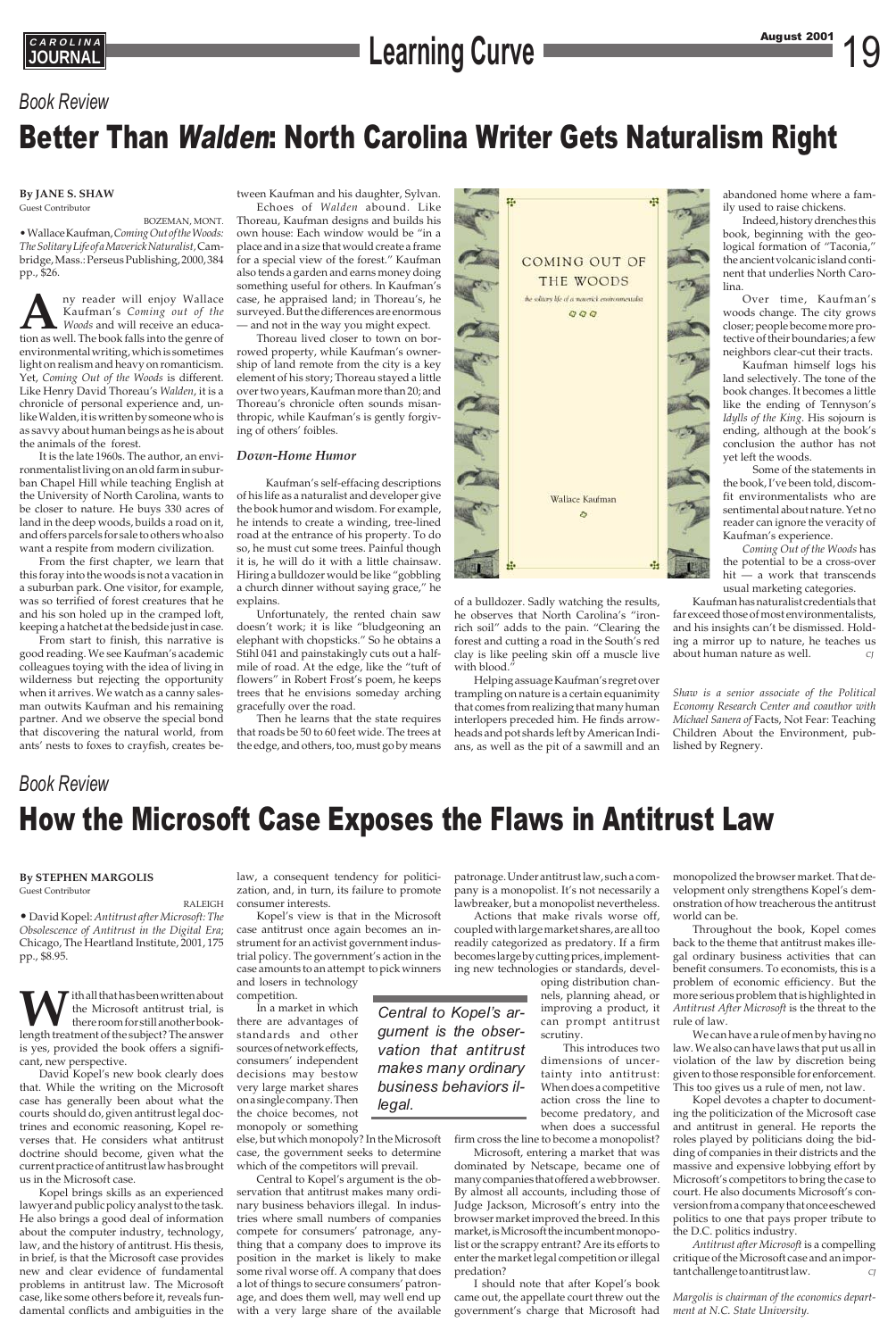## 20 August 2001 **CAROLINA**

### *Editorials*

# IDEAS THAT WORK

*Welfare reform recognizes human nature*

**EVERTUAN EXECUTE:** Ver since President Lyndon Johnson launched a perhaps well-intentioned "War on Poverty," build-<br>ing upon the foundation laid in Franklin Roosevelt's<br>New Deal, its results have been both negative and nef perhaps well-intentioned "War on Poverty," building upon the foundation laid in Franklin Roosevelt's ous. Poverty stubbornly refused to decline significantly while out-of-wedlock births and broken families rose. The failure of the War on Poverty left many policymakers confused, though not too much to preclude asking for more money to expand their failed programs.

The correct solution, however, was neither expensive nor hard to understand. It reflected common sense about human frailities and how best not to play to them.

As economists never cease in pointing out, the more one subsidizes something, the more he gets of it. The less an activity is subsidized, the less one gets of it. So it is with the triumph of welfare reform. No matter who may claim credit for the progress we have made in this regard, it is clear that more conservative, responsible, and accountable policies have been put in place which require that welfare recipients take more responsibility for their own lives. As a result, our national and state economies and our collective culture all gain immeasureably from the increased productivity and responsibility of a previously unproductive group of our citizens.

On both national and state levels there is clear evidence that the welfare reforms that statists claimed would lead to increased hardship and despair among the nation's poor have actually achieved the opposite in dramatic fashion. The evidence also suggests our direction should remain constant.

In 1996, national welfare reform was signed into law by Bill Clinton — who had previously opposed it tooth and nail and had already vetoed several previous, but similar, bills. As always with Clinton, though, the political calculus trumped any semblance of principled steadfastness.

And thus we have witnessed a revolution in the way America offers assistance to its most needy. As noted in *The Wall Street Journal* by former Congressional Budget office Director June O'Neill, who coauthored a study on welfare reform for the Manhattan Institute, "the number of families on welfare declined by 50 percent."

With an up-front mandatory requirement for employment and a five-year limit on benefits, the 1996 reform has led to several vital and positive changes in the well-being of America's poor. As noted by the Manhattan study, fully 83 percent of the employment increase for single, black mothers through September 2000 (the latest date for which reliable data are available) is a direct result of these reforms. As O'Neill also says, "welfare reform ... accounts for more than half of the decline in welfare participation, and for more than 60 percent of the rise in employment among single mothers."

Then someone hops in a car and takes a trip to the store or a trip to the beach, how much does it, or should it, cost? To what degree should such a trip be subsidized by others? Should we pay a direct "user fee" by dropping a few dimes in a toll bin  $-$  or, to use today's standard technology, by driving through an automated system that "swipes" a windshield debit card? Should we pay an indirect user fee through per-gallon gas taxes devoted to the highways we drive? Or should highway services be financed by general government revenue derived from the collective taxes of North Carolinians as well as those who live elsewhere in the country?

But what about North Carolina? Through June 1999, the welfare caseload in the Old North State declined by 56 percent. While any progress of such proportions is valu-

## PAY AS YOU GO

*North Carolina should embrace tollways*

able, it is also the least progress of all but two other Southern states. Even Mississippi has seen a drop of 75 percent. Given the record of other Southern states, we observe that North Carolina still has much to learn about how best to combat dependency and promote personal responsibility. Furthermore, the state's rate of out-of-wedlock births continued to rise — reaching 33 percent in 1999 — while rates in other state fell.

It is clear that both our nation and our state had to change gears to assist truly and measureably those afflicted with economic distress and personal failure. Indeed, as O'Neill observed, those who benefit most from welfare reform are those most in need — "high-school dropouts, black and Hispanic single mothers, mothers of young children, and women who were never married." This is one instance where doing something "for the children" is more than a tawdry and facile political slogan and represents a reality which we can measure and a humanitarian gesture of which we can be proud.

North Carolina first established a statewide public welfare system in 1917 through a county-oriented delivery system that was supervised by the State Board of Public Charities and Public Welfare. Each county was required to establish a juvenile court and to install a superintendent of public welfare and a public welfare board to administer the program and report to the state. While this was a rudimentary system, it spawned, under the crude hand of Washington, the failures and broken families of the late 20th century. Recent reforms — based on accountability, responsibility, and positive incentives for transition into successful and independent lives — prove that, sometimes, when government is responsive to both voter concerns and common sense, we can indeed work together to achieve good things for those in need.

To understand these questions, we must first understand the history of our highway system. Before the 1920s, North Carolina and other states rarely invested much money in roads. Horse-drawn commerce was far less economically viable than transportation via waterway or rail. It was also too easy for teamsters and foot traffic to evade toll booths, thus preventing private or public highways from generating revenues for their maintenance and expansion.

But the birth of the automobile changed all that. It cre-

ated a truly competitive technology to ships and trains while allowing states to charge their surging populations of drivers a rough user fee through taxes on motor fuels. Spending on highways exploded, as did their economic benefits. When practical, indirect tolls were used on limited-access highways, while others were financed indirectly. While a state monopoly, these systems were usually not subsidized and often employed market-friendly mechanisms to link highway usage with revenue.

The federal government got directly involved with the passage of the Interstate Highway Act of 1956. Supporters, including President Dwight Eisenhower, justified federal support for the construction of a national interstate highway system by citing the need to move troops and materiel in case of war. Of course, such a system also created political winners and losers — states that had already invested significant sums in highway systems were made to subsidize others.

As the N.C. General Assembly contemplates the creation of new tollways in other states, it is useful to keep in mind that new technology makes the old "coin-pitch" toll booths a thing of the past. When practical, such funding mechanisms are clearly better than the indirect approach of using fuel taxes. The tollway sector is clearly growing. As of 2000, 10 percent of major U.S. highways operated as toll roads. In North Carolina, the percentage was zero.

The John Locke Foundation has long argued that toll roads should be utilized to introduce greater market incentives into transportation and to relieve traffic congestion. Related options include the use of "peak-pricing" on limited-access highways, which are allowed to charge variable tolls based on the time of day. Our state should also consider public-private partnerships to build highways using electronic toll collection.

Tolls introduce fairness into the market by making only direct users pay. Because of the toll-revenue stream, they can provide large sums for capital markets for the construction of large-scale projects within a short period of time. They can weaken the appeal of "pork-barrel" spending because privately financed projects can prove their viability in the bond market. With respect to safety, as observed by the Reason Public Policy Institute, "the accident rate on toll roads is one-third less than on comparable free roads."

Finally, private tollways are a favorable option because they also lead to better maintenance and traffic management. Better maintenance is encouraged because of legally enforceable standards to secure the liability interests of bond holders. Traffic management and safety are increased through "time-variable" tolls to even out traffic flows based on volume.

Dr. David Hartgen wrote in an October 2000 report for the Locke Foundation that the tollway option could be utilized in various ways, such as for high-occupancy lanes "in which single-occupant vehicles pay to use a toll lane."

While North Carolina once touted its moniker of "the good roads state," longtime residents — frustrated at traffic congestion, potholes, and rising taxes for road repairs and expansions that always seemed elusive or interminable — laughably dismissed the label many years ago. Even prosperous towns such as Cary have become renowned for their ubiquitous potholes.

As with so many aspects of government activity, citizens protest inefficiency and inconvenience. Private toll roads can help to both alleviate indirect subsidies for lowerpriority roads and increase the quality of our transportation system by bringing direct accountability to the delivery of surface transportation services.

Many North Carolina communities continue to expe-

rience explosive growth. The rest of North Carolina's citizens should not be required to subsidize the growth of already prosperous communities in other parts of the state. If the concept of "economic development" means anything, why should the citizens in Eastern North Carolina be required to assist in the subsidization of transportation for North Carolina's already prosperous urban and touristoriented counties? The short and simple answer is that they shouldn't.

Those who use particular business services currently operated by government should, as much as possible, pay for that use. Thus the justification for authorizing communities to use toll roads for the regulation of traffic flow and facility maintenance. If people use a road, they should pay for it. If they do not wish to pay for it, they don't really need to use the road and make the particular road trip upon which they have embarked. The point is that the decision about whether to finance a particular transportation corridor is left to the potential consumers of that convenience.

Rather than continuing the current practice of centralizing control, squandering money on little-used roads, and raising our already high gasoline taxes, North Carolina should embark on a new course of making growth — and highway usage — pay for itself. Tollways, using new technologies and public-private partnerships, are the wave of the future in transportation. North Carolina should surf it.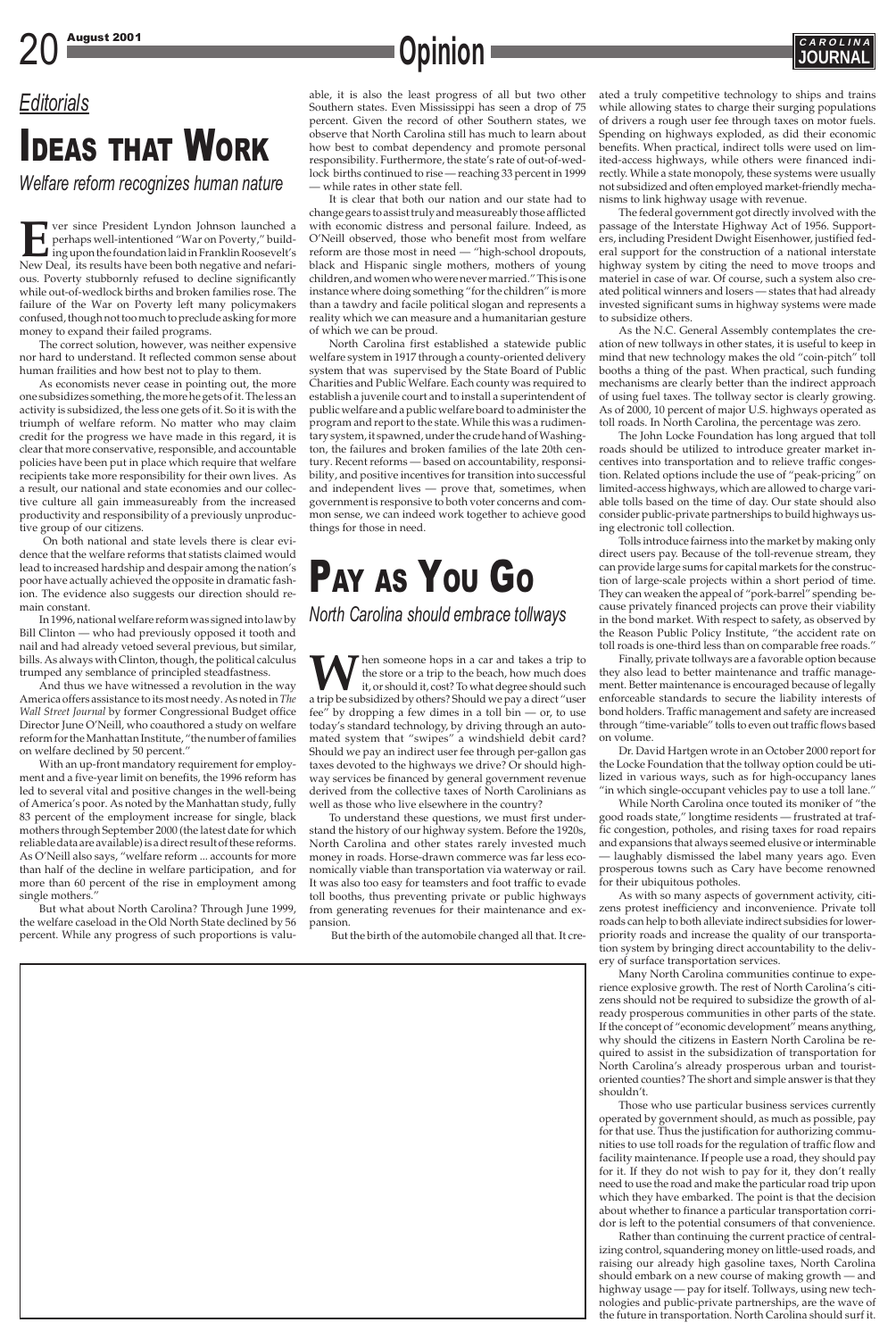## **ON GROWING UP**

**JOURNAL Opinion**

. W hen it comes to the intersection of religion and the state, sensitivity can be justifiable. But just as we should have no state-designated religion, our Founding Fathers also recognized the right of citizens the state, sensitivity can be justifiable. But just as we should have no state-designated religion, our Founding Fathers also recognized the right of citizens to learn about and to adhere to their heritage. Now we face a ruckus because Gov. Mike Easley and the state legislature have just approved legislation to allow the posting of the Ten Commandments in public schools so long as they are part of a collection of historical documents. At the time the U.S. Constitution and the Bill of Rights were written, at least two states, Massachusetts and Connecticut, had state-designated religions, while many others barred those of some religions from voting or holding office. In his masterful *A History of the American People,* Paul Johnson observed that ''what the guarantee [in the First Amendment] means is that Congress may not set up a state religion on the lines of the Church of England, 'as established by law.' It was an anti-establishment clause.'' There was also the recognition that the Declaration of Independence, the Constitution, and, therefore, the foundations of our Republic, rested in the sometimes judgmental but often forgiving stipulations of a Judeo-Christian heritage. Whether they classified themselves as deists or Christians, almost to a man the Founders believed that the Declaration and the American Revolution were approbations of divine Providence. While we are not inclined to engage in speculation as to the spiritual considerations of a free people other than a needed adherence to common principles of right and wrong, to make this observation of our religious moorings in no way ''establishes'' a religion dictated by government. It simply affirms the ethical principles underlying our culture.

### Hot Air on Auto Emissions Testing



**T**wo years ago, the North Carolina General Assembly committed a major blunder by expand ing mandatory testing of auto emissions from nine urban counties in the state to 48, comprising the vast majority of the state's motorists.

Now lawmakers are on the verge of compounding their error by approving a price increase for the test that would allow garages and service centers to charge as much as \$34 a pop.

Back when the legislature expanded the program, the purported rationale was to promote clean air. But

as a recent report by the National Research Council detailed, testing tailpipe emissions of every car every year is a blunderbuss approach that wastes a lot of time and money achieving far less of a reduction in pollution than most people realize.

The correct policy would be more akin to sniping with a high-powered rifle.

With regard to emissions, all cars are certainly not created equally. Most of the emissions that lead to harmful pollution are caused by only 10 percent of the auto-

mobile fleet — older and malfunctioning vehicles that can be identified either through property-tax records or with remote-sensing devices placed on exit ramps and other roadways.

The remote-sensing approach is particularly attractive. After all, what matters in forming air pollution is not how an automobile performs in theory or in a test in a garage. What's important is how the automobile behaves in real-world driving conditions — the type and magnitude of its harmful emissions.

> Right now, we are all choking from the legislative smog gushing from the North Carolina General Assembly.

The National Research Council report found that the Environmental Protection Agency and state agencies tend to overstate the benefits from emissionstesting programs by 100 percent because they assume pollution gains from newer cars that actually contrib-

ute little if anything to the problem.

Frowing up is hard. No amount of pampering by the nanny state in either Raleigh or Washington is going to change that. Learning the lessons of caution and personal responsibility, and the consequences the nanny state in either Raleigh or Washington is going to change that. Learning the lessons of caution and personal responsibility, and the consequences for not adhering to them, is part of growing up and adapting to the vicissitudes of life.

> "Inspection and maintenance programs should focus on repairing the worst-polluting vehicles and verifying repairs," said Ralph Cicerone, chancellor of the University of California at Irvine and chairman of the NRC panel that wrote the report.

### *Driven By Politics, Not Science*

Expanding North Carolina's program two years ago, while questionable on policy grounds, made a lot of sense politically.

Garage owners looked forward to the additional business. Power companies and other so-called "pointsource" emitters welcomed the shift of legislative attention to automobiles. State lawmakers interested in currying favor with these groups and with environmental lobbies in Raleigh could expand the program in effect levying a new tax on every motorist in the 39 additional counties — without having to placate a countervailing lobby with power in Raleigh, since there wasn't one.

What's particularly galling about the 1999 expansion is that it was a reaction to an apparent worsening

in North Carolina's air quality that has turned out to be ephemeral.

Ozone-alert days did spike in 1998 and 1999, largely because of higher-than-normal temperatures that stemmed from an El Nino weather event. But the longer-term trend shows little or no change in groundlevel ozone, or smog, during the 1990s, even as our state has experienced rapid growth in population, development, electricity generation, and automobile travel.

On most measurements of air quality, we have

seen steady improvement since the 1970s. These would include levels of carbon monoxide, particulates (soot), sulfur dioxide, and lead.

Even this year, breathless media reports are treating our air quality as worsening when it is actually improving. So far in 2001, there have been 17 ozone-alert days in North Carolina. If the rest of the year follows the usual pattern, we can expect 25 such days for 2001.

That's a dramatic 64 percent drop from 1998 levels and one that has occurred without the auto-emissions expansion (which has yet to phase in) and without the "Clean Smokestacks Bill" also being debated this year by the General Assembly, which would raise electricity prices by about \$200 million a year.

Given the Judeo-Christian underpinnings of American culture and government, no sensible person could object to posting these truths in the public square. To post the Ten Commandments in public, whether in a school or in a courtroom, is simply to reaffirm our philosophical moorings. It neither compels devotion to a particular conception of God nor excludes non-Christians, agnostics, or atheists from all the rights of American citizenship.

### *Regulatory Costs and Benefits*

Are auto emissions a legitimate concern for state lawmakers? Absolutely. As North Carolinians, we do have the right to breathe clean air. Because no one can stake ownership rights to a personal airshed, we do need government to intervene.

But government must do so wisely. The costs of

regulation, both in time and in foregone consumption, must be exceeded by air-quality benefits. Otherwise, we can make families worse off by reducing their ability to afford other valuable things, such as health care, education, and better and safer consumer products.

The current price hike for emissions testing doesn't meet that standard. Indeed, lawmakers should roll back the planned expansion of the program and redesign it to target those few cars generating most of the problem. A more carefully crafted approach would generate as least as much if not more pollution reduction but do so without excessive cost and inconvenience.

Bad legislation is, actually, a lot like air pollution. Some people benefit. Most others, usually innocent bystanders, are harmed.

*Hood is publisher of Carolina Journal and president of the John Locke Foundation.*

On June 27 the General Assembly passed an odiously paternalistic law stipulating that parents will be penalized, to the horrendous tune of \$10, if their children of 16 or under are cited for not wearing a helmet while riding a bicycle. The bicycle was invented in 1790, meaning that it has taken us 211 years to recognize this impending crisis.

In all seriousness, any death of a child is tragic. But this new law is an overreaction. First of all, it reflects a poor assessment of risk. According to the National Centers for Disease Control, 1,010 American children 14 years old or younger died from drowning in 1997. In the same year, there were 2,608 child fatalities from automobile accidents. Pedestrian childhood deaths were 675 (no walking allowed?) while gun-related deaths, if proper numbers are used, amounted to 488.

The number of those who perished from bicycle accident-related injuries was 201. We have to wonder why the helmet law attracted so much time and effort, when the inconvenience and government intrusion associated with the law will save few lives, if any.

Imposing such a regulation is not costless, as many supporters claimed. It weakens personal and parental responsibility. And, as research on similar regulations has demonstrated, it will likely increase bicycle-accident rates as children grow bolder in the mistaken belief that their helmets will protect them from any harm.

Childhood is a learning experience — not just in an academic sense but also in the area of managing risk. It is through childhood experiences that we gain an appreciation for the dangers and the thrills of everyday, and not so everyday, life. If a child wipes out on a curve or bounces too quickly down a hill and gets a scraped knee or a bump on his head, he will learn that life is filled wih bumped knees and scraped heads.

Parents should take the proper steps to protect their children from harm — and to balance such protection with common sense. Government should let them do their jobs, and intervene only when parents recklessly or maliciously put their children in danger.

## **HISTORICAL TRUTH**

*Helmet law represents another intrusion*

The Bill of Rights is not a tool for enabling the power of government to enslave or restrict citizens. The Bill of Rights was intended to protect individuals and the sovereign states from the tyrannical impulses of a national federation.

Which brings us down home to North Carolina where the state legislature enacted, and Easley signed, a bill that among other things allowed the posting of the Ten Commandments in public schools in tandem with a collection of historical documents such as the Declaration, the Constitution, and the Magna Carta — and with the First Amendment prominently displayed. Some civil libertarians warned that a theocracy was just around the corner. Most everyone else laughed this warning off.

To what degree should America retain a unifying cultural credo based on its founding principles? Should we deny these principles, which have been and remain critical to the success of a free and responsible society? At what point do we draw the line between affirming our historic values and trampling on the rights of others?

We cannot deny our history or our roots. When we have newspaper editors comparing the Ten Commandments to Adolf Hitler's *Mein Kampf*, as we now do, it is clear the moral bearings for both responsible law and simple logic have been loosed from their moorings.

The *Winston Salem-Journa*l recently commented that ''posting a historic document is saying, in effect, that the school's administration agrees with the ideas contained therein.'' Should we not post the Declaration of Independence in our public schools because it might indicate school officials believe in God?

Should we be so sensitive that we must calibrate the promotion of American history to the lowest common denominator? Are we to deny that history to the extent that we engage in Orwellian memory disposal to accommodate those who have no real interest in learning about and sustaining our culture but want all the benefits they can derive therefrom?

*Common sense on the commandments*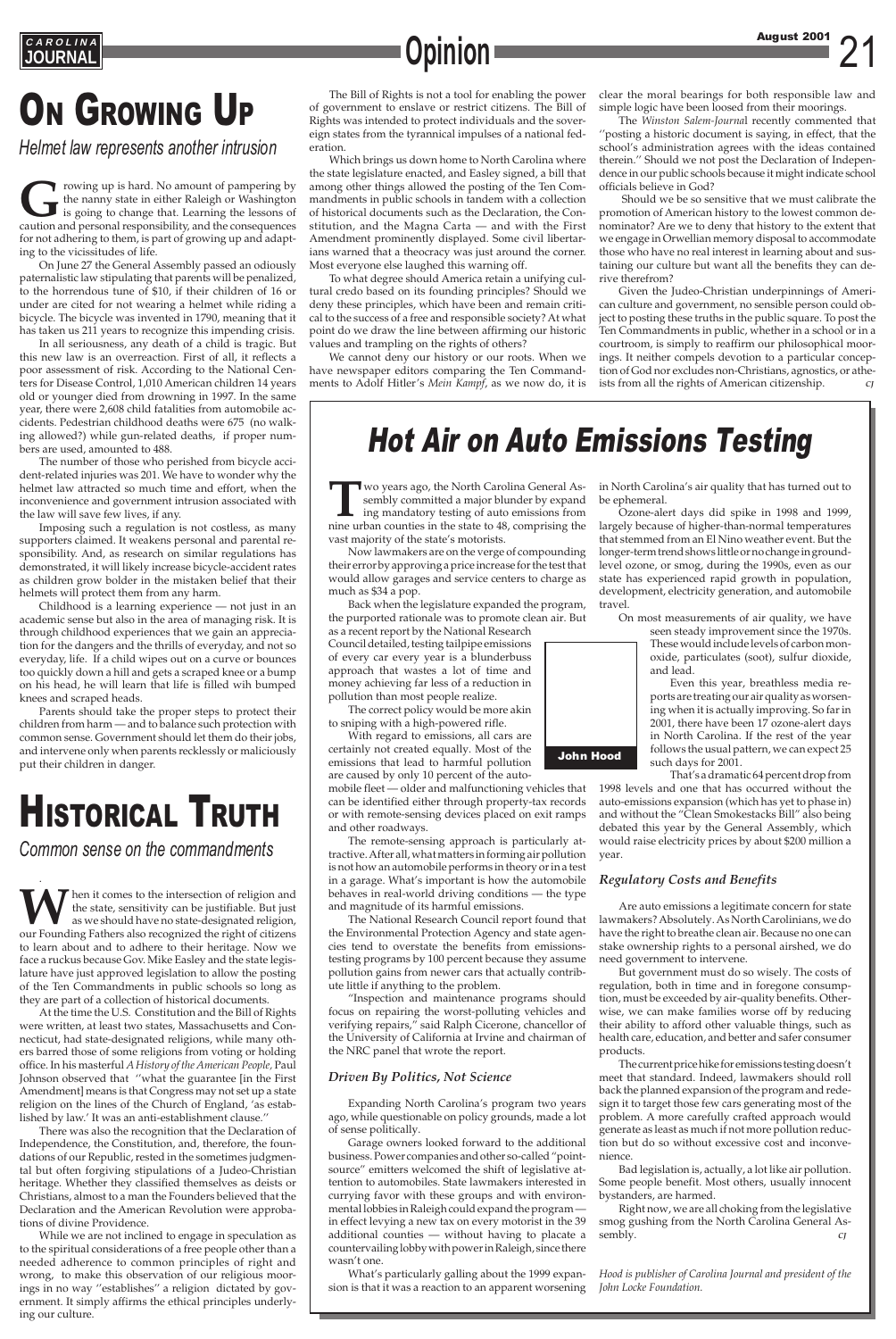### 22 August 2001 **CAROLINA Opinion**

### Editorial Briefs

#### **By ANDREW CLINE** Managing Editor

RALEIGH **S**ometimes, a little government regulatin' is the only answer to a social problem. And the state budget is a major social problem. Hence, I propose a new law requiring the governor and all state legislators to complete N.C. State University's introductory economics course, Econ. 201.

The recent state budget debacle, caused in no small measure by the legislative leadership's steadfast adherence to economic mumbo jumbo, has revealed the necessity for such a drastic measure.

For example, after a recent meeting at which House and Senate leaders pitched their idea for fixing the state budget — a nearly \$600 million tax increase — a reporter asked the chief budget writer in the House why the state couldn't free up some cash by eliminating corporate subsidies such as tax breaks to major corporations and statefunded foreign trade offices.

The budget guru, Brunswick County Democratic Rep. David Redwine, said that the state could eliminate those things, but the consequences would be a damaged economy in which fewer jobs would be created and more people would be out of work.

That's a mighty fine defense of the state's corporate giveaway programs, except that it's completely untrue. Over the years, a host of academic studies has shown that corporate subsidies have little or no effect on job creation. There also is a wealth of data to show that tax reductions and government spending reductions stimulate economic growth.

But just to be sure that I wasn't relying on outdated information, I called Dr. Steve Margolis, head of the Economics Department at N.C. State (see page 19 for a book review by Margolis). I asked him which approach to job creation and economic stimulation would be more beneficial: the House leadership's use of state subsidies targeted to specific large corporations, or the proposal, put forth by some Republicans in the House, to cut these subsidies and lower the overall tax rate.

"What's a better recruiting tool, special deals for some, or lower taxes for all?" Margolis asked. "I think the question answers itself."

Mmm, OK, I thought, but remember, we're talking about legislators here. (When conveying a message to legislators, it's often best to talk as if you're speaking to a small child.) So, I asked Dr. Margolis to elaborate.

"You probably have your best chance of recruiting by having relatively simple, predictable, lower taxes," Margolis explained. "I'm not arguing for lower taxes per se*,* I'm suggesting that with a given budget you can lower taxes for some or lower taxes for all. My notion is that it is certainly not clear that by lowering taxes for some you do better than when you



## Legislators Should Take Econ. 201

### *Perpetuating Tax Equity Myths*

As legislative Democrats and Gov. Mike Easley debated various state tax increase proposals last month, they bandied around estimates of how higher alcohol taxes, a proposed half-penny to penny sales tax hike, and a new 8.75 percent income tax bracket for individuals earning more than \$120,000 would impact various classes of taxpayers.

In doing so, they perpetrated a common error about taxes — the notion that the impact of taxes can easily be assigned by income or location. The reality is more complicated.

Taxation changes behavior. As the tax rate on some forms of consumption rises, many taxpayers will see their dollars spent more effectively on other goods or services that don't carry the same tax rate. Similarly, as tax rates on income rise, many workers (particularly at the higher end of the income distribution where the combined state and federal rate approaches 50 percent) will reduce the number of hours they would have worked in favor of leisure activities that, at the higher marginal tax rate, are more valuable to them than the added after-tax income.

This "dynamic" effect of taxation isn't really controversial among economists (they just disagree about its magnitude) nor is it a new idea. Ancient and medieval scholars in cultures across the world observed the tendency for high taxes to have unforeseen, and often counterproductive, effects.

> That's the word from the chairman of the N.C. State Econ. Department. Unfortunately, that's exactly the opposite of the message coming from the state's political leadership. So, in case anyone down on Jones Street is listening, Econ 201 meets Monday and Wednesday evenings from 6 to 7:15, and spaces are still available.

In the current debate in North Carolina, advocates of tax increases are not paying enough attention to the potential impact of higher taxes on employment, profitability, and the state's competitiveness. It is quite possible that higher taxes on "the wealthy" or "sin" could result in lots of middleand lower-income people losing wages or jobs.

### *Celebrate the Stock Market Slide?*

Speaking of equity, some on the political left argue that inequality of income *per se* is harmful to many people's health and self-esteem. If that's true, then perhaps there is cause to celebrate the recent economic turmoil that has roiled financial markets and crimped corporate profits.

These leftists believe the psychological pain of being relatively worse off is so severe that policies making some better off without harming others should be opposed if they increase inequality.

Thus, when the stock market was rising, leftwingers attacked the increase in inequality. They said it was painful for many Americans to see others getting wealthy, even if they themselves were no worse off.

So we wonder why more folks who "care about the downtrodden" aren't applauding the massive reduction in inequality that has resulted from collapse of the stock market since early last year.

As observed by Bruce Bartlett of the National Center for Policy Analysis:

• According to the Federal Reserve, the value of corporate equities (including mutual funds) fell more than \$4 trillion between the 1st quarter of 2000 and the 1st quarter of 2001. • Census data indicate that about 60 percent of all stock is owned by the top 20 percent of households, while those in the bottom quintile own just 5 percent.



• Therefore, about \$2.5 trillion was, in effect, taxed away from the wealthy.

Bartlett concluded that the fall in stock prices caused wealth to become more equally distributed. *Relatively speaking*, the poor are much better off than they were a year ago.

"Of course, the collapse of the stock market has not benefited anyone except the very few who sold short at the peak," he wrote. "On the other hand, it harmed people who aren't shareholders, due to falling sales, companies closing their doors, and people losing their jobs.

"Whatever benefits people may feel from increased equality, it is far more than offset by the pain and suffering of those who are now absolutely worse off." *CJ*

lower taxes for all."

That's a politically cautious state employee's way of saying, "lowering taxes for everyone is more economically beneficial than lowering taxes for a select few."

One reason is that the economy is driven by small businesses, not large corporations.

Yet small-time entrepreneurs are not the people who qualify for the state's major corporate tax breaks.

This is because ribbon-cutting ceremonies at new plants are wonderful photo opportunities for politicians who can claim to have created all those jobs. But the numerous small shop openings that occur each day don't provide politicians with the same media opportunities.

And given the economic reality that targeted corporate tax breaks benefit the few at the expense of the many, the conclusion is inescapable that politicians who support such policies are either economically ignorant or interested more in their own electability than the public good.

For, to quote Dr. Margolis, "Giving a special tax break to one new entrant means that you're going to have to impose higher taxes on everybody that's already here or even on new recruits that are not offered special breaks."

Yes, but what about the notion that our economy would tank if we gutted the Department of Commerce's corporate welfare functions?

"If they actually said we'd see the economy plummet, that's not a reasonable forecast," Margolis said. "It's not like the international companies that are already here would leave if we stopped offering incentives."

So, the N.C. economy will not crash if the state slashes its corporate subsidies, and having a low tax rate for everyone is more beneficial than having higher rates for most and very low rates for some.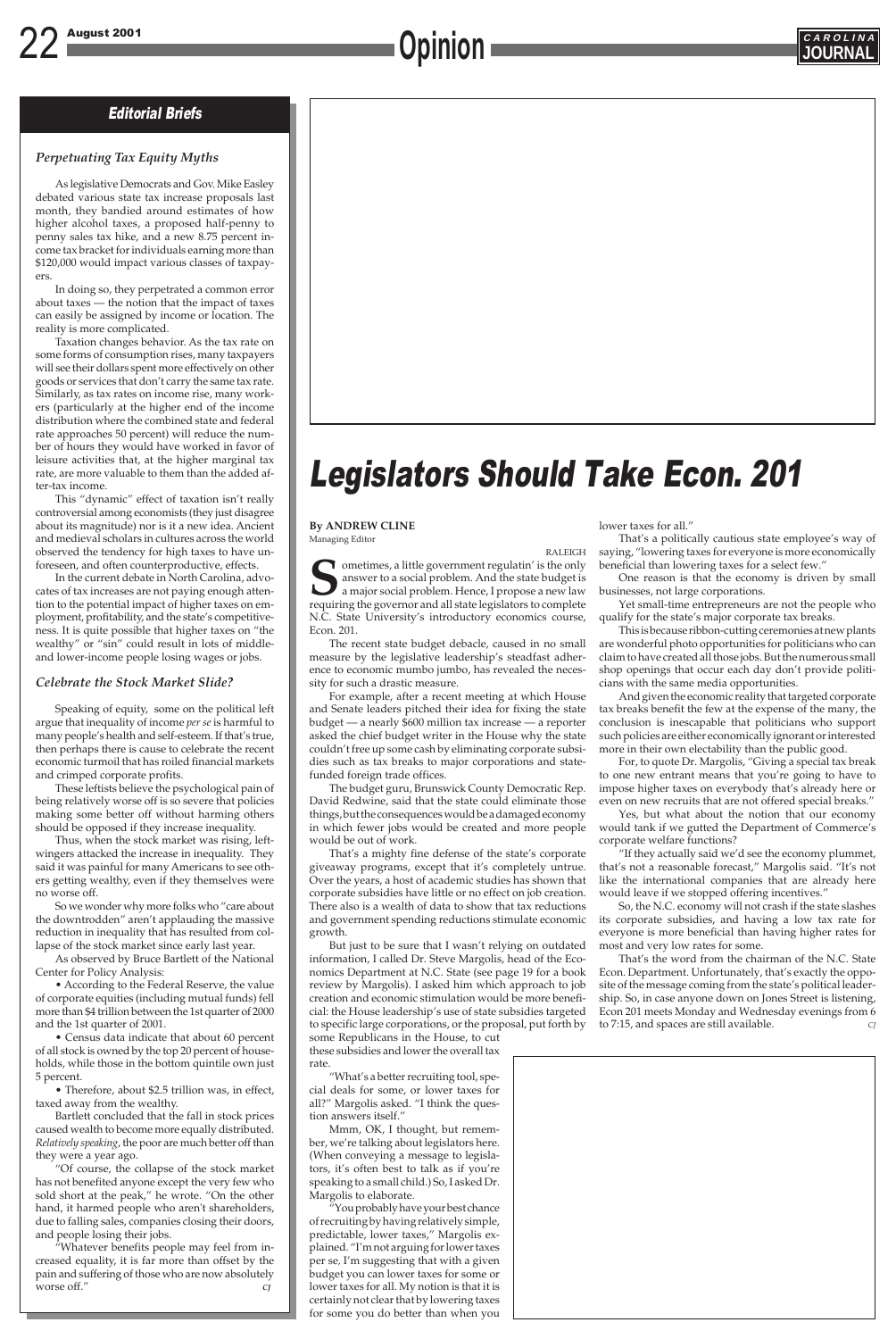### **By MICHAEL WALDEN**

Contributing Editor

RALEIGH **J** ust as regularly as the seasons change, there are calls for increases in the minimum wage. The latest comes from some members of the General Assembly. The calls for a higher minimum wage certainly strike a compassionate cord. Few of us can imagine raising a family on the earnings from working full-time at the minimum wage — an amount just shy of \$11,000 a year.

Yet there are many misconceptions about who earns the minimum wage, what the impacts are of increasing the minimum wage, and whether people earning the minimum wage must survive only on those earnings.

### *Who Earns the Minimum Wage?*

The minimum wage rate began in 1938 at 25 cents per hour. Some historians say it resulted from a regional conflict between the North and South. Northern industrialists were upset by the movement of the textile industry from New England to Southern states, where wages were lower. To eliminate the South's cost advantage, the North wanted to impose a minimum wage on employers.

The minimum wage affects about 10 percent of the workforce and is overwhelmingly earned by very young and very old workers. Only 17 percent of men and 28 percent of women earning the minimum wage are aged 20 to 64. Approximately half of minimum-wage earners are teenagers. It makes sense that teenagers earn low wages because they are inexperienced and temporary workers. The remainder of minimum-wage workers are over age 65, many of whom are working part-time to supplement Social Security and pension income. So it's a myth that the typical minimum wage earner is in the prime working years.

With respect to the impacts of the minimum wage, there is vast agreement among economists. Increasing the minimum wage reduces total employment for minimumwage workers, but for those who do keep their jobs, a higher minimum wage increases their income.

Why does this happen? A worker is paid a wage rate

### *Economic Outlook* The Minimum Wage Brings Minimum Economic Benefits

### So-Called "Living Wage" Laws Violate Economic Laws

#### **By MICHAEL LOWREY** Contributing Editor

RALEIGH **O**ne contributing factor to Charlotte's recent defeat of a plan to spend public money on a new arena for the Charlotte Hornets was the city's defeat of a proposed "living wage" for city emof a plan to spend public money on a new arena for the Charlotte Hornets was the city's defeat of a proposed "living wage" for city employees. Proponents of the living wage

ordinance organized opposition to the

arena referendum in retaliation for the city council's defeat of the ordinance. But the city is better off without a living wage ordinance just as it's better off without a tax-funded coliseum.

Like many other movements, groups campaigning for higher mandatory wages make use of a term that seems simple to understand and difficult to be

against. The reality is rather different. Certainly the issue is more complex than the simple catch phrase, "living wage," suggests.

### *Feel-Good Theory vs. Economic Law*

The concept of a "living wage" is similar to that of the minimum wage. Its proponents contend that an employer, especially a governmental employer, should be required to pay a wage high enough so that the wage earner can support himself or herself and a family. Helping Empower Local People (HELP), Charlotte's main advocacy group for the living wage, contends that the appropriate living wage in Charlotte is \$9.00 per hour.

Economic theory, meanwhile, tells us that the price of an item — be it eggs, cars, or wage labor — is determined by supply and demand. The wage (price) that unskilled or *Low wage rates signal to the worker that his skills are not highly valued in the economy compared to other workers.*

semiskilled labor commands is not exempt from the law of supply and demand. A so-called living wage, much like the federal minimum wage, is an example of a price floor, a government-set minimum price for an item. Such legislated minimums matter only if they are above the actual market price (wage). In North Carolina's urban areas,

rary workers. A regularly scheduled pay increase has since reduced these numbers further. The cost of bringing all city workers to \$9 per hour was estimated at \$144,000 per year plus an additional \$335,000 to adjust other positions to keep them in proportion.

If the actual impact of local governments paying a "living wage" may be trivial, "living wage" ordinances can be anything but that to city contractors. Of the more than 50 "living wage" laws passed in the United States, more than 90 percent apply to city or county contractors and/or those companies receiving government tax breaks. Indeed, the majority apply only to contracted service providers. Durham's ordinance, for example, requires that city contractors pay at least an hourly wage equivalent to the city's.

Business will only do what's in its self-interest, and this includes hiring workers. And workers will take steps to improve their financial condition if there are strong monetary incentives to do so. The tricky task for public policy is to strike the right balance between the gift of compassion and the practicality of incentives.

The focus on city contractors is hardly surprising given strong union support for the "living wage" movement. While the AFL-CIO and other unions may truly have the plight of the working poor at heart, their support for "living wage" regulations are also very much in their own economic self interest.

### *An Excuse to Raise Union Wages*

market forces have long since pushed the pay that even the most stereotypical "burger flippers" of the labor force earn well above the federal minimum wage of \$5.15 per hour. The situation in Charlotte highlights this. Only 218 of the city's more than 5,000 employees actually earned less than \$9 per hour at the time of the debate this past May. Of those, 93 were full-time employees with the remaining 125 being tempounskilled or semiskilled labor demands is not exempt from the law of supply and de-

The "living wage" movement began in the Northeast and Midwest in the early 1990s in response to local governments contracting out to private companies. City and county governments realized that significant savings could be had by having private businesses perform, under contract, certain services that local governments had traditionally done for themselves. It also meant that unionized local government employees could face layoffs or pay cuts. Requiring local government contractors to pay the same wages that governments themselves paid (or pay a "living wage" or a "prevailing wage rate"), effectively reduces the possibilities for outsourcing and preserves union jobs. In the alternative, unions typically represent unskilled or semiskilled labor, which can be replaced fairly easily. By putting artificial upward pressure on the cost of labor generally, unions can negotiate for higher wages for their members.

Though the living wage proposal was (at least for now) defeated in Charlotte, it is likely to come up in various forms in other parts of North Carolina in the future.

Orange County and the City of Durham have already adopted living wage ordinances, while the Greensboro City Council rejected the idea last summer. Wherever the concept next appears, keep in mind that there is more to the "living wage" than initially meets the eye. *CJ*

*Lowrey is an economist at Davidson College and an adjunct fellow at the John Locke Foundation.*

### The wage (price) that

mand.

based on what she is evaluated to contribute to the company employing her. A worker paid \$15 per hour is evaluated to contribute at least \$15 worth of product for the company per hour of work. A worker paid only \$5.15 per hour is evaluated to contribute only \$5.15 worth of product to the company per hour of work.

Thus, when the minimum wage is increased to above \$5.15 per hour to, say, \$6.65 an hour, workers who aren't

evaluated to be producing \$6.65 of output per hour for the company will be let go. However, not all minimum-wage workers will be pink-slipped. As the number of minimum-wage workers drops, the value of the remaining minimumwage workers goes up because their work will now be focused on more profitable tasks (this is a principle learned long ago by labor unions who realized that wage rates rise when the supply of workers is reduced).

The ironic result is that increasing the minimum wage puts more money in some workers' pockets but at the expense of other workers.

### *Living On the Minimum Wage*

But this still begs the question of how we can expect anyone to live off minimum wage earnings? How could anyone working full time and earning the minimum wage live off slightly less than \$11,000 (\$5.15/hour x 40 hrs/ week x 52 weeks) a year?

The first answer is, most minimum wage workers don't have to live on \$11,000 a year and support a family. This is because, as noted above, no more than a quarter of minimum wage workers are aged 20 to 64.

The second answer is, for the 25 percent of minimumwage adult households in their prime working years, there is substantial government assistance to supplement their earnings. An adult with children working full-time at the minimum wage is eligible for the earned income tax credit, food stamps, Medicaid, housing assistance, and, if the children are in daycare, assistance paying child care costs.

The often overlooked earned income tax credit (EITC) is cash assistance that can be received monthly. A worker earning minimum-wage income of \$11,000 with two children can receive \$3,900 in cash from the EITC, effectively increasing his hourly earnings to \$7 an hour. Adding the effective financial value of the other assistance programs gives this minimum wage household a total purchasing

> power of more than \$17,000. This translates to an implicit wage rate of more than \$8 per hour.

> In other words, a minimum-wage household with two children has its effective wage rate and purchasing power increased by 55 percent from all forms of public assistance.

> But why, you might still ask, don't we save the government and taxpayers all this money spent on programs helping minimum wage workers and simply

require companies to pay workers a minimum of \$8 per hour?

One reason I've already given. Increasing the minimum wage clearly and demonstratively reduces employment among minimum wage workers. Public assistance would still be needed for those households without work.

Another reason is that low wage rates signal to the worker that his skills are not highly valued in the economy compared to the skills of other workers. This serves as motivation to seek training and education that will make him more valuable in the economy.

*Walden is an NCSU economics professor and an adjunct scholar with the John Locke Foundation.*